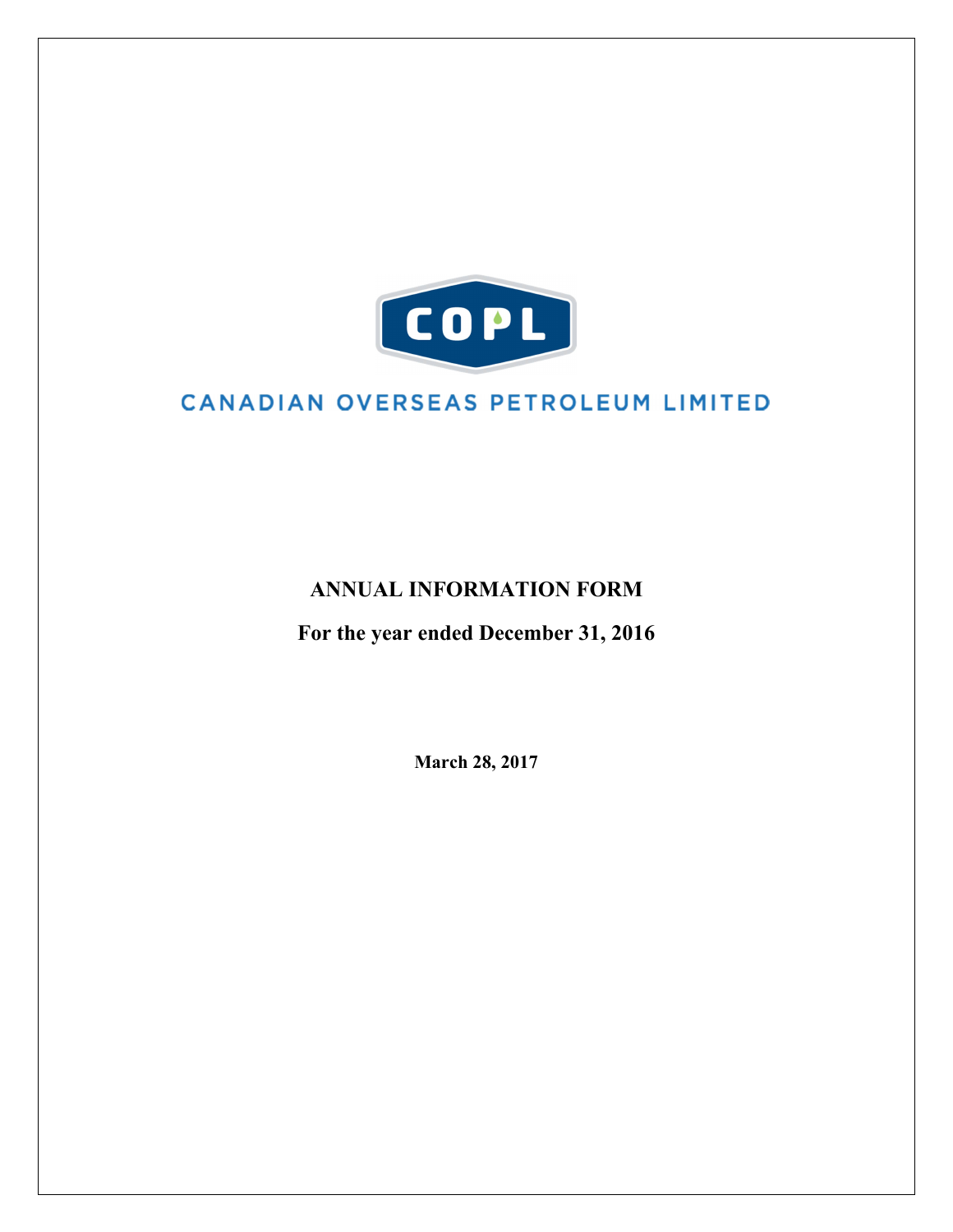# **TABLE OF CONTENTS**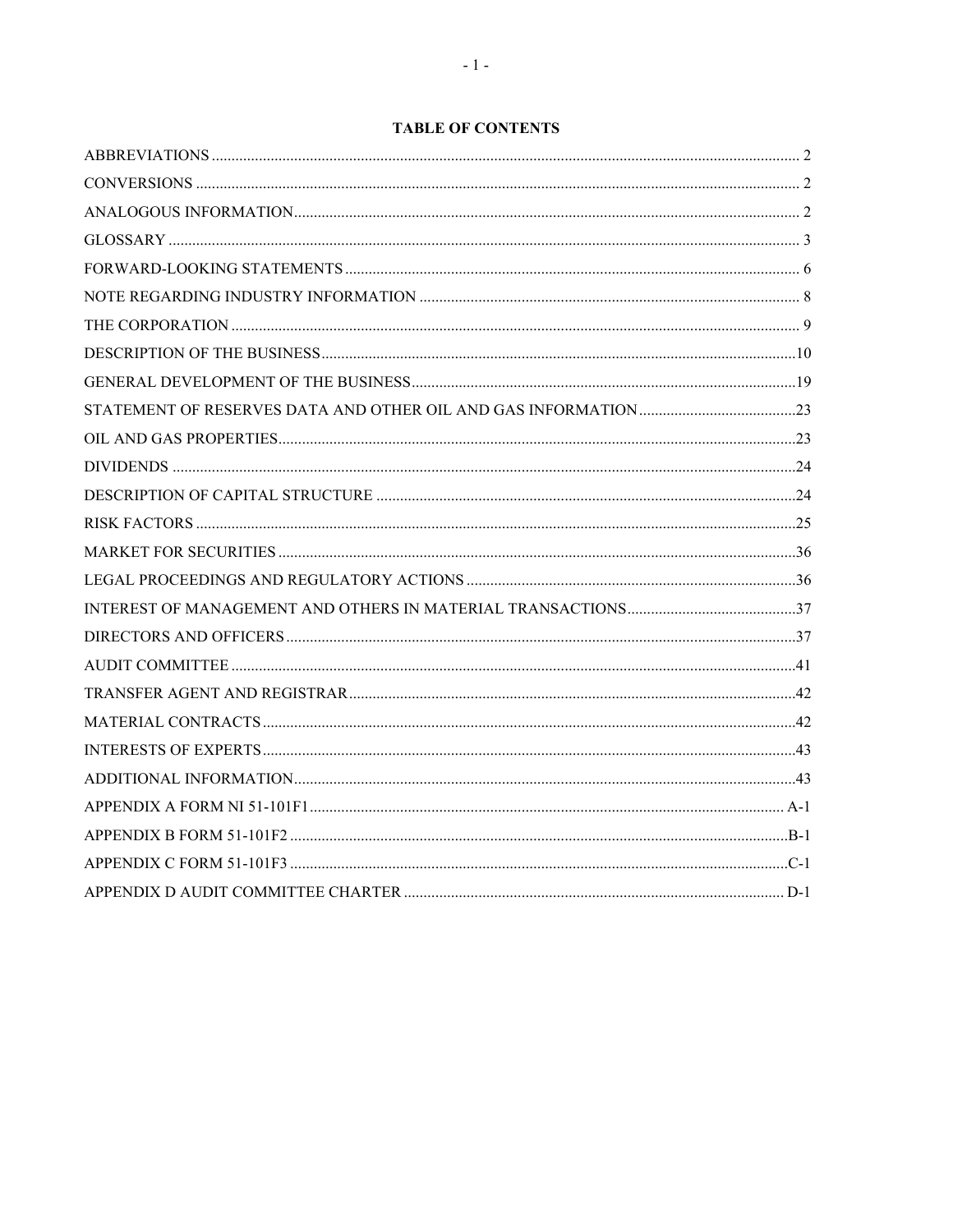| <b>Crude Oils and Natural Gas Liquids</b> |                                          | <b>Natural Gas</b> |                                        |  |
|-------------------------------------------|------------------------------------------|--------------------|----------------------------------------|--|
| $^{\circ}$ API                            | degrees API gravity <sup>(1)</sup>       | <b>MMbbls</b>      | millions of barrels                    |  |
| bbl                                       | barrel <sup>(2)</sup>                    | Mboe               | thousands of barrels of oil equivalent |  |
| bbls                                      | barrels                                  | <b>MMBTU</b>       | million British thermal units          |  |
| bbls/d                                    | barrels per day                          | Mcf                | thousand cubic feet                    |  |
| <b>Bcf</b>                                | billion cubic feet                       | MMcf               | million cubic feet                     |  |
| boe                                       | barrels of oil equivalent <sup>(3)</sup> | Mcf/d              | thousand cubic feet per day            |  |
| Gj                                        | gigajoules                               | MMcf/d             | million cubic feet per day             |  |
| ha                                        | hectares                                 | <b>NGLs</b>        | natural gas liquids                    |  |
| km <sup>2</sup>                           | square kilometres                        | Psi                | pounds per square inch.                |  |
| <b>Mbbls</b>                              | thousands of barrels                     | Psia               | pounds per square inch absolute        |  |

### <span id="page-2-0"></span>**ABBREVIATIONS**

**Notes:**

.

- (1) An indication of the specific gravity of crude oil measured on the API gravity scale. Liquid petroleum with a specified gravity of 28<sup>°</sup> API or higher is generally referred to as light crude oil.
- (2) Each barrel represents 34.972 Imperial gallons or 42 U.S. gallons.
- (3) Boe's may be misleading, particularly if used in isolation. A boe conversion ratio of 6 Mcf: 1 bbl is based on an energy equivalency conversion method primarily applicable at the burner tip and does not represent a value equivalency at the wellhead.

#### <span id="page-2-1"></span>**CONVERSIONS**

The following table sets forth standard conversions from Standard Imperial Units to the International System of Units (or metric units).

| <b>To Convert From</b> | Tо                   | <b>Multiply By</b> |
|------------------------|----------------------|--------------------|
| boes                   | Mcfs                 | 6.000              |
| Mcf                    | Cubic metres $("m3)$ | 28.174             |
| Cubic metres           | Cubic feet           | 35.494             |
| bbls                   | Cubic metres $("m3)$ | 0.159              |
| Cubic metres $("m3)$   | bbls oil             | 6.290              |
| Feet                   | Metres $("m")$       | 0.305              |
| Metres $("m")$         | Feet                 | 3.281              |
| Miles                  | Kilometres ("km")    | 1.609              |
| Kilometres ("km")      | Miles                | 0.621              |
| Acres                  | Hectares             | 0.405              |
| <b>Hectares</b>        | Acres                | 2.471              |

#### <span id="page-2-2"></span>**ANALOGOUS INFORMATION**

In certain sections of this AIF (as defined herein), including without limitation "*Description of the Business – Status of exploration and development activity offshore Sub-Saharan Africa*", "*Description of the Business – Nigeria*" and "*Description of the Business – Equatorial Guinea*", the Corporation provides certain historical information concerning reserves or resources, estimates of the volume of reserves or resources, production estimates, historical production amounts, well tests and other information in respect of the areas referenced above and the countries surrounding the areas referenced above, which may be "analogous information" as defined by applicable securities laws. This analogous information is derived from publicly available information sources that the Corporation believes are predominantly independent in nature and for which references to such information sources have been provided in such sections. Some of this data may not have been prepared by qualified reserves evaluators or auditors and the preparation of any estimates may not be in strict accordance with the Canadian Oil & Gas Evaluation Handbook. In addition, estimates by engineering and geo-technical practitioners may vary and the differences may be significant. The Corporation believes that the provision of this analogous information is relevant to the Corporation's activities, given its ownership interests and operations (either ongoing or planned) in the areas in question, however, readers are cautioned that there is no certainty that any of the Corporation's activities in these areas will be successful to the extent in which operations in the areas in which the analogous information is derived from were successful, or at all.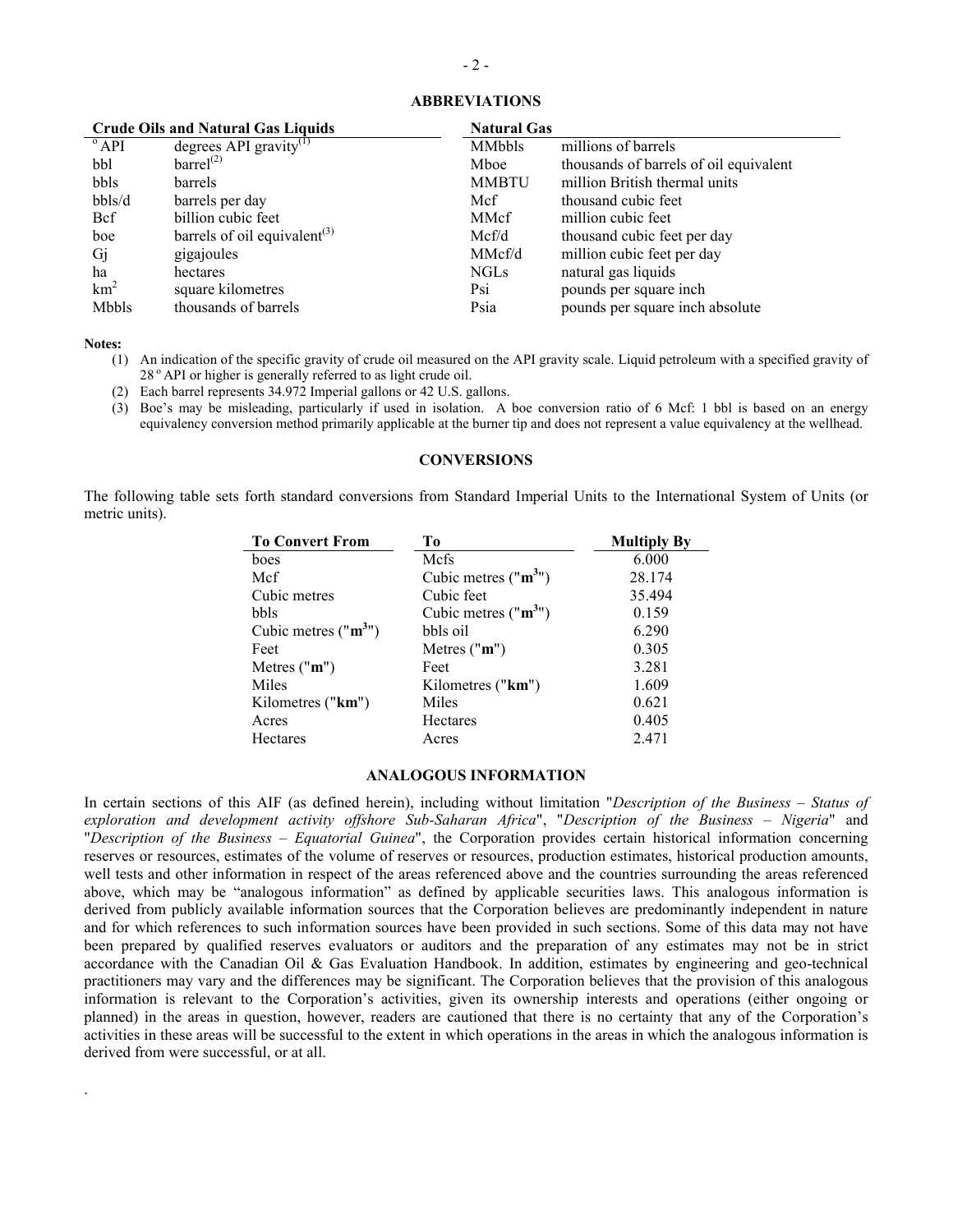#### <span id="page-3-0"></span>**GLOSSARY**

In this annual information form, the following terms have the meanings set forth below:

"**Agent Warrants**" has the meaning ascribed thereto under the heading "*General Development of the Business – Three Year History – Year-Ended December 31, 2015*".

"**AIM**" means AIM, the junior market operated by the London Stock Exchange.

"**AIF**" or "**Annual Information Form**" means the annual information form of the Corporation for the year ended December 31, 2016, dated March 28, 2017.

"**Articles**" means the articles of incorporation of the Corporation.

"**Asset Purchase Agreement**" means the asset purchase agreement dated November 16, 2011 between COPL Bermuda and ExxonMobil Liberia, as amended on March 8, 2013.

"**Audit Committee**" means the audit committee of the Corporation.

"**BG Group**" means, collectively, BG Group plc. and its subsidiaries.

"**Block EG-18**" means the off shore block EG-18 in Equatorial Guinea.

"**Block LB-13**" means Block LB-13 in the Liberian Basin offshore Liberia.

"**Block LB-13 JOA**" means the joint operating agreement dated March 8, 2013 entered into between COPL Bermuda and ExxonMobil Liberia.

"**Board**" means the board of directors of the Corporation.

"**Brent Crude**" means a major trading classification of sweet, light crude oil that is predominantly used in the United Kingdom and elsewhere in the world.

"**Chevron**" means Chevron Corporation.

"**Common Share**" or "**Common Shares**" means, respectively, one or more common shares in the capital of COPL.

"**COPL**" or the "**Corporation**" means Canadian Overseas Petroleum Limited.

"**COPL Bermuda**" means Canadian Overseas Petroleum (Bermuda) Limited.

"**COPL Bermuda Holdings**" means Canadian Overseas Petroleum (Bermuda Holdings) Limited.

"**COPL Namibia**" means Canadian Overseas Petroleum (Namibia) Limited.

"**COPL Technical**" means COPL Technical Services Limited.

"**COPL (UK)**" means Canadian Overseas Petroleum (UK) Limited.

"**D&M**" means DeGolyer and MacNaughton, independent reserves evaluator.

"**D&M Report**" means the report as of December 31, 2015 on the "*Prospective Resources Attributable to Various Prospects Owned by Canadian Overseas Petroleum Bermuda Limited in Liberia-Sierra Leone Basin Liberia NI 51-101*".

"**Directors**" means the directors of the Corporation.

"**EITI**" means the Extractive Industries Transparency Initiative.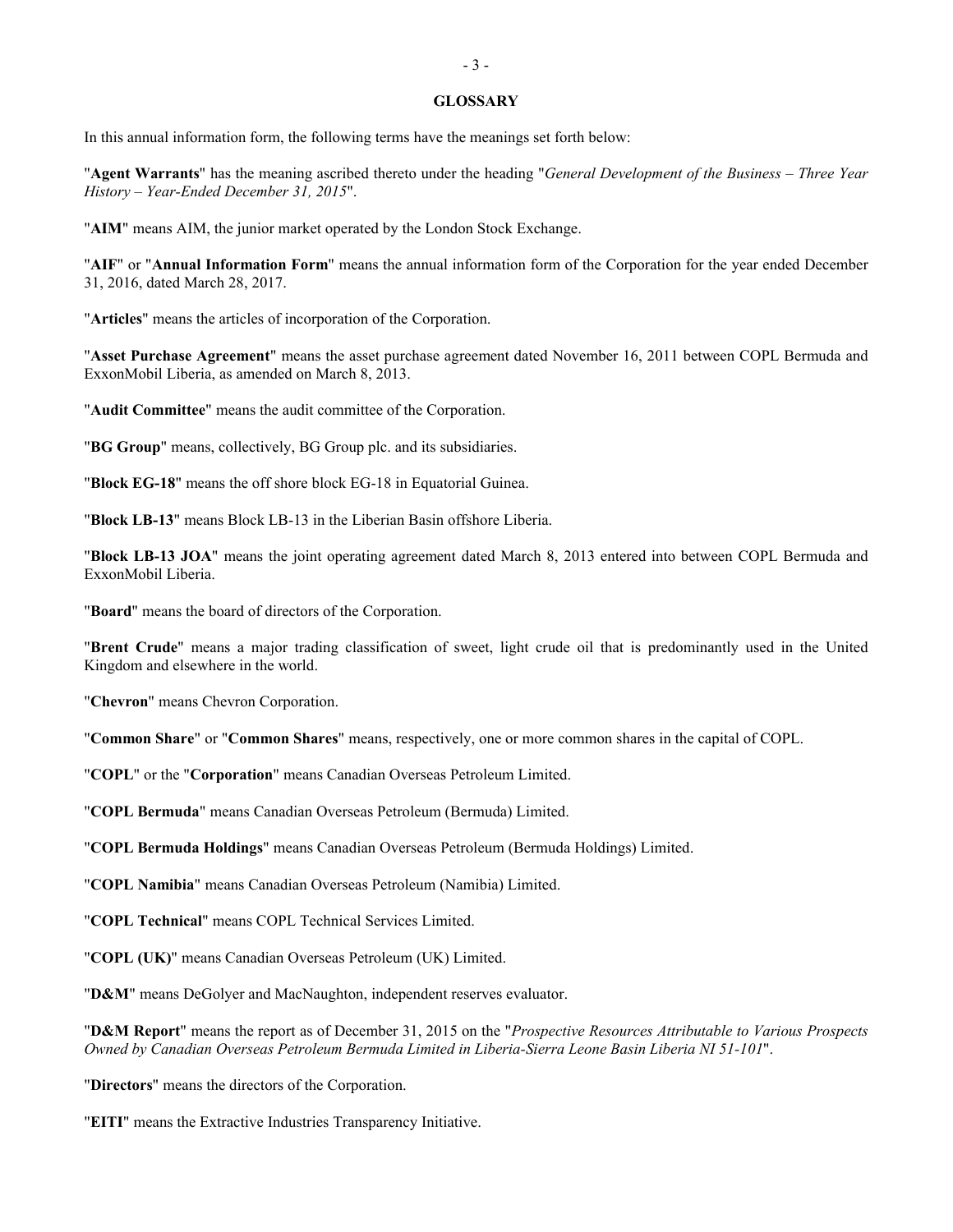"**ENI**" means ENI S.p.A.

"**Equatorial Guinea**" means the Republic of Equatorial Guinea.

**"Essar Nigeria"** means Essar Exploration and Production Limited (Nigeria).

"**ExxonMobil Liberia**" means ExxonMobil Exploration and Production Liberia Limited.

"**FPSO**" means floating production, storage and offloading vessel.

"**GDP**" means gross domestic product.

"**GPDC**" means GEC Petroleum Development Company Limited.

"**Ghana**" means the Republic of Ghana.

"**the Group**" means COPL, or the Corporation, and its subsidiaries, taken as a whole.

"**Liberia**" means the Republic of Liberia.

"**Liberian PSC**" means the restated and amended production sharing contract dated March 8, 2013 in relation to Block LB-13.

"**LSE**" or "**London Stock Exchange**" means the London Stock Exchange plc.

"**Mesurado-1 Well**" means the Mesurado-1 exploration well drilled by ExxonMobil Liberia during the fourth quarter of 2016.

"**MMIE**" means Minister of Mines, Industry and Energy.

"**MOU**" means the memorandum of understanding signed by COPL and the MMIE in Malabo, Equatorial Guinea on May 27, 2015 with respect to Block EG-18.

"**Namibia**" means the Republic of Namibia.

"**NI 51-101**" means National Instrument 51-101 – *Standards of Disclosure for Oil and Gas Activities* of the Canadian Securities Administrators.

"**NI 52-110**" means National Instrument 52-110 – *Audit Committees* of the Canadian Securities Administrators.

"**NSAI**" means Netherland, Sewell & Associates, Inc., independent reserves auditors.

"**NSAI Report**" means the report as of December 31, 2016 on the "*Estimates of Contingent and Prospective Resources to the Canadian Overseas Petroleum Limited Interest in Certain Discoveries and Prospects Located in Oil Prospecting License 226 Offshore Nigeria*".

"**NOCAL**" means the National Oil Company of Liberia.

"**NYSE**" means the New York Stock Exchange.

"**Oilexco**" means Oilexco Inc.

"**OPEC**" means the Organization of Petroleum Exporting Countries.

"**OPL 2010**" means the non-binding agreement-in-principle with GPDC, a Nigerian oil and gas company, to enter into an option agreement concerning GPDC's prospecting licence.

"**OPL 226**" means Oil Prospecting License block 226 in Nigeria.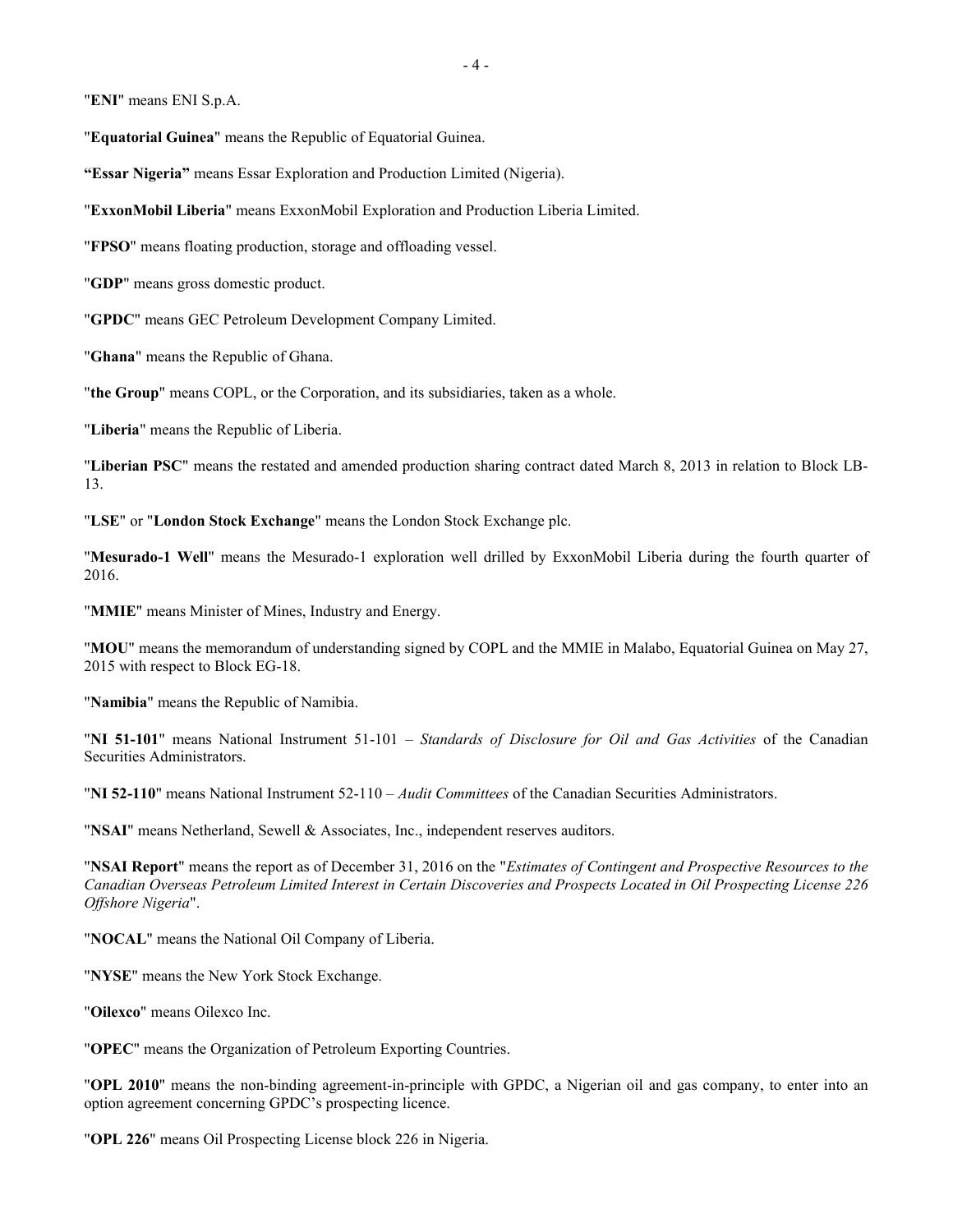"**OPL 226 Transaction**" means the acquisition of 80% of Essar Nigeria shares by Shoreline CanOverseas Petroleum Development Corporation Limited on September 13, 2016.

"**Option**" means an option to purchase a Common Share granted under the Corporation's Stock Option Plan.

"**Peppercoast**" means Peppercoast Petroleum plc.

"**Preferred Shares**" means preferred shares in the capital of the Corporation.

"**Pounds Sterling**" or "**£**" means pounds sterling, being the lawful currency of the United Kingdom.

"**PSC**" means production sharing contract.

"**Sale and Purchase Agreement**" means the sale and purchase agreement dated May 18, 2011, among Peppercoast, COPL Bermuda and COPL as amended March 8, 2013.

"**Shareholder**" means a holder of Common Shares from time to time.

"**ShoreCan**" means Shoreline CanOverseas Petroleum Development Corporation Limited, the joint venture company in which COPL and Shoreline each hold a 50 percent interest.

"**Shoreline**" means Shoreline Energy International Limited, a corporation that has entered into a joint venture company with COPL.

"**Sierra Leone**" means the Republic of Sierra Leone.

"**Stock Option Plan**" means the stock option plan of the Corporation.

"**Tanzania**" means the United Republic of Tanzania.

"**Transform Margin**" or "**West African Transform Margin**" means the emerging formation for offshore oil and gas exploration located offshore West Africa.

"**TSX**" means the Toronto Stock Exchange.

"**TSXV**" means the TSX Venture Exchange.

"**UK**" or "**United Kingdom**" means the United Kingdom of Great Britain and Northern Ireland.

"**US**" or "**United States**" means the United States of America, its territories and possessions, any State of the United States of America, and the District of Columbia.

"**USD**" or "**US dollars**" means United States dollars, being the lawful currency of the United States.

"**USGS**" means United States Geological Society.

"**Warrants**" means Common Share purchase warrants of the Corporation, each such warrant entitling the holder thereof to purchase one Common Share at a specified exercise price prior to the specified expiry date.

Words importing the singular number include the plural, and vice versa, and words importing any gender include all genders.

All dollar amounts set forth in this AIF are in Canadian dollars, except where otherwise indicated.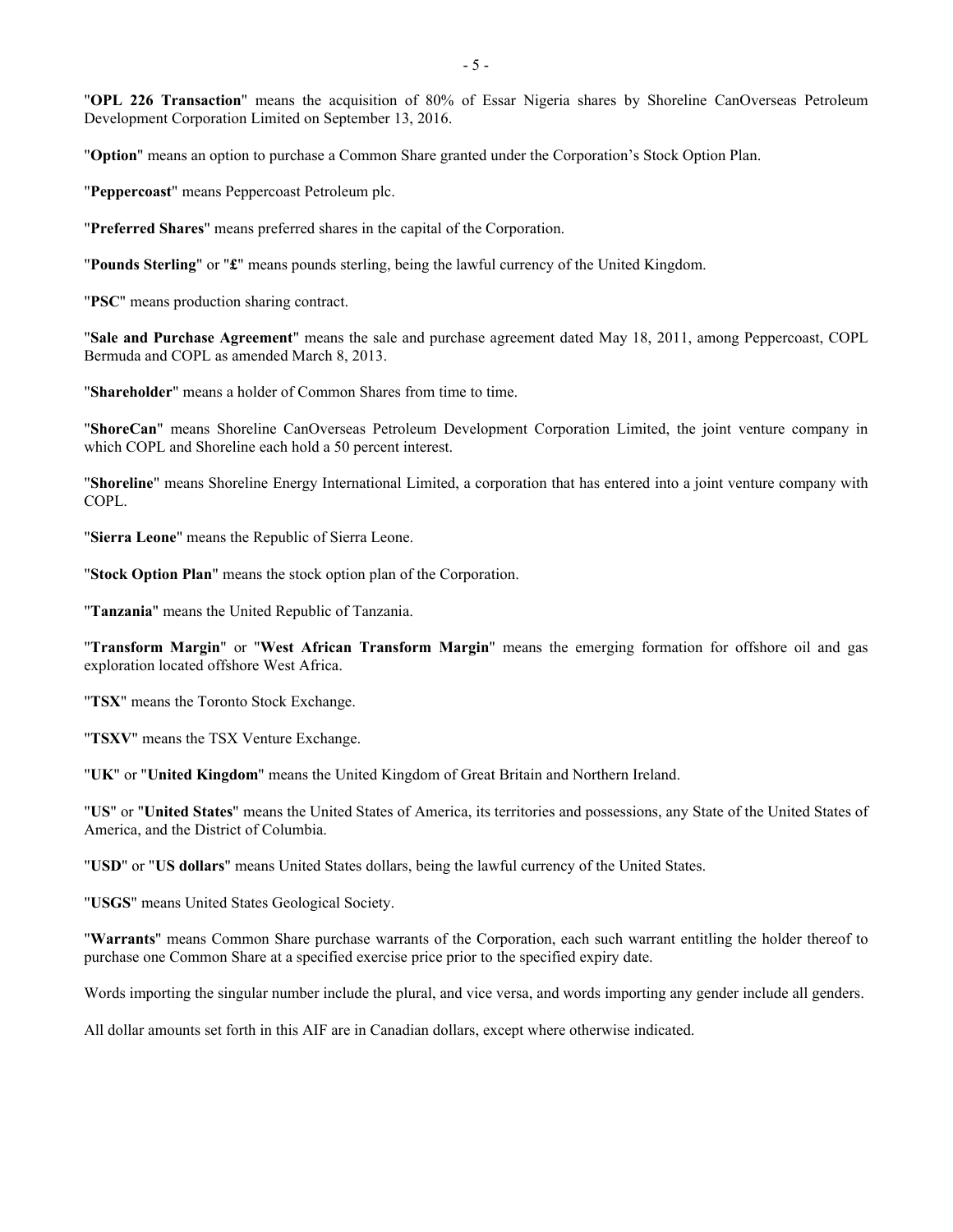### <span id="page-6-0"></span>**FORWARD-LOOKING STATEMENTS**

Certain statements contained in this AIF constitute forward-looking information and statements. Forward-looking information and statements are often, but not always, identified by the use of words such as "anticipate", "believe", "could", "estimate", "expect", "forecast", "guidance", "intend", "may", "plan", "predict", "project", "should", "target", "will", or similar words suggesting future outcomes or language suggesting an outlook. These statements involve known and unknown risks, uncertainties and other factors that may cause actual results or events to differ materially from those anticipated in such forward-looking statements. The Directors believe the expectations reflected in those forward-looking statements are reasonable, but no assurance can be given that these expectations will prove to be correct and such forward-looking statements included in this AIF should not be unduly relied upon.

In particular, this AIF contains forward-looking information and statements pertaining to the following:

- business strategy, strength and focus;
- $expanding operations into other justifications;$
- the dividend policy of the Corporation;
- cost sharing arrangements with joint operators;
- the performance characteristics of the oil and natural gas properties to be acquired by the Corporation;
- the Corporation's commitments under the OPL 226 Transaction;
- granting a consent to OPL 226 Transaction by the Nigerian Government;
- the timing of work program under OPL 226;
- the potential obligations of the Corporation under the MOU;
- the signing of a PSC with respect to Block EG-18;
- the timelines for activities under the Liberian PSC and future evaluation;
- oil and natural gas production levels;
- information in respect of prospective resources the Corporation may have, including disclosure of the NSAI Report;
- expectations that the estimated volumes will be reduced in the Mesurado prospect in Block LB-13;
- timing estimates for a new resource report in respect of Block LB-13;
- anticipated forthcoming activity in the oil and natural gas industry in the fields in which the Corporation operates;
- the size of the oil, natural gas and natural gas liquids reserves and the ability to commercially exploit them;
- drilling and exploitation timelines;
- projections of market prices and costs;
- supply and demand for oil and natural gas;
- the significant follow-up potential for a discovery well in the Noa West and Noa East prospect areas that were defined by the NSAI Report;
- expectations regarding the ability to raise capital and to continually add to reserves through acquisitions and development;
- the timing of any potential financings, including: offerings, private placements or contributions of funds by existing shareholders;
- anticipated use of funds from offerings and future use of current cash flow;
- the Group's intention in respect of maintaining sufficient insurance;
- treatment under governmental regulatory regimes and tax laws, including environmental regulation;
- tax horizon and future income taxes;
- capital expenditure programs; and
- abandonment and reclamation costs.

Currently the Group has no oil and gas reserves. Statements relating to "reserves" and "resources" are deemed to be forwardlooking statements, as they involve the implied assessment, based on certain estimates and assumptions that the reserves and resources described can be profitably produced in the future.

Forward-looking information and statements are based on the Corporation's current beliefs as well as assumptions made by, and information currently available to, the Corporation concerning future oil and natural gas production levels, future commodity prices, the ability to add oil and natural gas reserves through farm-in, acquisition and/or drilling at competitive prices, future exchange rates, the cost and availability of equipment and services in the field, the impact of increasing competition and the ability to obtain financing on acceptable terms.

The actual results could differ materially from those anticipated in these forward-looking statements as a result of the risk factors set forth below and elsewhere in this AIF:

possible failure to realize anticipated benefits of acquisitions;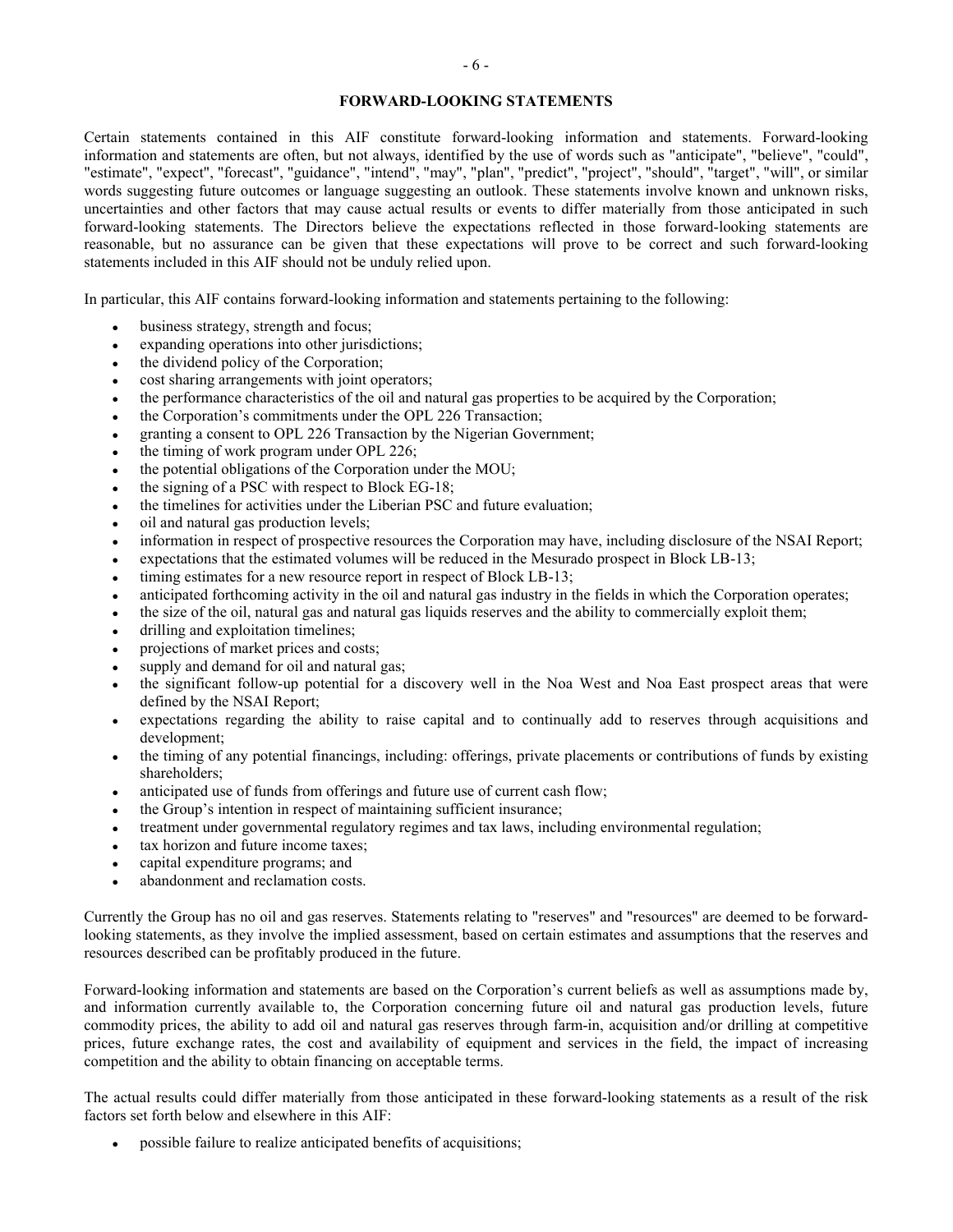- failure to obtain government consent to the OPL 226 Transaction;
- failure to enter into a PSC with respect to Block EG-18;
- volatility of crude oil and natural gas prices;
- negative operating cash flow;
- outbreak and resurgence of certain contagious diseases in the areas where the Group operates that may impact operations;
- "resources" vs. "reserves", as discussed further under "*Risk Factors*" "*Resources*" *vs* "*Reserves*";
- estimates of resources:
- volatility of crude oil and natural gas prices;
- status and stage of development;
- operational dependence;
- reliance on key individuals;
- availability of capital to fund future operations;
- insurance:
- marketability of crude oil and natural gas;
- availability of equipment and access restrictions;
- nature of reserves and additional funding requirements;
- operatorship;
- control over joint ventures;
- cybersecurity and terrorism;
- project risks;
- third party credit risk;
- operating hazards and other uncertainties;
- competition;
- joint property ownership;
- access to production facilities;
- global financial instability;
- alternatives to, and changing demand for, petroleum products;
- interest rate cash flow risk;
- geo-political change;
- foreign operations;
- operations in African countries;
- the Group does business in Liberia, and Nigeria and plans to do business in other foreign jurisdictions, with inherit risks relating to fraud, bribery and corruption;
- changes in government policy could have a negative impact on the Group's business;
- permits, licenses, approvals and authorizations;
- the Group is exposed to the risk of changes in laws in the jurisdictions where it operates;
- working with local communities and indigenous peoples on property onshore;
- corporate tax regime;
- tax regimes in the jurisdictions in which the Group operates are subject to differing interpretations and are subject to change;
- foreign currency exchange risk;
- governmental regulation;
- environmental regulations;
- climate change;
- country-specific political risk—Liberia, Nigeria and Equatorial Guinea;
- share price volatility;
- liquidity of the Common Shares and realisation of investment in Common Shares; and
- dilution and further sales.

With respect to forward looking statements contained in this Annual Information Form, COPL has also made assumptions regarding, among other things, the willingness of operators to conduct operations on certain properties in foreign jurisdictions; future oil and gas prices or cost of products sold; ability to obtain required capital to finance exploration, development and operations; the ability to maintain sufficient funds to continue to the operations of the Corporation; the timely receipt of any required regulatory approvals; ability to obtain drilling success consistent with expectations; the ability of COPL to secure adequate product transportation; no material variations in the current tax and regulatory environments; and the ability to obtain equipment, services, supplies and personnel in a timely manner to carry out its activities. Forwardlooking statements and other information contained herein concerning the oil and gas industry and COPL's general expectations concerning this industry are based on estimates prepared by management of COPL, using data from publicly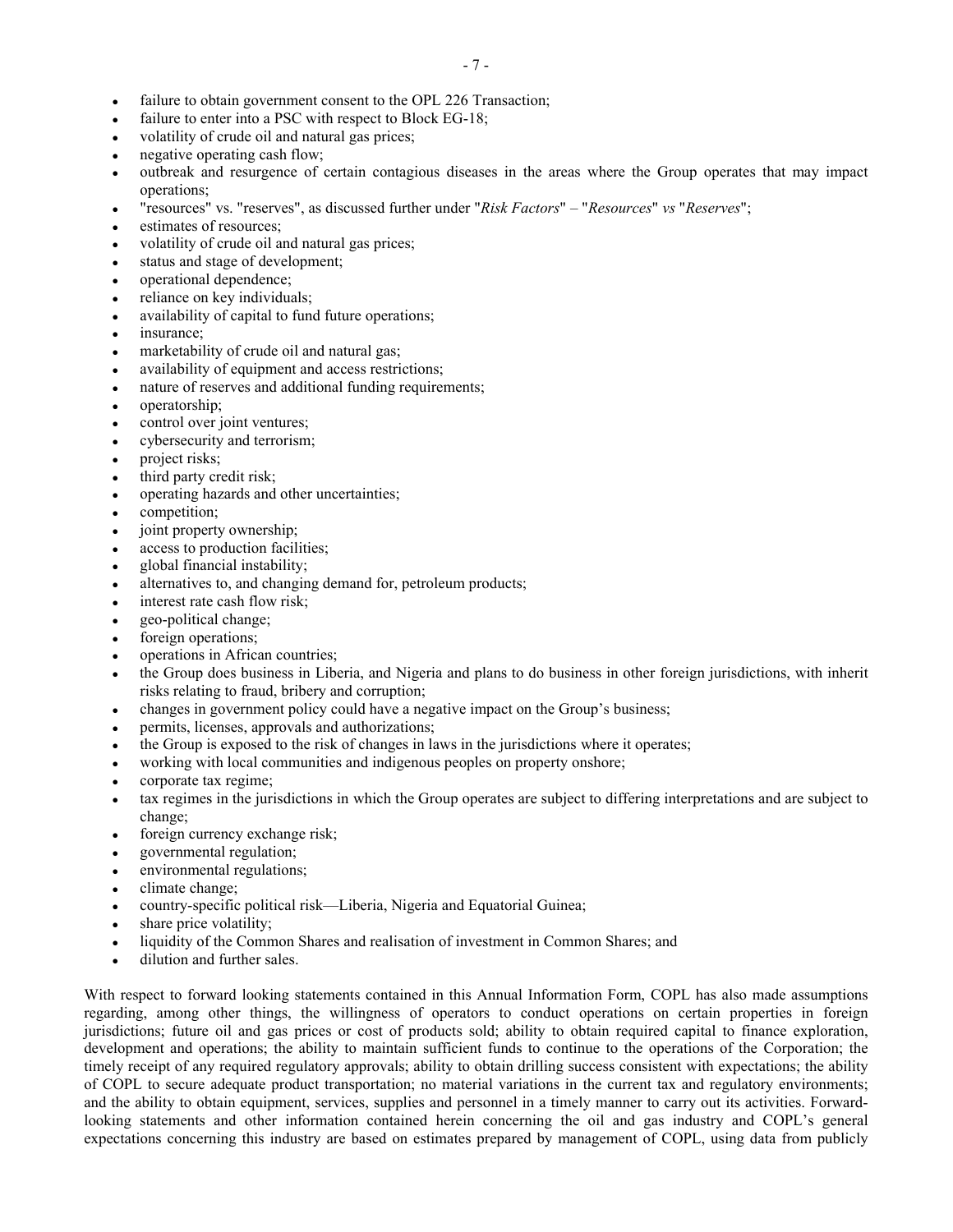available industry sources as well as from reserve reports, market research and industry analysis and on assumptions based on data and knowledge of this industry, which COPL believes to be reasonable. Although this data is generally indicative of relative market positions, market shares and performance characteristics, it is inherently imprecise. While COPL is not aware of any misstatements regarding any industry data presented herein, the industry involves risks and uncertainties and is subject to change based on various factors.

The above summary of major risks and assumptions, related to forward-looking statements included or incorporated by reference in this AIF has been provided for readers to gain a more complete perspective on COPL's future operations. However, readers should be cautioned that the above list of factors is not exhaustive and that this information may not be appropriate for other purposes. Forward-looking statements included or incorporated by reference in this AIF are valid only as at the date of this AIF, and the Corporation does not intend to update or revise these forward-looking statements except as required by applicable securities laws. The forward-looking statements contained in this AIF are expressly qualified by this cautionary statement.

### <span id="page-8-0"></span>**NOTE REGARDING INDUSTRY INFORMATION**

In certain sections of this AIF, including without limitation "*Description of the Business*", "*Oil and Gas Properties*" and "*Risk Factors*", the Corporation provides certain historical, market and industry data and forecasts that were obtained from third-party sources, industry publications and publicly available information, as well as industry data prepared by management on the basis of its knowledge of the areas in which the Corporation operates. This third-party source information is derived from publicly available information sources that the Corporation believes are predominantly independent in nature. Historical, market and industry data and forecasts generally state that they have been obtained from sources believed to be reliable, although they do not guarantee the accuracy or completeness of such information. The Corporation believes that the provision of this third-party source information is relevant to the Corporation's activities business and operations, however, readers are cautioned that there is no certainty that any of the Corporation's activities in these areas will be successful to the extent in which operations in the areas in which the third-party source information is derived from were successful, or at all.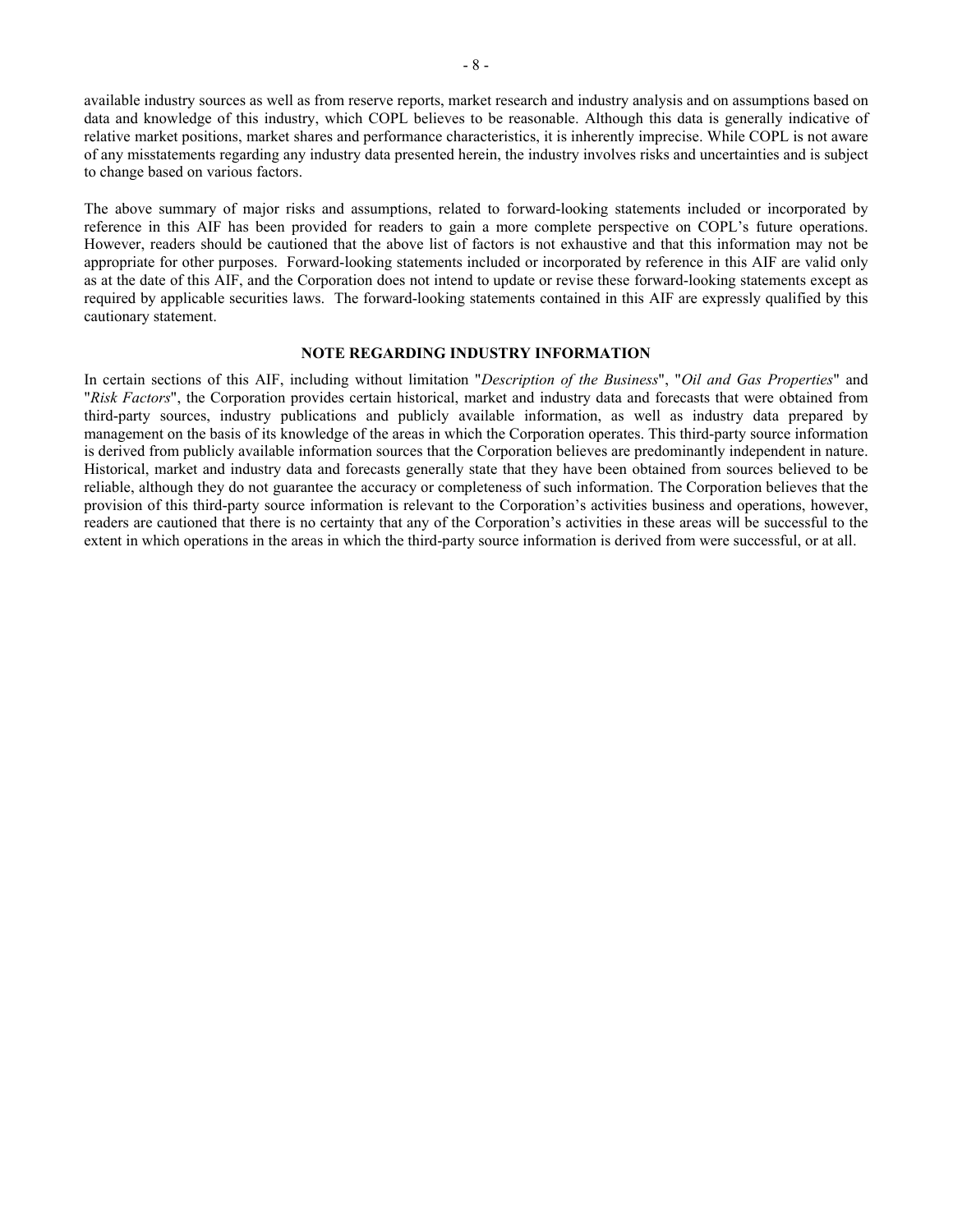### <span id="page-9-0"></span>**THE CORPORATION**

#### **Name, Incorporation and Address**

Canadian Overseas Petroleum Limited was incorporated under the *Canada Business Corporations Act* on July 8, 2004 under the name Aureus Ventures Inc. The Corporation changed its name to Velo Energy Inc. on July 5, 2006, and to Canadian Overseas Petroleum Limited on July 22, 2010. The Common Shares were consolidated on July 23, 2010 on the basis of one post-consolidation Common Share for every four pre-consolidation Common Shares. COPL's head office is located at Suite 3200, 715 – 5th Avenue S.W. Calgary, Alberta T2P 2X6 and its registered office is located at Suite 400, 444 – 7 Ave, SW, Calgary, Alberta T2P 0X8.

COPL is an international oil and gas exploration and development company currently active in offshore sub-Saharan Africa. Senior management and strategic corporate functions are performed by COPL's head office in Calgary, and geological, geophysical, engineering, accounting and administrative functions are performed by COPL Technical. Some technical and projects related functions are provided by COPL (UK). COPL Bermuda Holdings and COPL Namibia were incorporated for operations offshore in Liberia and potential opportunities elsewhere in Africa.

#### **Intercorporate Relationships**

The following diagram sets forth the names of COPL's subsidiaries, their jurisdiction of incorporation and the percentage ownership held by COPL in each subsidiary. As of December 31, 2016, COPL had five wholly-owned subsidiaries: (i) COPL Technical, incorporated under the *Business Corporations Act* (Alberta); (ii) COPL (UK), which is registered under the laws of England and Wales; (iii) COPL Bermuda Holdings, which is registered under the laws of Bermuda; (iv) COPL Bermuda, which is registered under the laws of Bermuda; and (v) COPL Namibia, which is registered under the laws of Bermuda (considered to be dormant as of December 31, 2016). The Corporation, through its wholly-owned subsidiary COPL Bermuda Holdings, also holds a 50 percent interest in the ShoreCan joint venture company, which is registered under the laws of Bermuda. ShoreCan holds 80% of the shares of Essar Nigeria, which is registered under the laws of Nigeria and holds the OPL 226 licence.

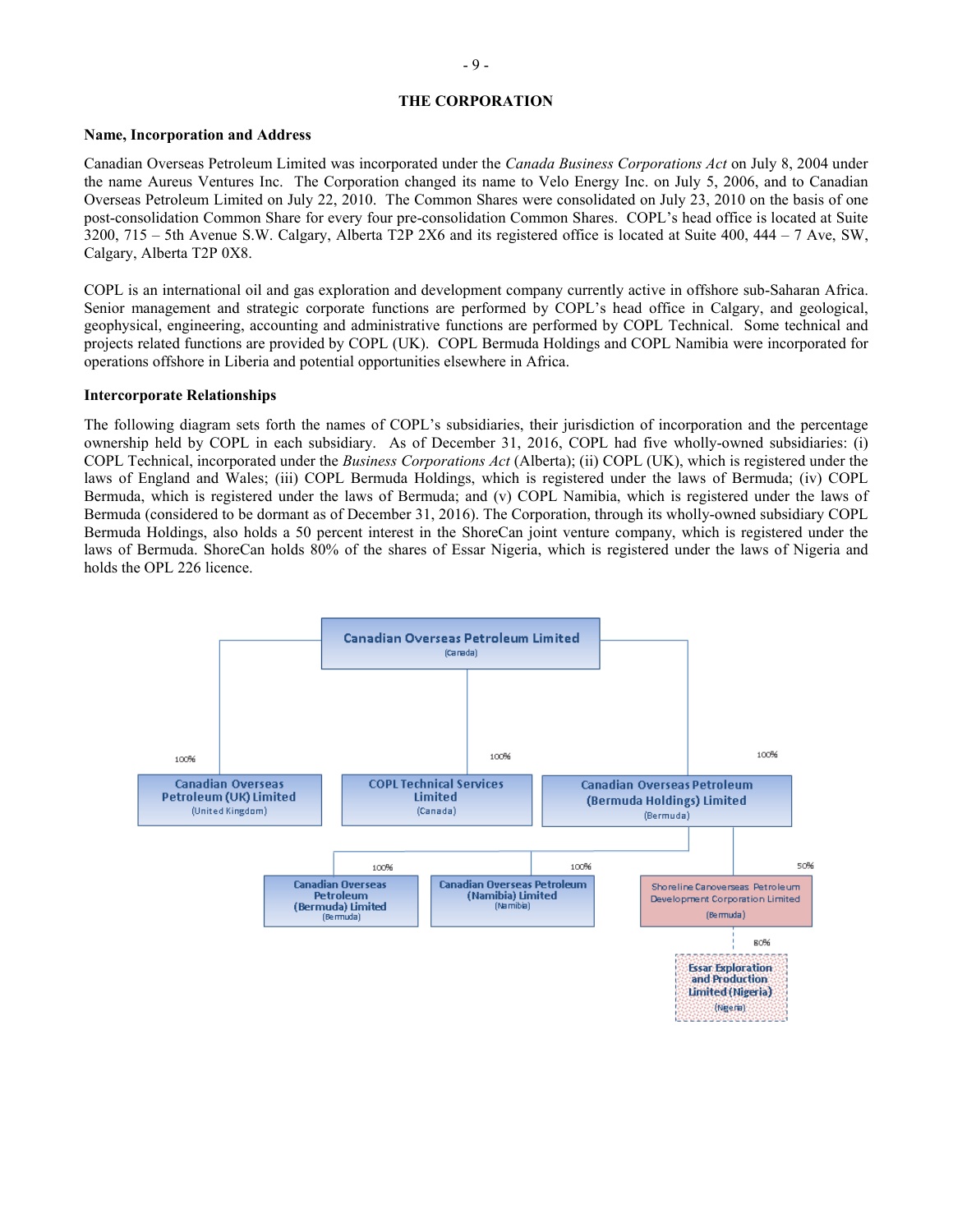### <span id="page-10-0"></span>**DESCRIPTION OF THE BUSINESS**

### **Business Objectives and Strategy**

The Corporation's strategy is to use the expertise and experience of its senior management team to grow its international oil and gas business offshore sub-Saharan Africa and elsewhere in the world. As part of its sub-Saharan Africa strategy, the Corporation currently holds a 17 percent interest in the Liberian PSC for Block LB-13 offshore Liberia. ExxonMobil Liberia holds the remaining 83 percent of the Liberian PSC and is the operator. In Nigeria, the Corporation has a 40 percent economic interest (through ShoreCan) in OPL 226 pending confirmation by the appropriate government bodies. In Equatorial Guinea, the Corporation is anticipating a 40 percent economic interest (through ShoreCan) in Block EG-18, once PSC negotiations are finalized.

In order to execute this strategy, the Corporation plans to:

- exploit management's experience at finding and investing in high return exploration, appraisal or development opportunities focused primarily on oil;
- continue to evaluate opportunities on the West African Transform Margin, similar to Blocks LB-13 and OPL 226 that are focused on oil trapped in Late Cretaceous sandstone reservoirs. As some parts of West Africa are relatively lightly explored via exploratory drilling, it has the potential to offer high reward for large, undiscovered oil and gas deposits;
- partner with sub-Saharan African operators to explore for, appraise and/or develop properties, in particular onshore and offshore Nigeria;
- enter into joint ventures, with entities such as Shoreline, in an effort to diversify and balance its asset portfolio; and
- target desirable exploration and development prospects that contain similar seismic and geological characteristics of nearby existing discoveries or producing fields.

### **Specialized Skill and Knowledge**

Operations in the oil and natural gas industry mean that the Corporation requires professionals with skills and knowledge in diverse fields of expertise. In the course of its exploration and operation, the Corporation utilizes the expertise of geophysicists, geologists, petroleum engineers and negotiators. Domestically, COPL is based in Calgary, Alberta, which is the center of Canada's energy industry. The Group's operations are based in sub-Saharan Africa, an area in which international competitors include major integrated oil and gas companies and numerous other independent oil and gas companies. The Group competes with these major competitors for skilled industry personnel and the Group's competitors include companies that have greater financial and personnel resources available to them. As a result, COPL faces the challenge of attracting and retaining sufficient employees to meet its needs, both in Alberta and sub-Saharan Africa.

### **Environmental Protection and Regulation**

Offshore oil and gas operations such as those with which the Group is involved in Liberia and Nigeria, are subject to certain environmental laws and regulations at the federal, provincial/state and local levels. These laws and regulations generally require the Group to limit, remove or remedy the effect of its activities on the environment at present and former operating sites, including limiting emissions to the environment, dismantling wells, pipelines and production facilities, decommissioning and remediating damage caused by the disposal or release of specified substances, and reclaiming former sites. Compliance with such legislation can require significant expenditures. A breach of such legislation may result in the imposition of material fines and penalties, the suspension or revocation of necessary licenses and authorizations, civil liability for pollution damage or the issuance of clean-up orders. The Group intends to operate in a manner intended to ensure that the Group's projects meet appropriate environmental standards. The Group did not incur any material expenditure in the past year as a result of environmental protection requirements, nor does it anticipate environmental protection requirements to have any material financial or operational effects on the capital expenditures, earnings or competitive position of the Group in 2017.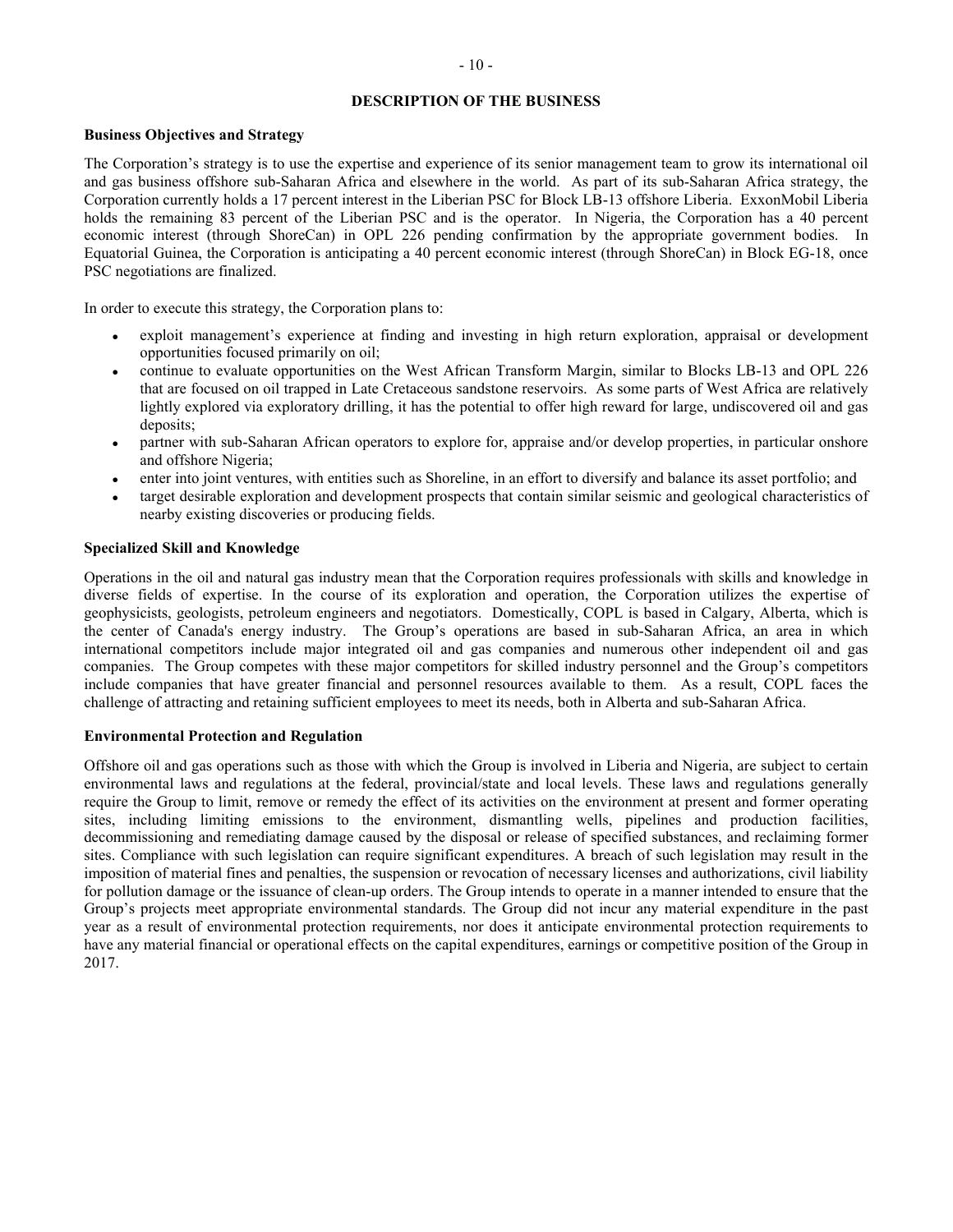### **Economic Dependence**

The Corporation's interest in Liberia is dependent on the terms of the Liberian PSC and the Block LB-13 JOA, both of which are discussed in more detail under the heading "*Description of the Business - Status of exploration and development activity offshore Sub-Saharan Africa – Liberia*" and the full text of which are available on [www.sedar.com.](http://www.sedar.com/)

COPL's interest in Nigeria is dependent on the terms of the oil producing license of OPL 226 in offshore Nigeria; the terms of acquisition of Nigeria interest by ShoreCan and the terms of joint venture arrangements of ShoreCan, which are discussed in more detail under the heading "*Description of the Business - Status of exploration and development activity offshore Sub-Saharan Africa – Nigeria*".

### **Sub-Saharan Africa Government Regulation**

The oil and natural gas industry is subject to extensive controls and regulations imposed by various levels of government. It is not expected that any of these controls or regulations will affect the operations of the Group in a manner materially differently than they would affect other oil and natural gas companies of a similar size operating in the geographic areas in which the Group operates.

### **Pricing and Marketing of Oil**

In sub-Saharan Africa, producers of oil negotiate sales contracts directly with oil purchasers, with the result that the market determines the price of oil. The price depends in part on oil quality, prices of competing fuels, distance to market, the value of refined products, the supply/demand balance and other contractual terms, as well as the world price of oil.

#### **Employees**

As at December 31, 2016, COPL and its subsidiaries had a combined total of 13 full-time employees.

### **Offshore West Africa; The West African Transform Margin, Energy Industry Environment**

#### *Overview*

The Transform Margin, offshore West Africa, is an emerging region for offshore oil and gas exploration that has had greater political stability in recent years in a number of the countries that comprise the region which has encouraged oil and gas companies to engage in drilling activities there.

The countries of Sierra Leone, Liberia, Côte d'Ivoire and Ghana have long been thought to contain significant offshore oil targets but have only recently, because of increased political stability, been the sites of new exploration drilling.

The primary geological targets offshore West Africa are Cretaceous-aged turbidite fan systems that have high quality sands.

While the governments in the region are relatively young democracies, the United Nations, foreign governments such as the United States, Japan and China, and other not-for-profit agencies have provided considerable assistance to these countries to help develop good governance practices and enhanced legal and accounting processes and technology systems to provide a stable working environment within the countries.

### **Competitive Environment**

The sub-Saharan Africa offshore energy industry has an active group of international companies that are participants. They include independent oil companies such as Kosmos Energy Ltd., Cobalt International Energy, Inc., Tullow Oil plc, and OAO Lukoil. The larger independents in the US including Hess, Anadarko and Noble Energy have all made this area part of their portfolios along with European majors such as ENI, Statoil, Repsol and BG Group. The super majors are active in sub-Saharan Africa and include ExxonMobil Corp., Chevron, Royal Dutch Shell, and Total S.A. Many larger companies have recently entered the West African Transform Margin through the purchase of exploration rights via farm-in agreements over the last two to three years from other companies.

#### **Status of Exploration and Development Activity Offshore Sub-Saharan Africa**

Some of the recent and anticipated forthcoming activity offshore sub-Saharan Africa includes the following: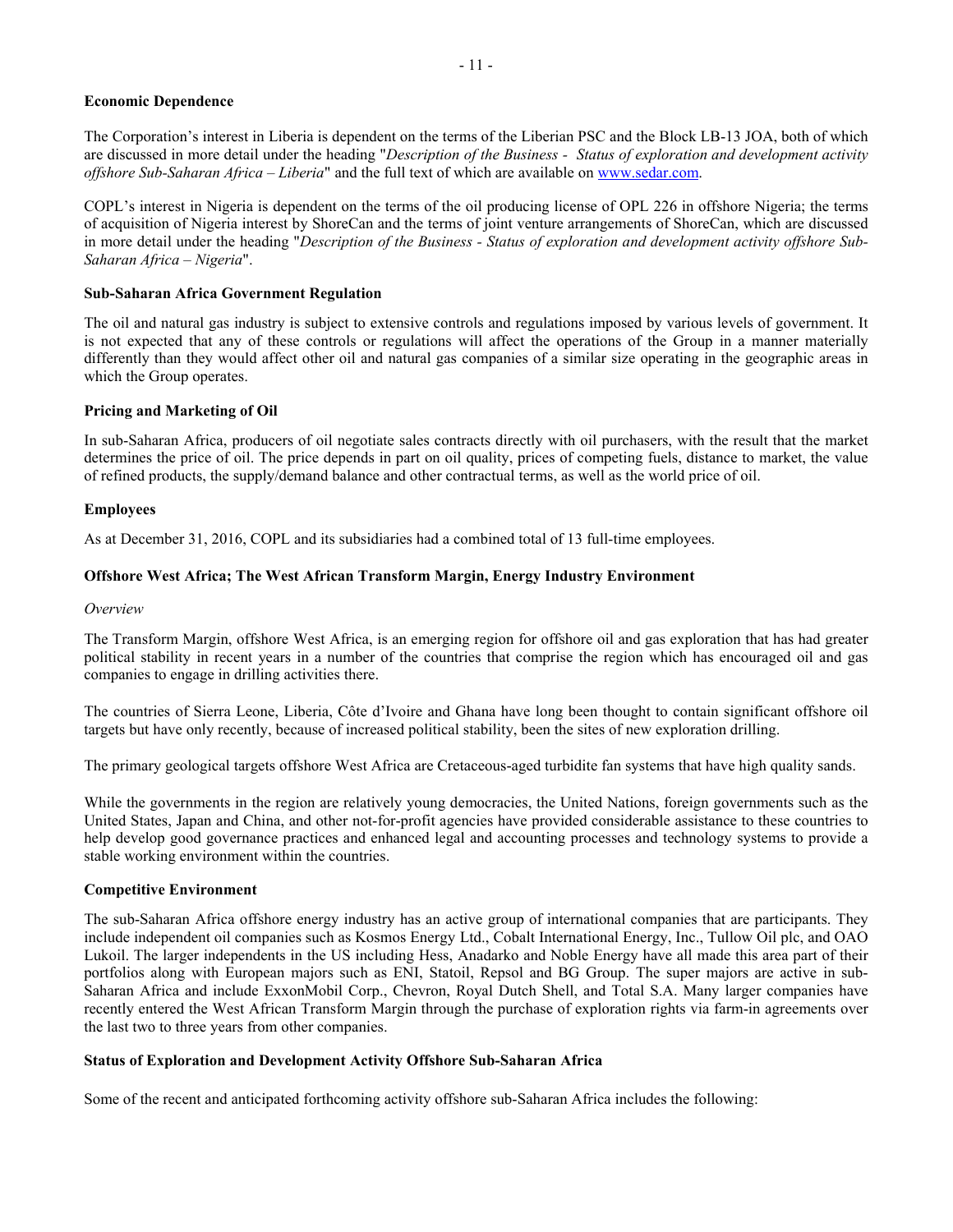### *Senegal*

Cairn Energy plc ("**Cairn**") drilled one exploration well (SNE-1) in 2014 with its partners that was classified as an oil discovery. SNE-1 encountered a 95 metre gross oil-bearing column with 36 m of net oil pay in Albian clastics. Samples of 32<sup>o</sup> API oil were recovered to surface. The SNE-2 well was drilled November 2015 through January 2016. A drill-stem test over a 12 metre interval of the lower reservoir unit flowed a maximum stabilized constrained rate of 8,000 bbls/d of oil. Three additional wells were drilled between the fourth quarter of 2015 and second quarter of 2016: SNE-3, SNE-4 and BEL-1, with Cairn currently estimating 2C contingent resources to be 473 MMbo. (Drillinginfo International report, January 26, 2017).

### *Côte d'Ivoire*

Ophir Energy is planning to spud the Ayame-1 NFW in late May 2017. Ophir Energy completed its farm-in to the CI-513 block in March 2016, acquiring 45% equity and operatorship from African Petroleum plc. paying a US\$ 16.9 million contribution to back costs and agreeing to pay 55% of the costs of drilling the first exploration well. A new PSC was also agreed with the government of Côte d'Ivoire, with adjusted fiscal terms to reflect the current economic climate. The well is a commitment well due by March 2018. Equity is split Ophir (45% + operator), APCL (45%) and Petroci Holding (10%). (Drillinginfo International report, January 12, 2017)*.*

### *Ghana*

Tullow reported that first oil was produced on Thursday, August 18, 2016 at the Tweneboa, Enyenra, Ntomme ("**TEN**") complex on time and on budget three years after the Plan of Development was approved by the government of Ghana in May 2013. The TEN start-up process was well advanced and Tullow expected oil production to ramp-up gradually towards the FPSO capacity of 80,000 bbls/d through the remainder of 2016. Tullow estimated that TEN average annualized production in 2016 would be approximately 23,000 bbls/d gross. (Offshore Energy Today, August 18, 2016)

### **Liberia**

The Block LB-13 JOA provides, amongst other things, that ExxonMobil Liberia will pay COPL's participating interest share of the costs, expenses and liabilities charged to the joint account under the Block LB-13 JOA of drilling the first exploration well, up to the first USD \$120 million of gross drilling costs committed under the Liberian PSC (which may be carried over to further costs, expenses and liabilities charged to the joint account under the Block LB-13 JOA to the extent that the first exploration well costs less than USD \$120 million), and, save for certain ongoing payments under the Liberian PSC, COPL's costs, expenses and liabilities charged to the joint account under the Block LB-13 JOA up to release of the rig for the first exploration well as well as costs, expenses and liabilities charged to the joint account under the Block LB-13 JOA thereafter (up to USD \$1 million).

During the fourth quarter of 2016, ExxonMobil Liberia drilled the Mesurado-1 Well. Although the well intersected 145 meters (475 feet) of net sand of which 118 meters (387 feet) was deemed to be reservoir quality, no hydrocarbons were indicated by the logging while drilling operations were performed across the targeted intervals. As such, the operator plugged and abandoned the well and released the rig on December 27, 2016. The Mesurado-1 Well fulfills the work obligations of the second exploration period under the Liberian PSC. The partners are in the process of evaluating the results and will need to determine the overall effect on the remaining exploration prospects on Block LB-13. Further discussion on the possible impact of the unsuccessful Mesurado-1 Well on the estimated Prospective Resource volumes for Block LB-13 can be found under Appendix A on the NI 51-101 F1 form attached to this AIF.

### *Liberian PSC between the Republic of Liberia by and through NOCAL, ExxonMobil Liberia and COPL Bermuda relating to Block LB-13*

The following is a summary of the Liberian PSC, a contract upon which the business of COPL is substantially dependent. This summary does not purport to be complete and is subject to, and qualified in its entirety by reference to, the terms of the Liberian PSC, which has been filed with the applicable Canadian securities regulatory authorities and is available under COPL's profile on www.sedar.com.

The Republic of Liberia, through NOCAL, ExxonMobil Liberia and COPL Bermuda are parties to the Liberian PSC. The Liberian PSC was approved by the Liberian legislature, signed into law by the President of Liberia and dated March 8, 2013. The Liberian PSC is governed by the laws of Liberia. Pursuant to the terms and conditions of the Liberian PSC and the commercial agreement with ExxonMobil Liberia, COPL Bermuda holds 17 percent of the participating interest in Block LB-13 and the remaining 83 percent is held by ExxonMobil Liberia. Through NOCAL, Liberia has the right to assume a 10 percent participating interest in Block LB-13 on the start of commercial production. This participating interest will be taken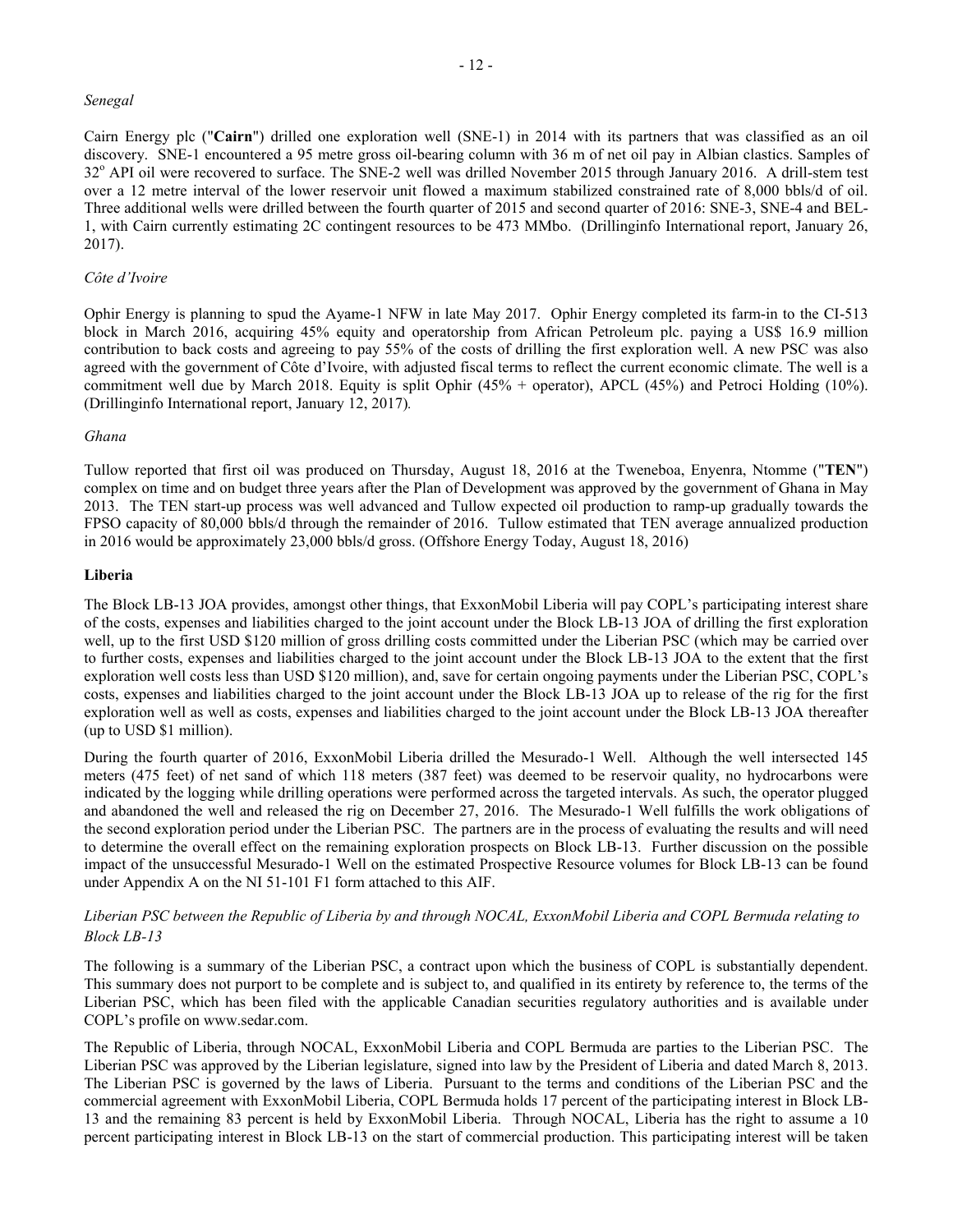from ExxonMobil Liberia and COPL Bermuda (and any other participant at the time which is not a Liberian state-owned entity) in proportion to their respective participating interest shares. Through NOCAL, Liberia has the right to assume a further 5 percent participating interest in Block LB-13 on the start of commercial production to be allocated to Liberian citizens. This participating interest will be taken from ExxonMobil Liberia and COPL Bermuda (and any other participant at the time which is not a Liberian state-owned entity) in proportion to their respective participating interest shares.

The Liberian PSC grants an exclusive exploration authorization to ExxonMobil Liberia and COPL Bermuda (the "**Contractor**" for the purposes of the Liberian PSC) for a period of three years from March 8, 2013, which may be renewed for a further two years if all work obligations have been fulfilled and 33 percent of the surface of Block LB-13 is relinquished. During the three years from March 8, 2013, the Contractor committed to carry out a minimum work program consisting of the analysis of 3D seismic at a cost of no less than USD \$10 million and the drilling of one exploration well. As a result of the Ebola outbreak in Liberia and neighboring countries, NOCAL and ExxonMobil Liberia entered into a "State of Emergency Agreement" which effectively suspended the Contractor's obligations on Liberian PSC work commitments, and extended the timeframe for the completion of those obligations until after the Ebola crisis had passed. ExxonMobil has informed the Corporation that the length of the extension period granted by NOCAL was 619 days and that the second exploration period timeframe has been extended until September 25, 2017.

The Liberian PSC contemplates that upon the discovery of oil or gas, an exclusive appraisal period of two years may be granted following approval of a work program and budget for the appraisal. If the discovery is deemed to be commercial, an exclusive exploitation period of 25 years, which may be renewed for a further 10 years, may be granted. During the exploitation phase, NOCAL is to receive a share of the oil produced of 40 to 60 percent (depending on the level of daily production) of the volumes after deduction of the cost recovery volumes, and 35 percent of the gas volumes after deduction of cost recovery volumes; this share may be taken in cash or kind, at NOCAL's option. The royalty payable on volumes produced will be either five or 10 percent, depending on the water depth of the well head. Bonus payments of USD \$2 million, USD \$3 million and USD \$5 million will be payable when production reaches 30,000, 50,000 and 100,000 bbls (respectively) in a continuous 30 day period. Up to 10 percent of the production from Block LB-13 is to be sold to NOCAL for the domestic market, at the market price determined in accordance with the Liberian PSC.

A parent company guarantee was required from COPL under the Liberian PSC; the guaranteed amount is COPL Bermuda's pro rata participating interest share of the minimum work program required under the Liberian PSC, which amounts to USD \$8,500,000 prior to the grant of the initial exclusive exploitation authorization under the Liberian PSC, and USD \$17,000,000 following the grant of the initial exclusive exploitation authorization until the first commercial production of any field.

NOCAL and ExxonMobil Liberia, the operator, continue to meet regularly to discuss Corporate Social Responsibility activities and the fulfillment of the Block LB-13 work program.

### **ShoreCan Interest Properties**

In October 2014, COPL formed a joint venture company with Shoreline Energy International Limited called Shoreline CanOverseas Petroleum Development Corporation Limited. Both partners hold a 50 percent interest in the jointly controlled company, which is focused on acquiring upstream oil and gas exploration, development and producing assets in sub-Saharan Africa. ShoreCan is a special purpose vehicle registered in Bermuda. The following country and project overviews fall under the realm of ShoreCan's dealings.

### **Namibia**

### *Namibian Farm-Out Agreement*

On or around December 31, 2014, ShoreCan entered into a Farm-Out Agreement with Camelot Investment Group (Pty) Ltd ("**Camelot**"), a Namibian registered company, whereby ShoreCan acquired an 80 percent working interest in offshore Namibia deepwater Blocks 1708, 1709 and 1808 (the "**Farm-Out Agreement**"). ShoreCan was to be the operator of the blocks, and Camelot would retain a 10 percent carried interest and the Namibian National Oil Company would also have a 10 percent carried interest.

On November 2, 2016, ShoreCan sent a formal letter to Camelot expressing its desire to exit from the joint venture relationship with Camelot and to relinquish its interests in Namibia license PEL 075 relative to offshore blocks 1708, 1709, and 1808. COPL held a 40% equity interest in the blocks through its 50% interest in the joint venture company ShoreCan. Following a technical assessment of the exploration and economic potential, the partnership decided to relinquish its interests in the blocks.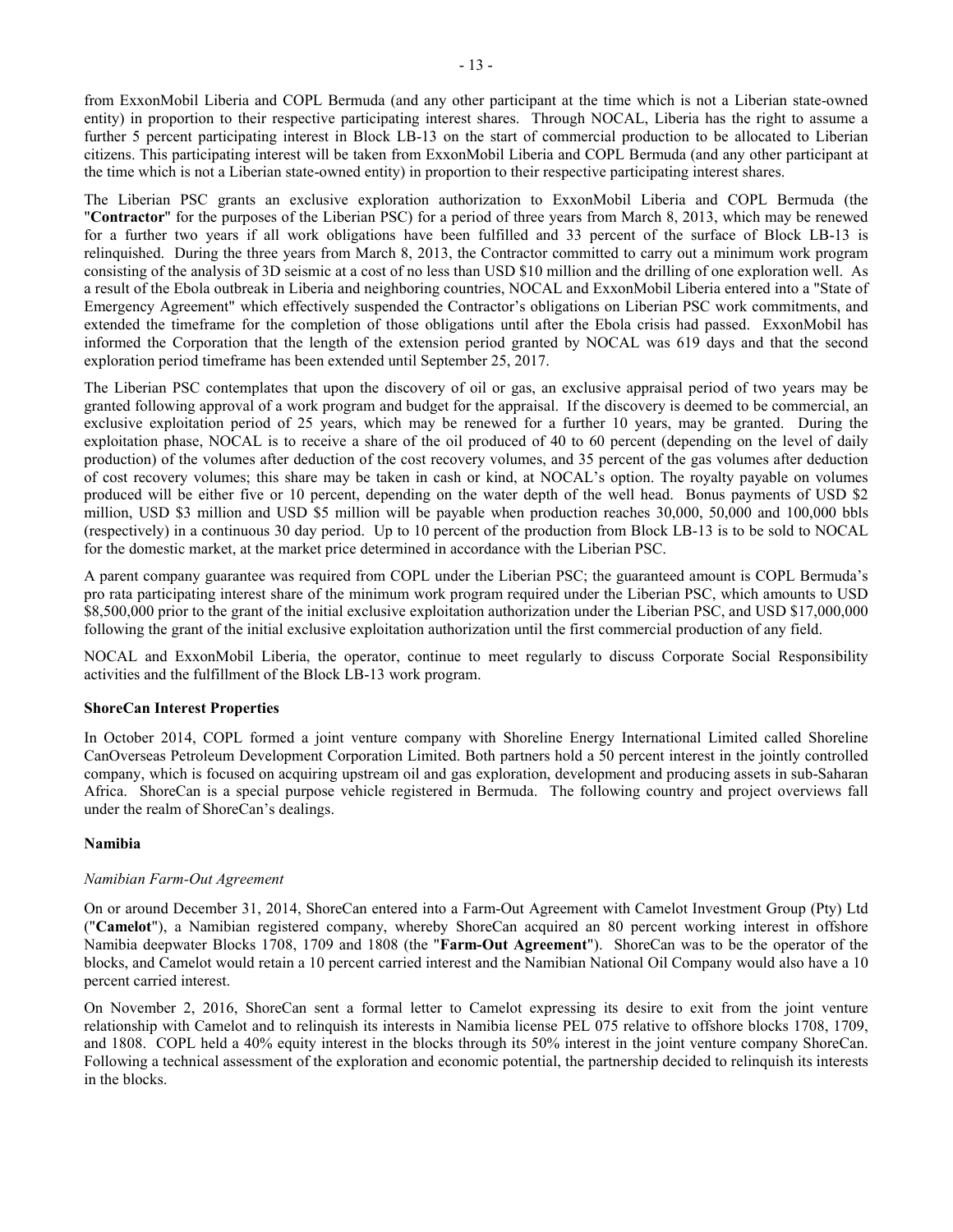### **Nigeria**

*OPL 226*

OPL 226 is located in the Niger Delta province, offshore Nigeria, and has an area of  $1530 \text{ km}^2$  and is located in water depths ranging from 40 to 180 m. This block is situated along the southwestern edge of a large growth fault-controlled structural complex (Anyala and Noa Complex) that can be mapped with available 3D seismic data.

Essar Nigeria was awarded OPL 226 in the 2007 bidding round with a signature bonus payment of \$37 million. Currently, Essar Nigeria has acquired a 3D seismic survey in excess of its commitments under Phase 1 of the PSC governing OPL 226; however, the company has yet to drill a well under Phase 1 of the PSC. On September 14, 2016, COPL announced that ShoreCan had completed the purchase of 80 percent of the issued share capital of Essar Nigeria (the "**OPL 226 Transaction**"). Essar Nigeria's sole asset is the 100 percent interest in and operatorship of OPL 226 in Nigeria. Under the terms of the PSC, Essar Nigeria is required to seek Ministerial consent for the change in control of Essar Nigeria. Application has been made to the appropriate bodies and the parties to the OPL 226 Transaction are awaiting its approval, which, as of the date of filing this AIF, has not been received. Under the terms of the acquisition, ShoreCan has taken over management and has a majority of the board of directors of Essar Nigeria effective January 12, 2017; upon receipt of Ministerial approval, ShoreCan will be the official registered owner of the 80 percent working interest in OPL 226, and COPL will own 40% thereof pursuant to its interest in ShoreCan. One stipulation of the OPL 226 Transaction was that Essar would obtain an extension period to the Phase 1 exploration period, and this has been successfully obtained to December 31, 2017.

Historically, only five wells have been drilled on OPL 226 by previous operators including: Noa-1 drilled by Solgas in 2001 that is an oil and gas discovery; Oyoma-1 (1972) –oil and gas discovery; Dubagbene-1 (1972) –oil discovery; Nduri-1 (1973) –gas discovery; and HJ South-1 (1973) –gas discovery.

The Noa-1 discovery well, drilled in 2001, encountered fine to medium-grained sandstones of the Agbada Formation in the footwall block that is trapped by a counter-regional (antithetic) fault. The Noa-1 discovery well encountered a thick sand in the 6100' stratagraphic zone that has 7.0 m of gas net pay and 18.7 m of oil net pay. Three additional gas-bearing sands (3600', 4900', 5500' sands) were also encountered (uphole) in the Noa-1 well.

OPL 226 is situated around and adjacent to Oil Mining License 83 in which the undeveloped Anyala oil and gas field is located. The Anyala field was discovered in 1972 and lies at the crest of northwest to southeast trending anticline plunging to the northwest and southeast. Two wells drilled in 1972, Oyoma-1 and Dubagbene-1 discovered oil and gas on the northwest plunge, while Noa-1 discovered oil and gas on the southeast plunge on OPL 226.

Essar Nigeria has two 3D seismic surveys on OPL 226. The first survey acquired in 1999 and licensed by Essar Nigeria covers the Anyala Anticline, with seismic coverage on the northwest plunge on OPL 226, the crestal area on oil mining license 83, and the southeast plunge on OPL 226. In 2012 and 2013, Essar Nigeria acquired 634 km<sup>2</sup> of 3D on the southwest plunging area of the Anyala Anticline and adjacent areas to evaluate the extent of the Noa-1 oil accumulation as well as to evaluate associated and adjacent structures.

### NSAI Report

In March 2016, COPL (on behalf of ShoreCan) commissioned NSAI to produce an updated Resource Report to the 2010 report that was originally completed for Essar Nigeria in relation to OPL 226. This new report incorporated the results of the 2012 3D seismic program and modeling completed by the Nigerian oil company, and was structured to comply with the requirements of NI 51-101on the reporting of contingent and prospective resources. At the end of 2016, NSAI updated the report for year-end 2016. The disclosure of this report (dated December 31, 2016) and the calculated volumes is included in Appendix A of this AIF in the form required by NI 51-101.

### **Overview of the oil and gas industry in Nigeria**

There are two types of licenses issued to oil producers in Nigeria, namely: the oil prospecting license (OPL) and the oil mining license (OML), with validity periods ranging from 5 to 20 years respectively.

### *Geology*

The Niger Delta is situated within the Gulf of Guinea and extends throughout the Niger Delta geological province. For the last 50 million years (Eocene to the present), the Niger Delta has built outward to the southwest, forming distinct belts of sand and shale deposition. These belts approximate the paleo shorelines and form one of the largest wave-dominated deltas in the world with an area of about 300,000 km<sup>2</sup>.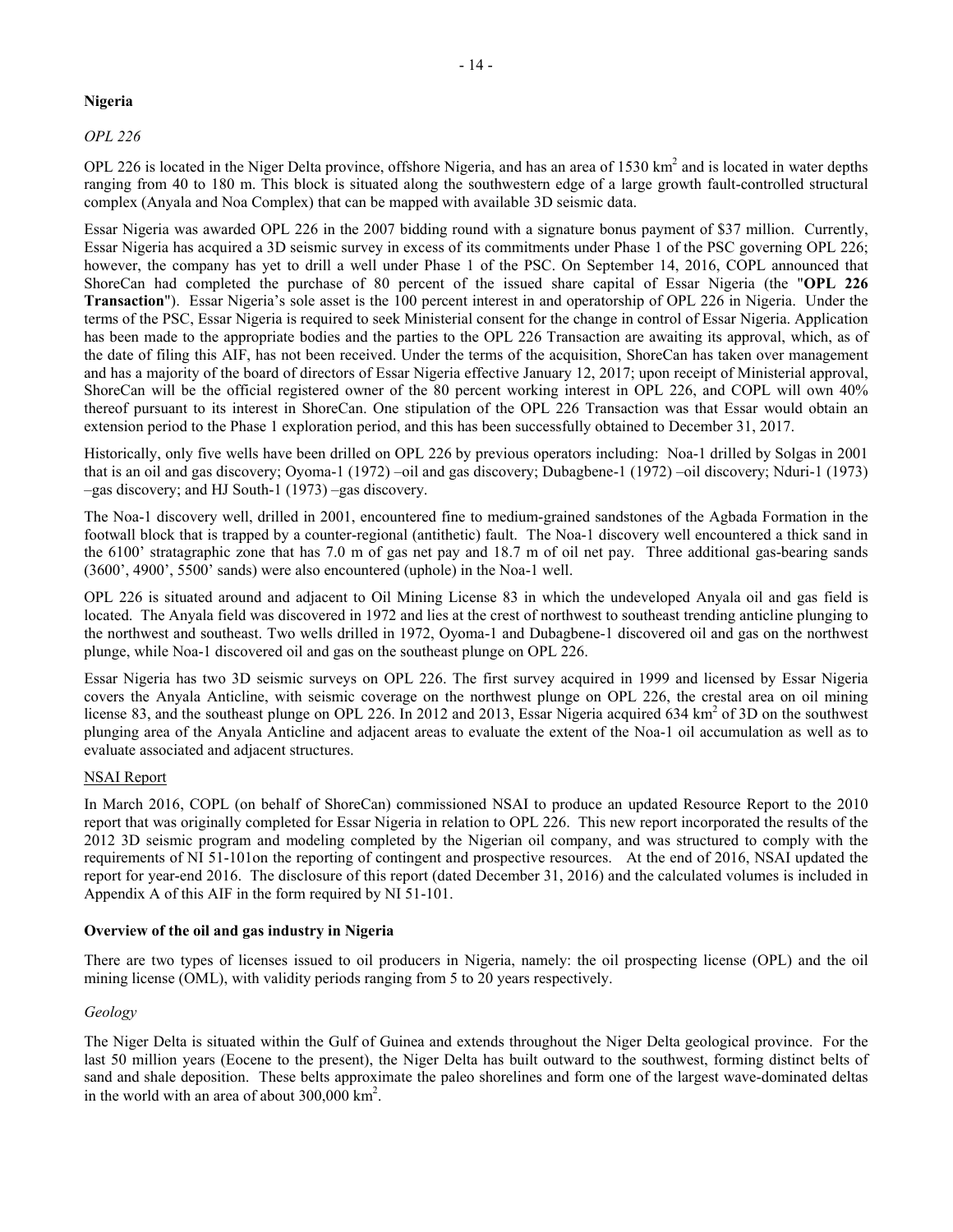The Niger Delta province contains only one identified petroleum system. This system is referred to as the "Tertiary Niger Delta (Akata – Agbada) Petroleum System". Most of the petroleum is located in fields located both onshore and offshore that are, generally, simple growth-fault controlled structures.

### *Geological background*

The Tertiary section of the Niger Delta is divided into three formations, representing prograding depositional facies that are distinguished on the basis of sand:shale ratios. The Akata Formation at the base of the delta is of marine origin and is composed of thick shale sequences that are potential source rocks, turbidite sands, and minor amounts of clay and silt. From the Paleocene through the Recent, the Akata Formation formed during lowstands when terrestrial organic matter and clays were transported to deep water areas characterized by low energy conditions and oxygen deficiency. This formation underlies the entire Niger Delta and is up to 7,000 m thick and is, typically, overpressured.

Deposition of the overlying Agbada Formation, the major petroleum-bearing unit, began in the Eocene and continues into the Recent. The formation includes belts of quartz-rich clastics that accumulated in delta-front, delta-topset, and fluvio-deltaic environments. During the Tertiary, these clastic belts overstepped each other into the Gulf of Guinea. The Agbada Formation is overlain by the Benin Formation, a continental (latest Eocene to Recent) deposit of alluvial and coastal plain sands and shales.

The depobelts of the Agbada Formation seems to be defined by synsedimentary faulting that occurred in response to variable rates of subsidence and sediment supply. The interplay of subsidence and supply rates resulted in deposition of discrete depobelts. When further subsidence of the basin could no longer be accommodated, the focus of sediment deposition shifted seaward, forming a new depobelt. Each depobelt is a separate unit that corresponds to a break in regional dip of the delta and is bounded (landward) by growth faults and seaward by large counter-regional (antithetic) faults of the next growth fault of the next seaward belt.

On the Niger Delta, gravity "tectonism" became the primary deformational process. Shale mobility induced internal deformation and occurred in response to two processes. First, shale diapirs formed from loading of poorly compacted, overpressured, prodelta and delta-front clays of the Akata Formation by the higher density, delta-front sands of the Agbada Formation. Second, slope instability occurred due to a lack of lateral, basinward support for the under-compacted delta-slope clays of the Akata Formation.

For each given depobelt, gravity "tectonics" were completed before the deposition of the Benin Formation and are expressed in complex structures, including shale diapirs, growth fault-induced roll-over anticlines, collapsed growth fault crests, and steeply dipping, flank faults.

### *Petroleum systems evaluation*

According to the USGS, there is one petroleum system in the Niger Delta basin that is comprised of the marine interbedded shale in the Agbada Formation and the marine Akata Formation shales. Volumetrically, it is estimated that the Akata shales are present beneath the Agbada Formation and have generated much of the oil for the Niger Delta.

These source rocks contain Type II kerogen with an average total organic carbon content of 2.2 percent but range up to 14.4 percent.

The physical and chemical properties of the oil in the Niger Delta are highly variable. The oil within the Niger Delta has an API gravity range of  $16^{\circ}$  to  $40^{\circ}$  API. Most oils fall within one of two groups. The first group are light, paraffin-based, waxy oils from deeper reservoirs. The second group of oil are biodegraded and from shallow reservoirs. They have a lower API gravity that averages  $26^{\circ}$  API. The concentration of sulfur in most oils is low, between 0.1 percent and 0.3 percent. ("The Niger Delta Petroleum System: Niger Delta Province, Nigeria, Cameroon, and Equatorial Guinea, Africa" USGS Open File Report 99-50-H, 1999).

### **Legal framework and process in Nigeria**

### *Regulation of the oil industry*

In the 1960s, government interest in the oil industry was limited to the collection of taxes, royalties and lease rentals. Many developing countries had begun to agitate for greater control over their natural resources in reaction to the continued control of their economies by the old colonial masters. In 1962, *the Resolution on Permanent Sovereignty over Natural Resources* was adopted by a majority of the General Assembly of the United Nations (the "**Resolution**"). The Resolution asserted that the right of people to freely use and exploit their natural wealth and resources is inherent in their sovereignty. In this spirit, in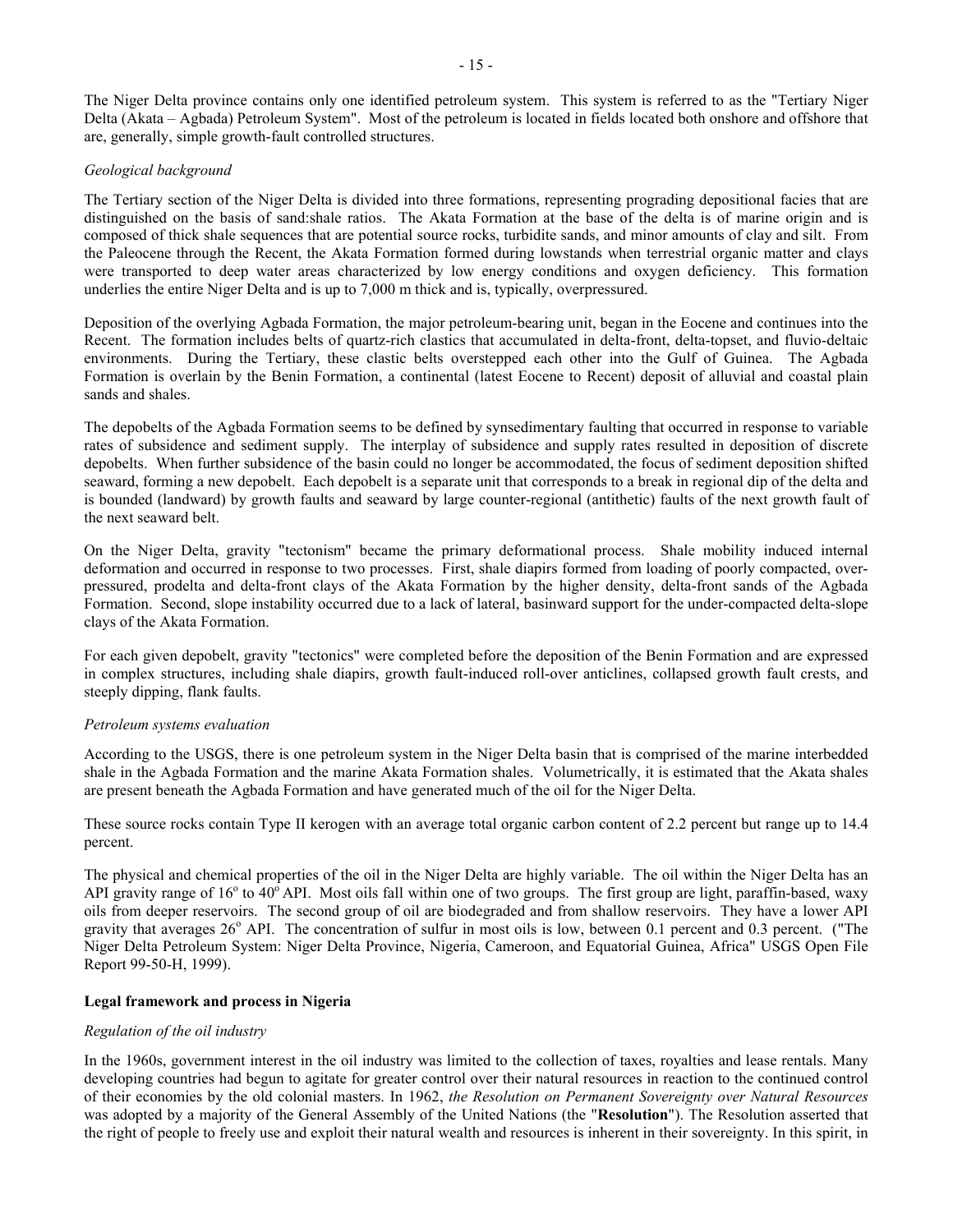1969 the *Petroleum Act* was enacted which vested the entire ownership and control of all petroleum in, under or upon all land or Nigerian territorial waters in the Nigerian government.

In 1971 Nigeria joined OPEC, which was formed to improve the lot of oil producing countries by adopting a "group" stance (all resolutions adopted are binding on every member).

In accordance with OPEC's 1968 and 1971 resolutions urging member countries to participate in oil operations by acquiring ownership in the concessions held by foreign companies, Nigeria's military government in 1971 established the Nigerian National Oil Corporation ("**NNOC**") by Decree. The NNOC was empowered to acquire any asset and liability in existing oil companies on behalf of the Nigerian government, and to participate in all phases of the petroleum industry. In that same year, the government acquired 33 percent and 35 percent of the operating interests of Agip and Elf respectively. Further acquisitions occurred in 1973 and 1974 in the operations of all the other foreign oil companies.

### *Oil & Gas Law*

The current climate of the industry has largely been influenced by the passage of various laws and regulations that are administered by local, national and other government organizations representing the interests of state and country. Through these bodies, the Nigerian Government regulates exploration and production of natural gas and crude oil as a result of the authority provided through the *Nigerian Constitution* and the *Petroleum Act* ("**PA**"), which vests the entire ownership and control of petroleum in the Nigerian Government on behalf of the people of Nigeria.

Amongst the most notable government institutions are the Ministry of Petroleum Resources, Nigerian National Petroleum Corporation and the Department of Petroleum Resources, which ensure that operations within the industry are regulated to a specific standard.

It is with great input from these bodies that various laws and regulations that directly and indirectly regulate the Nigerian oil and gas industry are implemented and monitored. These laws and regulations vary from those applying to the operational aspects, to the fiscal aspects, such as the PA, the *Petroleum Profits Tax Act*, the *Deep Offshore and Inland Basin Production Sharing Contract Act* and regulations which have been made pursuant to the PA, such as the *Petroleum (Drilling & Production) Regulations*, which regulate operational aspects of the drilling and production of crude oil.

To consolidate the objective of increasing Indigenous participation, the Government introduced the Nigerian Oil and Gas Industry Content Development Act 2010 (the "**Local Content Act**"). This has brought about a significant shift in ensuring an increase in indigenous participation within the industry and therefore trying to achieve the government target of seventy percent (70 percent) use of indigenous labor, materials and resources in all oil and gas projects in country.

Even though the Local Content Act appears as if it was introduced to consolidate the notion of increasing indigenous participation, it should be noted that this concept has always been at the forefront of the Nigerian government's intention to implement.

### *EITI*

Nigeria is a member of the EITI and has been a compliant member since 2011. The petroleum sector is dominated by joint venture operations between the Nigerian government and five major international oil companies—Shell, ExxonMobil, Chevron, ENI, and Total. The Nigeria EITI process has exposed outstanding debts by the national oil company to the Nigerian government, recovered uncollected taxes, identified weaknesses in the regulatory bodies, audited oil-related transfers to subnational government, estimated oil theft, and examined oil sales.

#### *Geopolitical information*

Nigeria has a population of approximately 185.0 million inhabitants, and a population growth rate of 2.8 percent (in 2016). 48.1 percent of the population lives in urban areas. The life expectancy for the general population at birth is 63.88 years. English is the official language of Nigeria, although Hausa, Igbo, and Yoruba languages are spoken by a significant portion of the population. Literacy (defined as those aged 15 or over who can read and write) is 69.2 percent for men and 49.7 percent for women. According to a 2014 study, 50.5 percent of the population is Christian, with Islam being the second greatest religion with 43.5 percent (95 percent Sunni Islam and 5 percent Shia Islam) with the remainder of the population belonging to traditional or other religions, or having no religion.

Based on the most recent United Nations Human Development Report, Nigeria's Human Development Index ("**HDI**"), a measure of health, education and income, was 0.514 in 2015, giving it a ranking of 152 out of 187 countries with comparable data. The HDI for sub-Saharan Africa as a whole was 0.475, placing Nigeria above the regional average.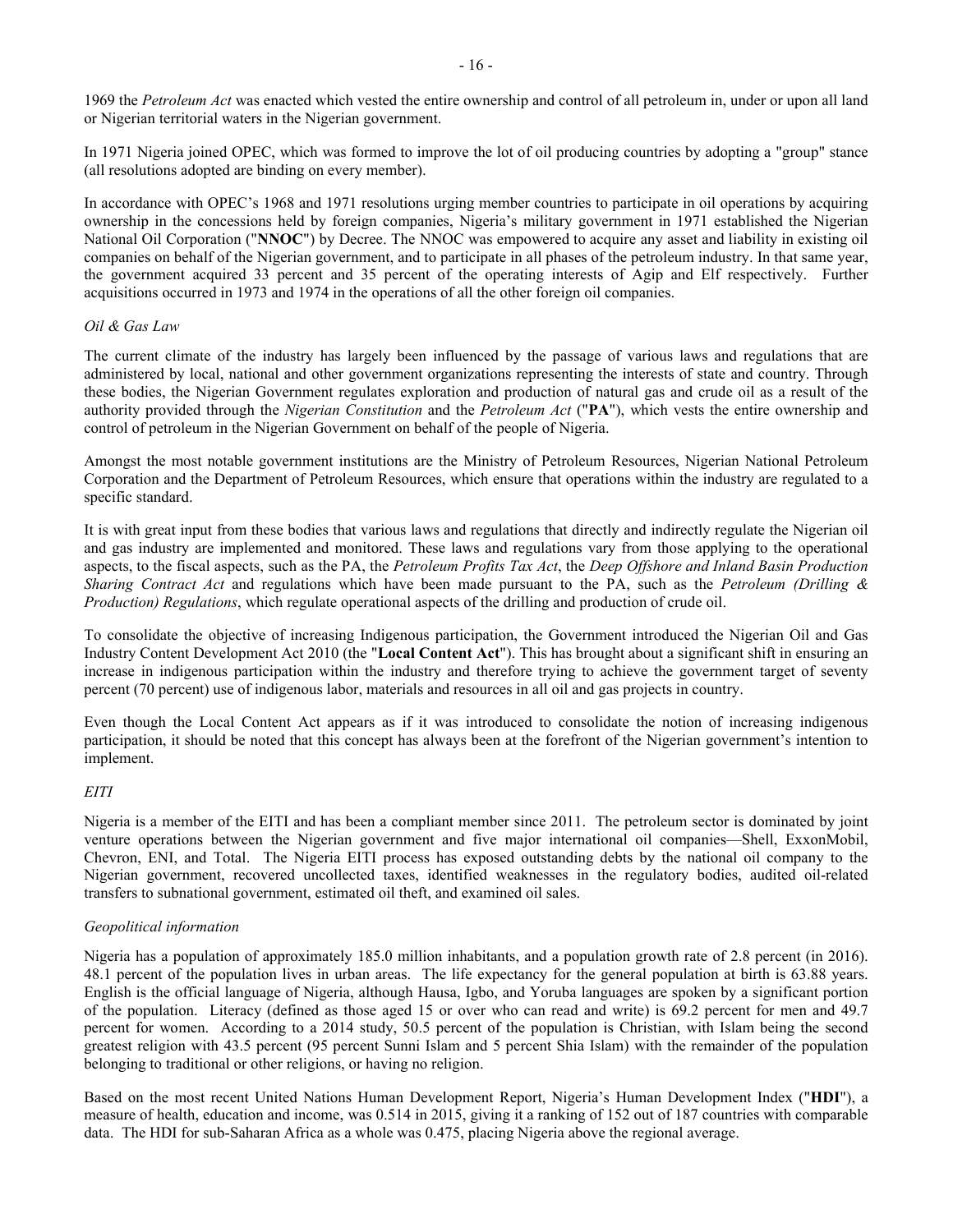Nigeria's GDP per capita for 2013 was estimated at USD \$3,005.51, on a purchasing power parity basis. Real gross domestic product growth was estimated at about 5.4 percent in 2013. (2015 Human Development Report (HDR) Work for Human Development (Nigeria) – UN Report – no update for a 2016 report available)

### **Equatorial Guinea**

COPL and Shoreline successfully pre-qualified to be involved in the Equatorial Guinea Licensing Round in September 2014 and paid the requisite fees and ShoreCan attended the RPS Energy (UK) seismic data room near London for a total of three days in November 2014.

Upon review of the available 3D seismic data, the stratigraphic level of the prospects found in the Liberia LB-13 Block are the same as those determined to be prospective in the Equatorial Guinea Block EG-18. The mid-Cretaceous stratigraphic interval (Campanian, Santonian, Turonian stages) shows a meandering sand trend across Block EG-18 on the "Far angle amplitude map." From the seismic data, it appears like this trend is a "confined turbidite channel" that may have an updip pinchout and could be, therefore, a possible trap for hydrocarbons. It was estimated that the main amplitude anomaly trend has an area of roughly 220 km<sup>2</sup>. Historically, no wells have been drilled in Block EG-18.

COPL informed the Equatorial Guinea 2014 Bid Committee that, although they were unable to submit a bid by the required date of November 30, 2014, they were keen to make a bid for Block EG-18 by way of direct block negotiation if it remained available. On May 27, 2015, COPL signed the MOU. A meeting to negotiate the PSC with the MMIE occurred on February 10, 2016 in Malabo, Equatorial Guinea. An additional meeting was held between COPL and representatives from MMIE in Malabo, Equatorial Guinea on June 29 and 30, 2016 to further discuss possible changes to a PSC. Negotiations continue but no PSC has been signed as of December 31, 2016.

### **Overview of the oil and gas industry in Equatorial Guinea**

### *Development of the oil industry in Equatorial Guinea*

License blocks were first designated by the Spanish administration and offered for international tender in 1965 with awards going to groups operated by Mobil and Spanish Gulf Oil (Spangoc) but the exploration effort led to no commercial success. After independence in 1968, petroleum activity was much reduced and further significant exploration did not occur until after the 1979 change of government. Hispanoil and the new government formed a joint venture company, Grupo Empresarial del Pacifico S.A. ("**GEPSA**"), which discovered the Alba gas condensate accumulation in 1983. GEPSA deemed Alba to be noncommercial and their licenses lapsed. During the 1980's, Total and Elf operated groups that explored onshore and offshore Rio Muni where extensive seismic surveys were undertaken and four wells were drilled without success.

The Alba acreage was relicensed in 1990 to US independent Walter International ("**Walter**"), which commenced production in 1991 from two new wells. In 1995, Nomeco (subsequently CMS Oil and Gas) acquired Walter and progressively expanded onshore processing capacity to cope with increased production from additional Alba wells. The success of the Estrella-1 well (CMS, 2001), a gas condensate discovery 6 km north of the Alba Field, emphasized the large potential of the Alba Block. All CMS assets were acquired by Marathon Oil ("**Marathon**") in January 2002 and Marathon has continued with investment and expansion of the Alba Field.

In 1992, United Meridian Corporation (UMC, subsequently Ocean Energy / Devon Energy) licensed Blocks A and B and in 1995, licensed Blocks C and D. UMC drilled the unsuccessful Dorado-1 well in Block A and the Delta-1 well in Block B in 1994. In 1995, Mobil farmed-in to Block B and drilled the Zafiro-1 discovery well of the 1.1 billion barrel Zafiro Field (Republic of Equatorial Guinea, Ministry of Mines, Industry and Energy website, "Exploration History," January 2016). Mobil drilled nine exploration wells in Block B outside of the Zafiro area, with discoveries at Azurita-1 (1997), Berilo-1 (1998), Turmelina-1 (1998) and Esmerelda (2005). Mobil also farmed-in to Block C in 1999 and drilled the Ostra-1 exploration well, followed by the Oreja Marina-1 exploration well in 2001 and Estrella del Mar-1 in 2002.

During 2000, Ocean Energy relinquished Block A and operatorship of Block D was taken over by CMS (now Marathon). In 2004, Marathon drilled the Corona-1 discovery well in Block D, which extended the Alba Field into Block D.

Triton Energy ("**Triton**") was awarded Rio Muni Blocks F & G in 1997, covering areas previously licensed to Elf and acquired seismic through 1997 and 1998. In late 1999, Triton made a significant discovery with the first well on its licences, Ceiba-1, which tested oil at 12,400 bbls/d and led to the first production in the Rio Muni basin in November 2000 (Alexander's Gas&Oil Connections, "Triton confirms significant oil discovery in Equatorial Guinea," November 22, 1999). As a result of the Ceiba discovery, an aggressive exploration program was undertaken by Triton during 2000 - 2001 that continued after the acquisition of Triton by Amerada Hess in 2001. This exploration campaign resulted in 18 successful wells which proved up several hundred million barrels of oil in northern Block G, which were developed as the 'Okume Complex'.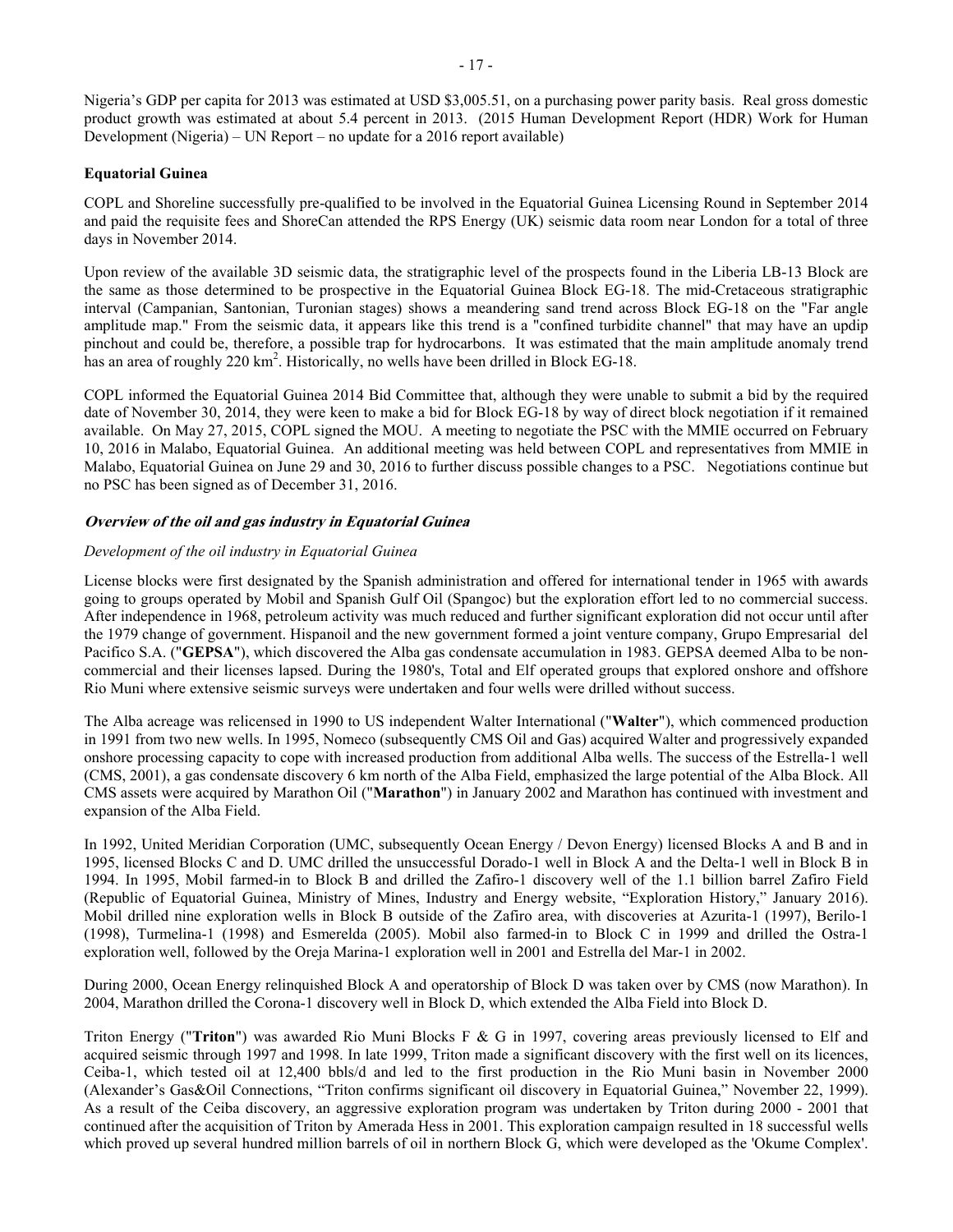The Okume Plan of Development was approved by the MMIE in 2003 and the field came onstream in 2006. Additionally the G-13 discovery was made in southern Block G in late 2002, which was appraised in 2003 but remains undeveloped (Republic of Equatorial Guinea, Ministry of Mines, Industry and Energy website, "Exploration History," January 2016).

Following a Deep Water Licensing Round in 1998-99, five exploration licenses were signed during 2000 with Atlas Petroleum (Blocks H, I and J), Vanco (Block K) and Chevron (Block L) as operators. Extensive 3D surveys were acquired in these licenses in 2001 and exploratory drilling commenced in early 2003 with the drilling of the unsuccessful L-1 well by Chevron. In 2000 RocOil farmed-in to the Atlas Block H and became technical operator. This was followed in 2004 by the farm-in of Pioneer Natural Resources and the drilling of the unsuccessful H-1 well. In 2011 White Rose farmed-in to Block H and took over as technical operator from Roc Oil.

In 2004, Nexen farmed-in to Block K, assumed operatorship and drilled the K-1 well in late 2004 followed by the K-2 well in 2005. In 2005, Petrobras farmed in to Block L and drilled the unsuccessful L-2 exploration well and in 2006 both Chevron and Petrobras withdrew from Equatorial Guinea and Block L was relinquished.

In October 2005, Noble Energy announced that the O-1 well in Block O was a gas condensate discovery, the first discovery in the Equatorial Guinea part of the Douala Basin. The O-1 discovery was appraised by the O-3 and I-4 wells in 2007 and declared a commercial discovery, the Alen Field. The Alen Field Plan of Development was approved in January 2011 and production commenced in 2013. In February 2009, Noble Energy announced that the O-5 (Carmen) exploration well was an oil discovery, the first oil discovery in Block O.

In 2004, Noble Energy farmed-in to Block I and took over as technical operator and in June 2007 announced that the I-1 exploration well was a gas condensate discovery. In October 2007, Noble announced that the I-2 appraisal well to the I-1 discovery, had encountered oil below the gas condensate found in the I-1 well and in June 2008 announced that the I-5 well had confirmed the downdip extent of the oil leg. In July 2009, the Equatorial Guinea ministry approved the Aseng Plan of Development and first oil from the Aseng Field was produced in November 2011. In November 2007, Noble announced that the I-3 (Yolanda) exploration well was a dry gas discovery, and in July 2008 announced that the I-6 (Diega) exploration well was another oil discovery in Block I. In December 2006, Santa Isabel Petroleum Company Ltd, a subsidiary of the China National Petroleum Corporation, farmed-in and took over operatorship of Block M. In 2011, Santa Isabel withdrew from Block M and Fruitex resumed as operator.

### *Geology*

Equatorial Guinea territory overlies parts of two petroliferous sedimentary basins. Both are highly prospective for hydrocarbons with proven petroleum systems including marine, oil-prone source rocks and sandstone reservoirs.

### *Geological background*

In the north of the country around Bioko Island, the offshore sector overlies the distal parts of the Niger Delta-Rio del Rey basin system. The Niger Delta is one of the world's largest petroleum provinces with estimated proven reserves of 48 billion boe and 135 trillion cubic feet of gas. ("The Niger Delta Petroleum System: Niger Delta Province, Nigeria, Cameroon, and Equatorial Guinea, Africa" USGS Open File Report 99-50-H, 1999) The Equatorial Guinea part of this basin has established oil and gas production from Alba, Zafiro, and Fortuna fields plus a number of other discoveries.

The southern part of Equatorial Guinea's offshore sector overlies the Rio Muni basin. This is contiguous with the Douala basin of Cameroon to the north and with the North Gabon basin to the south. The potential of the Rio Muni basin has been demonstrated by the oil production at Ceiba and Okume fields and other discoveries. Block EG-18 is located in the Rio Muni basin.

Industry attention has also extended to the ultra-deep water Gulf of Guinea around the islands of the Cameroon volcanic trend, which include the Equatorial Guinean island of Annobon. It is postulated that the strata could contain a thick sedimentary section with petroleum potential, as evidenced by oil seeps on the neighboring volcanic islands of Sao Tome and Principe.

### *Petroleum systems evaluation*

According to the USGS, the southern offshore sector of Equatorial Guinea is situated within the Melania-Gamba Total Petroleum System and the Azile-Senonian Total Petroleum System. The northern offshore sector of Equatorial Guinea is situated within the Tertiary Niger Delta (Akata-Agbada) Total Petroleum System. The Akata and Agbada source rocks contain Type II kerogen with an average total organic carbon content of 1.4 percent to 1.8 percent. In the Rio Muni basin, the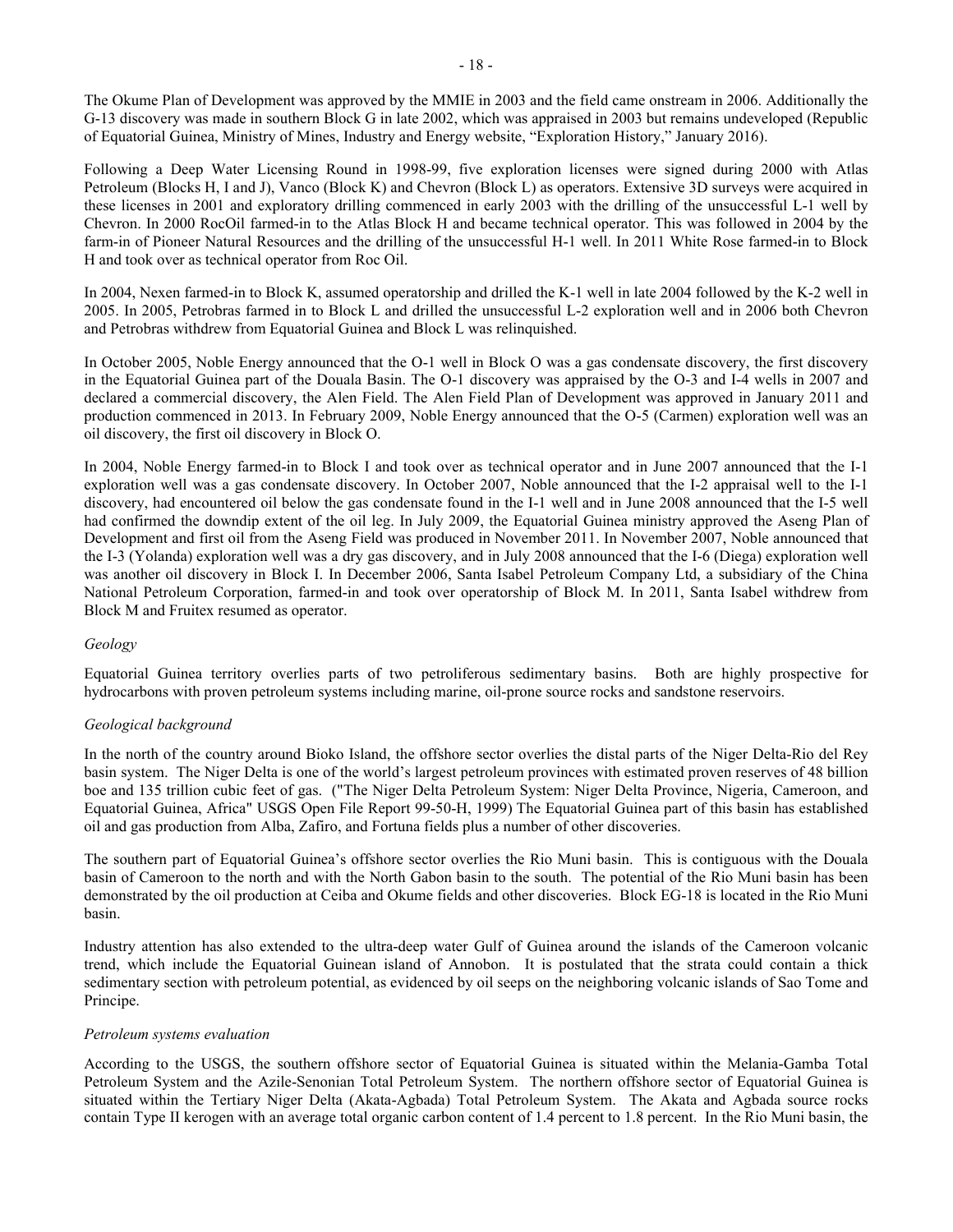Kissenda shales are lacustrine source rocks of Barremian to Aptian age. These lacustrine rock constitute the primary source rock in this basin. This source rock consists of algal kerogen with total organic carbon ranging up to 6 percent.

### **Legal framework and process in Equatorial Guinea**

### *Regulation of the oil industry*

The legal framework governing the upstream petroleum industry in Equatorial Guinea is set out in the *Decree Law, No7/1981*  (the "**Hydrocarbons Law**") as amended by further decree in November 1998. The Hydrocarbons Law provides the framework for the licensing and award of exploration and production rights and authorizes the MMIE to enter into contracts with oil companies. Contracts governing the exploration and exploitation of hydrocarbons are based on the model PSC, revised and updated in 1998.

### *Oil & Gas Law*

The main legislation governing oil and gas exploration and development in Equatorial Guinea is the Hydrocarbons Law. This is supplemented by various regulations made pursuant to the Hydrocarbons Law (in particular, the petroleum regulations made by Ministerial Order No. 4/2013 dated 20 June 2013) and general taxation legislation. Guinea Ecuatorial de Petroleos ("**GEPetrol**"), established in 2001, is the national oil company of Equatorial Guinea. Sociedad Nacional de Gas de Guinea Ecuatorial ("**Sonagas**") was established in 2005 and is the national gas company. International oil companies wishing to participate in the industry in Equatorial Guinea bid for licenses and, if successful, will enter into a PSC with the government and GEPetrol (or Sonagas). The current 2006 model PSC is the basis for all negotiated production sharing contracts.

### *EITI*

Equatorial Guinea was admitted to the EITI as a candidate member in September 2007. Equatorial Guinea applied to extend their deadline for completing EITI validation, however, the EITI board did not agree to grant Equatorial Guinea an extension. The EITI board acknowledged that supporters of the EITI stand ready to provide assistance for Equatorial Guinea if they want to renew their efforts to be admitted to the EITI.

### *Geopolitical information*

As of January 1, 2016, Equatorial Guinea has a population of approximately 817,182 inhabitants, and a population growth rate of 2.64 percent from the previous year. There are only two cities in the country with a population of more than 30,000: Bata (180,000), and Malabo (165,000). 42.0 percent of the population lives in urban areas. The life expectancy for the general population at birth is 62.4 years. Spanish is the official language of Equatorial Guinea, although other African dialects are spoken by a significant portion of the population. Literacy (defined as those aged 15 or over who can read and write) is 94.0 percent. According to a 2014 study, 93.0 percent of the population is Christian (predominantly Catholic), with the remainder of the population (2 percent) belonging to Islam (mainly Sunni) and (5 percent) belonging to other religions, or having no religion.

Based on the most recent United Nations Human Development Report, Equatorial Guinea's Human Development Index, a measure of health, education and income, was 0.587 in 2014, giving it a ranking of 138 out of 188 countries with comparable data.

Equatorial Guinea's GDP per capita for 2013 was estimated at USD \$20,581.61, on a purchasing power parity basis. Real gross domestic product growth is estimated at about -4.8 percent in 2013 and 3.2 percent in 2012. (2014 Human Development Report (HDR) Work for Human Development (Equatorial Guinea) UN Report)

### <span id="page-19-0"></span>**GENERAL DEVELOPMENT OF THE BUSINESS**

COPL is an international oil and gas exploration and development company that focuses in sub-Saharan Africa. The following describes COPL's recent developments and developments during the past three years.

### **Recent Developments**

In February 2017, during an operational meeting, ExxonMobil informed the Corporation that its team continues evaluation of Mesurado-1 Well drilling results and that further geological and geophysical analysis will be performed to re-evaluate other prospects on Block LB-13. The Corporation's team is also performing further analysis of seismic data of all Liberia prospects and leads.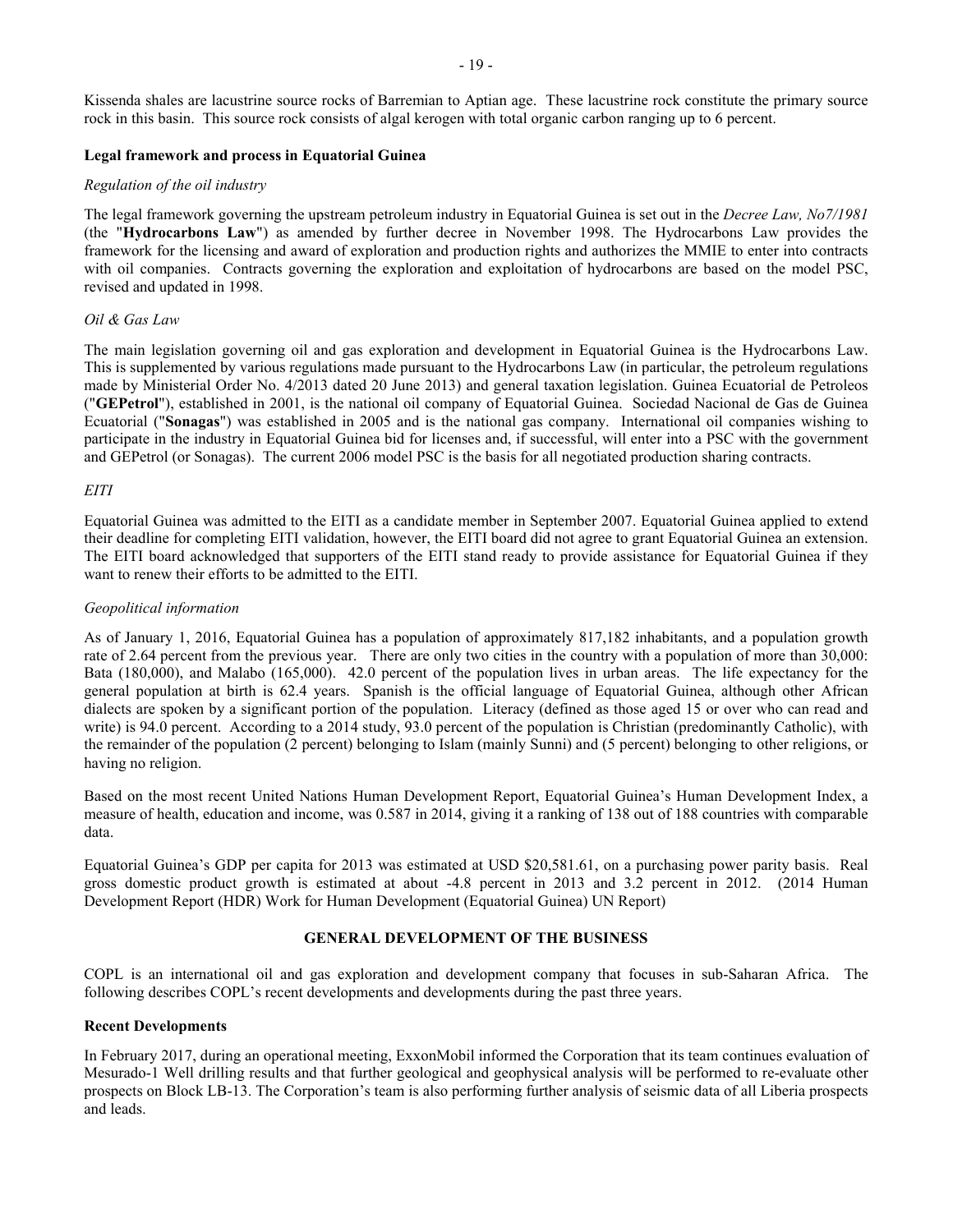In respect of OPL 226 Transaction, the Corporation is still awaiting Nigerian Government ministerial consent for the transaction. The respective application has been made but the consent was not received as at the date of filing this AIF.

COPL has been in discussions with certain shareholders and other organisations to obtain funding for its obligations under OPL 226 Transaction. ShoreCan has committed to invest up to a maximum of \$80 million into Essar Nigeria in the form of an interest-free shareholder loan. The funds will be used for Essar Nigeria operations and in particular, to cover work program obligations, including the costs of drilling one well under Phase-1 of the PSC.

### **Three Year History**

### *Year-Ended December 31, 2016*

On March 30, 2016, the Corporation announced that it had engaged Dundee Securities Ltd as agent for an offering of up to 85.7 million units of the Corporation (each, a "**Unit**" and together, the "**Units**") at a price of \$0.07 per Unit for aggregate gross proceeds of up to \$6.0 million, including the costs of the non-brokered private placement (the "**Offering**"). Each Unit consisted of one Common Share and one Warrant. Each Warrant would entitle the holder thereof to purchase one (1) Common Share for a period of 24 months from the closing of the Offering at an exercise price of \$0.095 per Common Share. The Corporation also announced that it intended to market on a non-brokered basis, the private placement to investors in the United Kingdom, on similar terms, priced in the UK market, subject to the requirements of its listing on the London Stock Exchange.

On April 20, 2016, the Corporation announced the closing of the first tranche of the previously announced private placement for gross proceeds of £800,000, pursuant to which the Corporation issued 22,857,143 Units at a price of £0.035 per Unit (the "**First Tranche**"). Further to the Corporation's announcement on March 30, 2016, the Corporation entered into definitive agreements for a private placement the Units on a non-brokered basis to investors in the United Kingdom. Under the First Tranche, each Warrant entitled the holder thereof to purchase one Common Share at an exercise price of £0.0475 per Common Share at any time prior to 17:00 hrs (London time) on or before the date that is 24 months from the closing of the First Tranche. The Common Shares and Warrants comprising the Units would separate immediately upon closing.

On April 26, 2016, COPL announced that in connection with the Offering, the Corporation and Dundee Securities Ltd. had agreed to increase the size of the private placement. The Corporation would now issue up to 117.9 million Units of the Corporation at a price of \$0.07 per Unit for aggregate gross proceeds of up to approximately \$8.25 million under the brokered and non-brokered portions of the Offering, collectively, inclusive of the non-brokered private placement to investors in the United Kingdom announced on March 30, 2016 and on April 20, 2016.

On April 26, 2016, the Corporation announced that it had made an application for the admission to the standard listing segment of the Official List, and to trading on the London Stock Exchange's main market for listed securities, of 46,891,400 Common Shares of no par value in the capital of the Corporation (the "**New Shares**"). These Common Shares were issued or are issuable pursuant to: (i) the First Tranche; and (ii)  $1,177,114$  finder's Warrants the Corporation agreed to issue in relation to the Offering. Each finder's Warrant entitles the holder thereof to purchase one Common Share at an exercise price of £0.035 at any time prior to 16:30 hrs (Calgary time) on or before the date that is 24 months from the closing of the Offering.

On April 29, 2016, the Corporation announced the admission to the standard listing segment of the Official List, and to trading on the London Stock Exchange's main market for listed securities, of 22,857,143 Common Shares of no par value in the capital of the Corporation, which were issued pursuant to the previously announced First Tranche which closed on April 28, 2016.

On May 3, 2016, COPL announced that it had closed the brokered portion of its previously announced Offering. The Corporation issued 100,866,868 Units at a price of \$0.07 per Unit for aggregate gross proceeds of approximately \$7.1 million. The Corporation raised aggregate gross proceeds of approximately \$8.6 million pursuant to the entire Offering.

On May 13, 2016, the Corporation announced the appointment of Aleksandra Owad CPA, CGA, FCCA(UK) as its Chief Financial Officer effective May 12, 2016. Kristin Obreiter, the Corporation's previous interim Chief Financial Officer, stepped down effective May 10, 2016 for personal reasons due to a forthcoming relocation. Ms. Owad previously worked for the Corporation as Chief Financial Officer until October 2013.

On September 14, 2016, COPL announced that ShoreCan had completed the acquisition of 80% of the share capital of Essar Nigeria. Essar Nigeria's sole asset is a 100% interest and operatorship of OPL 226 located 50 km offshore in the central area of the Niger Delta. Under the terms of the PSC governing OPL 226, Essar Nigeria is required to seek Ministerial consent for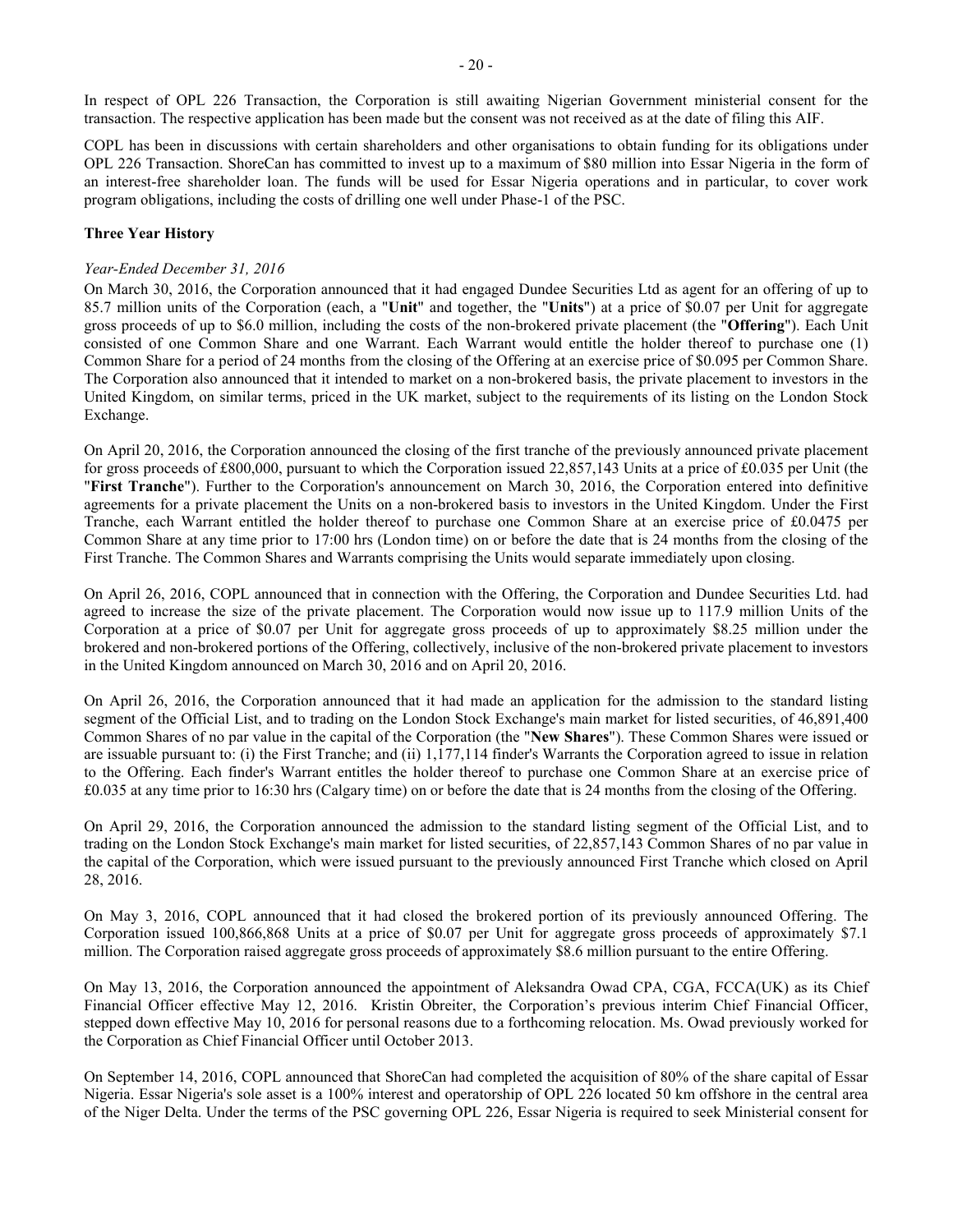the OPL 226 Transaction. Application has been made and the parties to the OPL 226 Transaction are awaiting its approval. An extension to the first phase of the PSC to December 31, 2017 was granted to Essar Nigeria.

On November 2, 2016, ShoreCan sent a formal letter to Camelot Investment Group (PTY) Ltd expressing their desire to exit from the joint venture relationship with Camelot and to relinquish its interests in Namibia license PEL 075 relative to offshore blocks 1708, 1709, and 1808. COPL held a 40% equity interest in the blocks through its 50% interest in the joint venture company ShoreCan. Following a technical assessment of the exploration and economic potential, the partnership decided to relinquish its interests in the blocks.

On November 23, 2016, the Corporation announced that ExxonMobil Liberia commenced drilling operations on the Mesurado-1 Well on November 22, 2016 utilizing the Drillship Seadrill West Saturn. The Mesurado-1 Well is located about 50 miles offshore Liberia on Block LB-13 in approximately 2,500 meters of water. The well, targeting oil in Late Cretacous sands is the first well operated by ExxonMobil Liberia offshore Liberia.

On December 19, 2016, the Corporation announced that the Mesurado-1 Well reached final total depth on December 17, 2017. The well, targeting oil in a sequence of Late Cretaceous Santonian aged sands, intersected 145 meters (475 feet) of net sand of which 118 meters (387 feet) was deemed to be reservoir quality. No hydrocarbons were indicated by the logging while drilling operations were performed across the targeted intervals. As such, the operator advised the Corporation that no further logging operations would be conducted and the well would be plugged and abandoned.

On December 27, 2016, the drillship West Saturn was released from service after drilling the Mesurado-1 Well.

### *Year-Ended December 31, 2015*

On February 12, 2015, Canadian Overseas Petroleum (Nigeria) Limited was dissolved and removed from the Register of Companies in Bermuda, as the company ceased to carry on business, had discharged in full the liabilities to all its known creditors, and distributed its surplus assets in accordance with the *Companies Act* 1981.

On February 20, 2015, ShoreCan entered into a commercial acquisition, ratified by the Ministry of Energy in Namibia, of an 80 percent interest in three blocks offshore Namibia. The blocks were defined as 1708, 1709 and 1808 in the Namibe Basin.

On February 23, 2015, the Corporation resolved to remove COPL New Zealand Limited from the New Zealand Register of Companies as the company ceased to carry on business, had discharged in full the liabilities to all its known creditors, and distributed its surplus assets in accordance with its constitution and section 318(1)(d)(i) of the *Companies Act* 1993.

On February 26, 2015, COPL announced that it had formed a joint venture company with Shoreline, in line with the Corporation's strategy to diversify and balance its asset portfolio to generate stable cash flow from secure assets. Both partners hold a 50 percent interest in the jointly controlled company, which is focused on acquiring upstream oil and gas exploration, development and producing assets in sub-Saharan Africa. ShoreCan had taken positions in Tanzania and Namibia while it continues to evaluate a variety of assets in Nigeria, Equatorial Guinea and Mozambique.

On February 26, 2015, COPL announced that the ShoreCan partnership had entered into an option agreement to acquire a 60 percent working interest in two offshore blocks, identified as the Latham License Area (5056 km<sup>2</sup>) and the Kimbiji License Area (4298  $\text{km}^2$ ), they extend from the shore to offshore depths of approximately 500 to 1000 m.

On February 26, 2015, COPL announced that ShoreCan had entered into a commercial acquisition, ratified by the Ministry of Energy in Namibia, of an 80 percent interest in three blocks offshore Namibia. The blocks are defined as blocks 1708, 1808, and 1709. These blocks are situated north of the Walvis Ridge on the Namibian/Angolan border within the Namibe Basin.

On March 4, 2015, ShoreCan entered into a farm-in option agreement to acquire a 60 percent participating interest in the Petroleum Exploration License and Petroleum Agreement with respect to the Kimbiji and Latham offshore blocks in Tanzania. ShoreCan has evaluated the historic 2D and 3D seismic and regional geological information and after a detailed technical review and a short marketing exercise, the directors of ShoreCan decided not to continue with the option during the fourth quarter of 2015 and have since confirmed to Petrodel Resources (Nevis) Limited the termination of the option on both the Kimbiji and Latham Blocks effective the end of December 2015.

On April 15, 2015, COPL announced that Chris McLean, the company's Chief Financial Officer, was taking a leave of absence for health reasons following a serious traffic accident.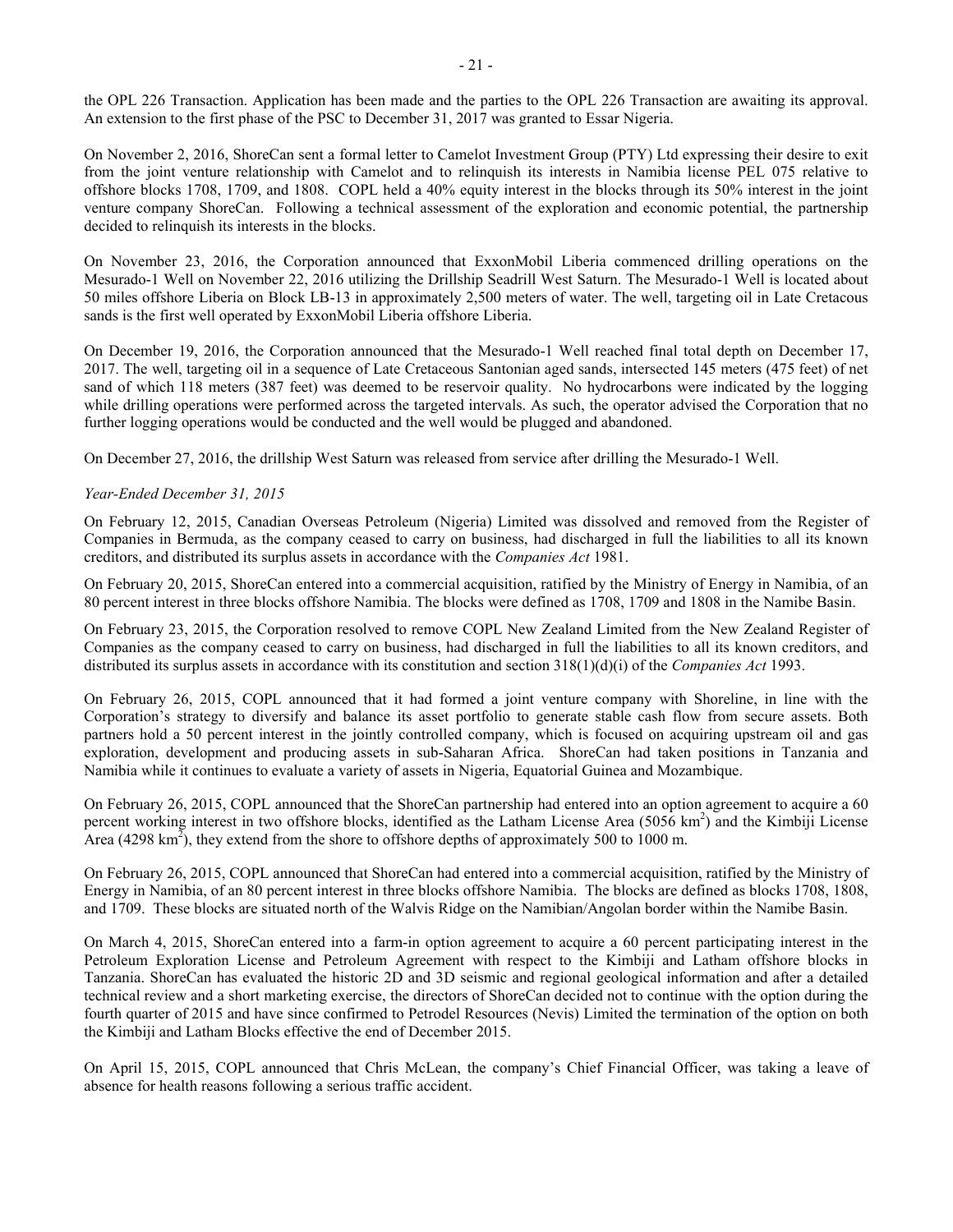On May 9, 2015, the World Health Organization declared Liberia Ebola-free. On September 23, 2015, the Corporation announced it had received a Work Program and Budget for 2016 from ExxonMobil Liberia of its best estimate as to the timing of key activities with respect to the drilling of the Mesurado-1 Well.

On May 27, 2015, COPL signed the MOU.

On June 2, 2015, COPL announced that its partner, ExxonMobil, remained committed to completing their work program and obligations under the Liberian PSC. The government of Liberia continued to provide its assurances that it will act under the terms of the Liberian PSC to provide the Corporation and ExxonMobil sufficient time to complete their work program, extending the current exploration period, if necessary.

On July 9, 2015, the Corporation closed a short form prospectus in connection with a marketed offering of Units of the Corporation, which consisted of one Common Share in the capital of the Corporation and one Warrant. Each Warrant entitles the holder thereof to purchase one Common Share at an exercise price of \$0.12 per Common Share on or before the date that is 24 months following the closing date. The Corporation issued 80,288,699 Units at a price of \$0.09 for gross proceeds of \$7.2 million. The Corporation also issued 4,548,380 Common Share purchase warrants to its agents, which entitle the holder to purchase one Common Share until July 9, 2017, at an exercise price of \$0.09 (USD \$0.07) (the "**Agent Warrants**").

On July 23, 2015, COPL announced that Christopher McLean had resigned from the Board of Directors, effective July 21, 2015. He also resigned as the Chief Financial Officer effective on the same date due to health reasons following a serious road traffic accident.

On August 13, 2015, COPL announced its admission to the standard listing segment of the "Official List" to trade on the London Stock Exchange's main market.

On August 17, 2015, ShoreCan agreed to an acquisition in Nigeria, subject to the approvals of the Nigerian regulatory authorities, to acquire 80 percent of the issued share capital of a company with 100 percent of the equity and titled interest of an oil appraisal and development project offering near-term oil production. The terms of the transaction also provide that ShoreCan will take over management and operatorship of this asset.

On September 23, 2015, COPL reported an update on its activities in Liberia that is focused on deep water Block LB-13. COPL had received a Work Program and Budget for 2016 from ExxonMobil Liberia.

On October 1, 2015, COPL reported an update on its activities in Africa. ShoreCan reported progress in respect of an acquisition in Nigeria, subject to regulatory approvals, pursuant to which ShoreCan would acquire 80 percent equity and titled interest of an oil appraisal/development project offering near-term oil production, as well as significant future exploration upside. This transaction would provide ShoreCan the opportunity to take over management and ownership of the asset.

On November 2, 2015, COPL announced that Mr. Richard H. Schmitt had resigned from the Board of Directors effective October 31, 2015.

On November 16, 2015, COPL announced that Mr. John F. Cowan had joined the Board of Directors effective November 10, 2015.

*Year-Ended December 31, 2014*

On February 12, 2014, COPL was recognized as one of the "TSX Venture 50" for 2014, which identifies the top 50 performing companies in the sectors of Clean Technology, Diversified Industries, Mining, Oil & Gas and Technology & Life Sciences on the TSXV. The rankings are made based on the criteria of market capitalization growth, share price appreciation, trading volume and analyst coverage.

On March 31, 2014, COPL received approval from the UK Listing Authority for the publication of a prospectus relating to its admission to the standard listing segment of the Official List, and to trading on the main market for listed securities of the LSE. The Corporation issued 17,777,777 Common Shares at a price of £0.135 per Common Share for gross proceeds of £2,400,000. The Corporation also announced that it had reached a non-binding agreement-in-principle for the potential acquisition of an interest in OPL 2010 in the Niger Delta in Nigeria.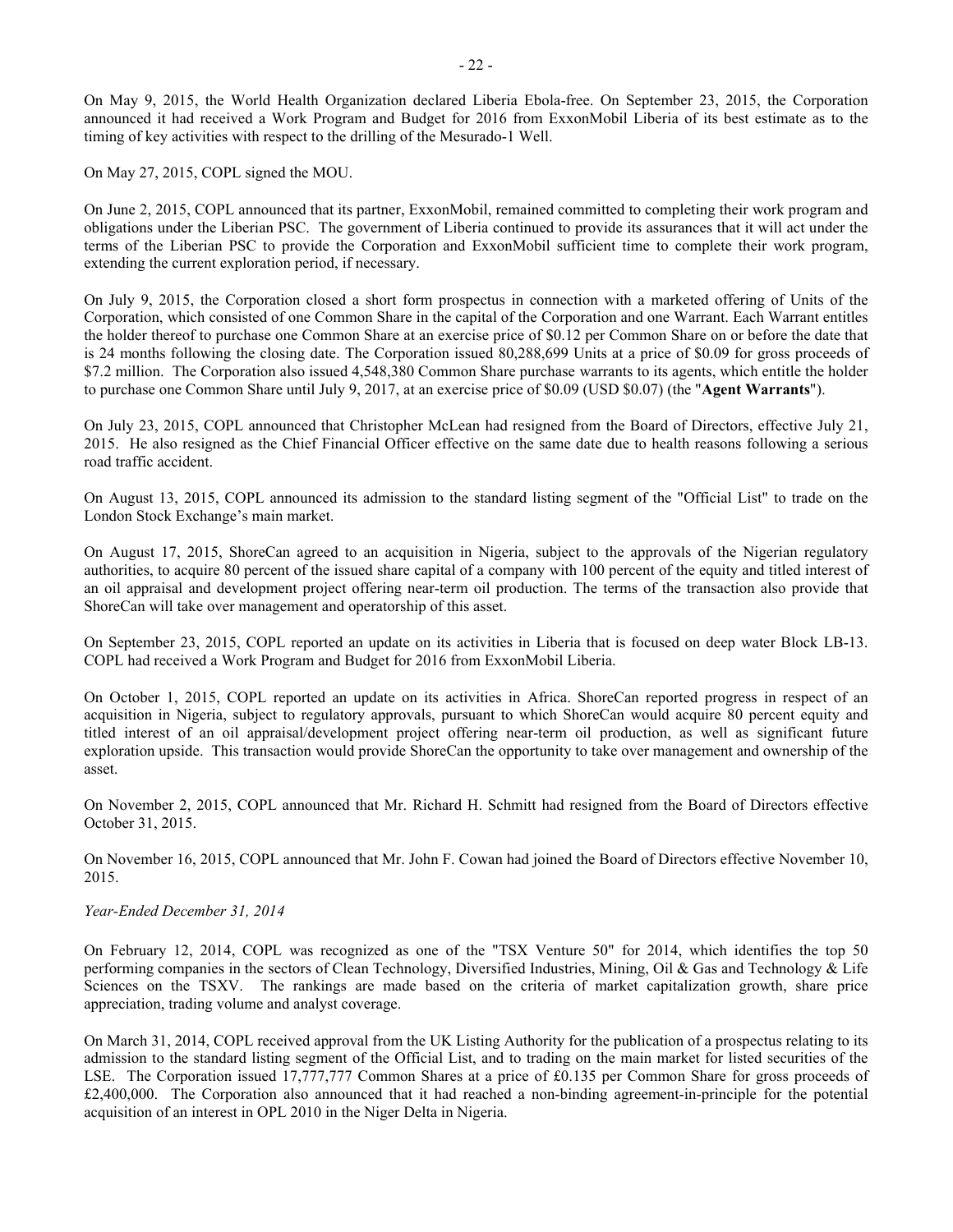On April 4, 2014, COPL began its first day of trading on the main market of the London Stock Exchange.

On July 23, 2014, COPL announced that the drilling program in Liberia had been delayed due to the Ebola outbreak in the region. The Corporation also announced that the option on OPL 2010 had expired.

On July 29, 2014, COPL filed a preliminary short form prospectus to issue Common Shares in an offering in certain provinces of Canada and on a private placement basis in the United States, the United Kingdom and Europe. This offering closed on August 21, 2014. The Corporation raised \$10.1 million aggregate gross proceeds by issuing 50,555,000 Common Shares at \$0.20 per Common Share.

On September 16, 2014, COPL announced that it appointed Dr. Richard Mays Vice-President, Business Development and General Council.

On November 27, 2014, COPL announced that it and its partners remain committed to completing their work program and obligations under the Liberian PSC, when the situation in Liberia improves. The Corporation announced that the government of Liberia has provided its assurances that it will act under the terms of the Liberian PSC to provide them with sufficient time to complete the work program, extending the current exploration period if necessary.

### <span id="page-23-0"></span>**STATEMENT OF RESERVES DATA AND OTHER OIL AND GAS INFORMATION**

As of December 31, 2016, COPL had no reserves. Consequently, no reserves data is reported for "Disclosure of Reserves Data" on the annual reporting of NI 51-101F1. For further information, please refer to "*Appendix A – Statement of Reserves Data and Other Oil and Gas Information*" for disclosure in respect of prospective resources.

#### <span id="page-23-1"></span>**OIL AND GAS PROPERTIES**

### **Block LB-13, Offshore Liberia, 17 Percent Equity Interest**



Block LB-13 covers an area of approximately 2,540  $km^2$ . The nature of the geology and geophysical signature of the drilling prospects identified to date on Block LB-13 is very familiar to the technical staff of the Corporation. The drilling targets the Corporation has identified on Block LB-13 are Cretaceous turbidite sand stratigraphic traps. The Corporation has identified a number of drilling prospects on Block LB-13 each having strong seismic amplitude versus offset anomalies and other direct hydrocarbon indicators.

The Corporation has a licence to 2,023  $km^2$  of long offset 3D seismic data that was shot in 2010 to evaluate the oil potential of deep-water Cretaceous sands analogous to the recent deep-water oil discoveries offshore Ghana and Sierra Leone. Reviews of the seismic data conducted internally by the Corporation, and externally by D&M, have identified the potential for a number of Cretaceous turbidite sand stratigraphic traps on Block LB-13.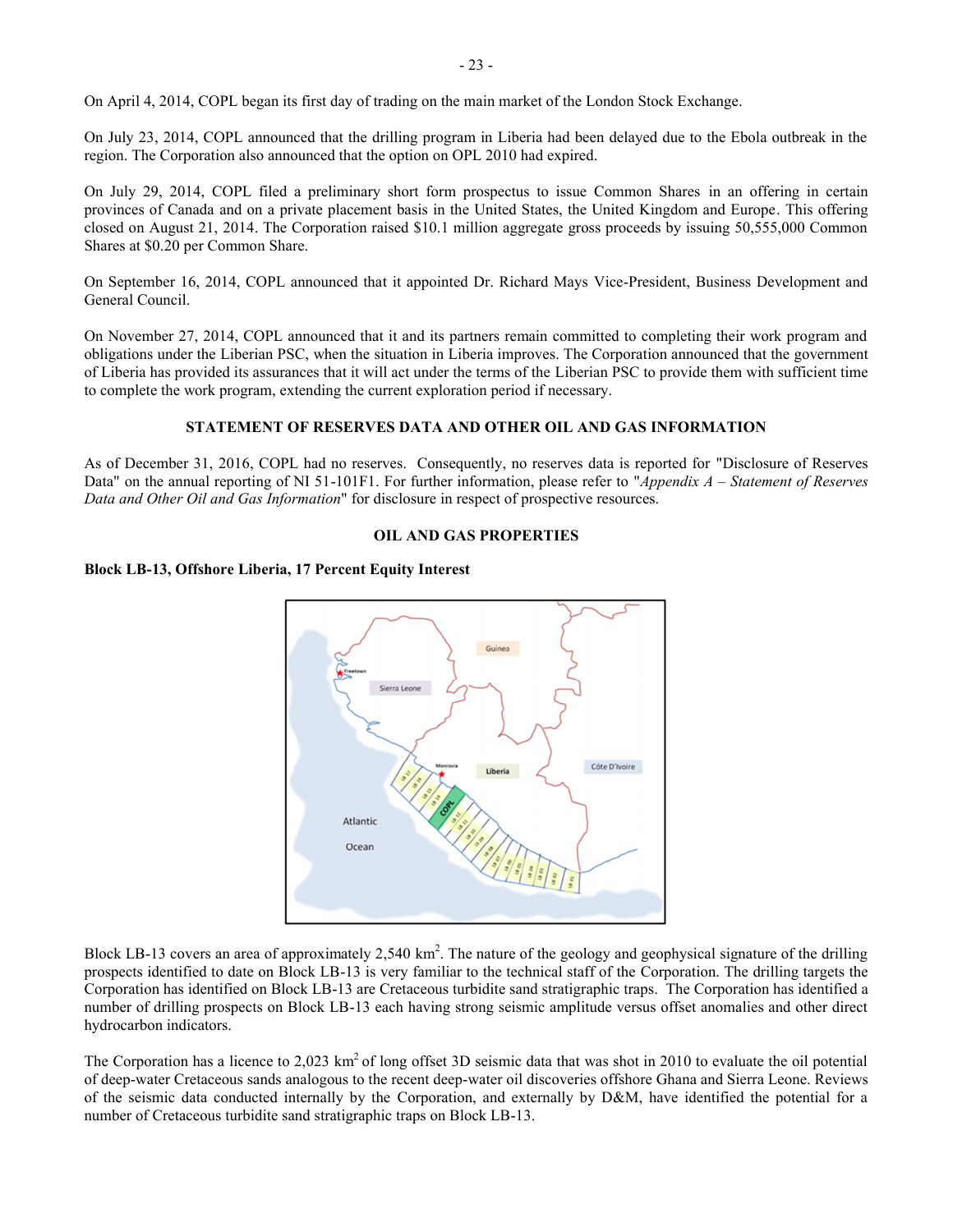

#### **License Block OPL 226, Offshore Nigeria – 40% Interest through ShoreCan**

OPL 226 has an area of 1,530 km² and is located approximately 50 km offshore the central delta region of Nigeria in water depths ranging from 40 to 180 meters. It offers oil appraisal and development opportunities having near term oil production potential and significant exploration upside. Historically, five wells have been drilled, with the first oil discovery on the Block made in 2001 in the fifth well after earlier drilling intersected predominantly gas-bearing sands.

The Block is situated along a large growth fault-controlled structural complex, which the Corporation refers to as the "**Noa Complex**". Extensive seismic campaigns have been conducted on the block over the years with 1,750 km of 2D seismic, and approximately 1,300 km² of 3D seismic data acquired to date. In the last year, ShoreCan has completed additional seismic processing to the most recent 634 km² 3D seismic survey acquired by Essar Nigeria in 2012. The advanced seismic processing techniques applied to this data set by ShoreCan were done to differentiate oil-bearing sands from gas and water bearing sands. These techniques were unavailable previously due to the poor quality and inappropriate parameters of the earlier seismic data sets. In addition, COPL Technical has been preparing for the eventual drilling of the first exploitation well on the Noa Complex by advancing cost estimates and contracting and tendering processes.

At the request of COPL, NSAI has prepared the NSAI Report in accordance with Canadian National Instrument 51-101 evaluating the Contingent and Prospective Resources attributed to OPL 226, as at December 31, 2016. The results of the NSAI report are disclosed under the attached Appendix A, Form 51-101F1 – PART 7.

### <span id="page-24-0"></span>**DIVIDENDS**

The Corporation has not declared or paid any dividends on its outstanding Common Shares. The Directors do not anticipate paying dividends in the near future. Payment of dividends in the future will be dependent on, among other things, the cash flow, results of operations and financial condition of the Corporation, the need for funds to finance ongoing operations and other considerations as the Board considers relevant.

### <span id="page-24-1"></span>**DESCRIPTION OF CAPITAL STRUCTURE**

The Corporation's authorized share capital consists of an unlimited number of Common Shares and an unlimited number of Preferred Shares. As at December 31, 2016, there were 617,139,350 Common Shares outstanding. As at the date of this AIF, there were 617,139,350 Common Shares outstanding. There were no Preferred Shares outstanding as at December 31, 2016 or at the date of this AIF. As of the date of this AIF, there were 254,850,267 Warrants outstanding (including Agent Warrants).

### **Common Shares**

The holders of Common Shares are entitled to notice of and to vote at all meetings of Shareholders (except meetings at which only holders of a specified class or series of shares are entitled to vote) and are entitled to one vote per Common Share. Subject to the preferences accorded to holders of Preferred Shares and any other shares of the Corporation ranking senior to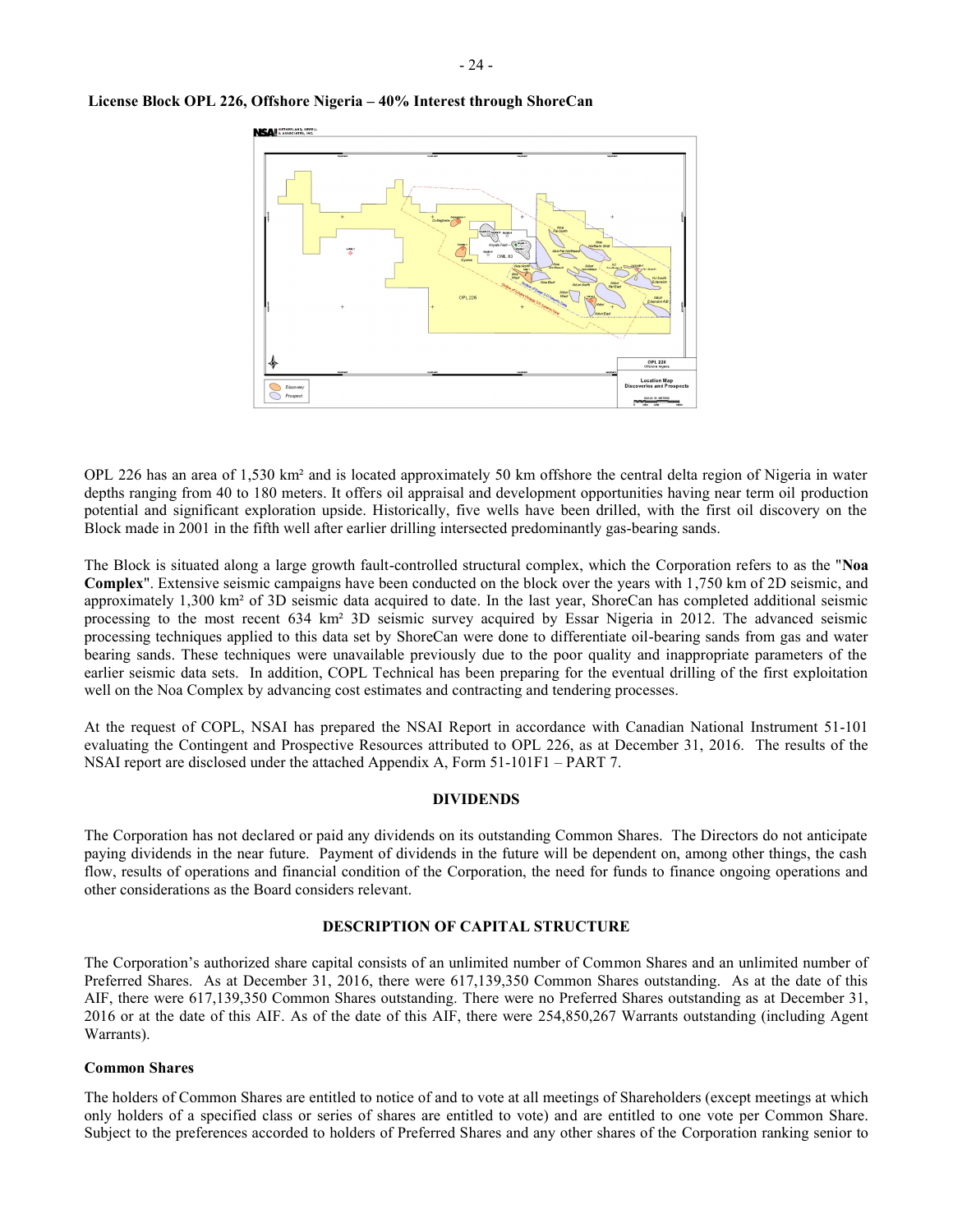the Common Shares from time to time with respect to the payment of dividends, holders of Common Shares are entitled to receive, if, as and when declared by the Board, such dividends as may be declared thereon by the Board from time to time. In the event of the liquidation, dissolution or winding-up of the Corporation, or any other distribution of assets among its Shareholders for the purpose of winding-up its affairs (such event referred to herein as a "**Distribution**"), holders of Common Shares, subject to the preferences accorded to holders of Preferred Shares and any other shares of the Corporation ranking senior to the Common Shares from time to time with respect to payment on a Distribution, are entitled to share equally, share for share, in the remaining property.

### **Preferred Shares**

In respect of the Preferred Shares, such shares are issuable in series and the Board may fix the number of such Preferred Shares in each series and the designation, rights, privileges, restrictions and conditions attached to each such series. As at the date of this AIF, there are no Preferred Shares issued and outstanding.

#### **Warrants**

The Warrants entitle the holder thereof to purchase one Common Share, for an exercise price set out in the terms of the agreements governing such Warrants. The Warrants have a weighted average exercise price of \$0.16 (USD \$0.14) per Common Share and a remaining contractual life of between six and seventeen months from the date of this AIF and are described further in COPL's audited consolidated financial statements for the year ended December 31, 2016 and management's discussion and analysis for its most recently completed financial year, which are filed on SEDAR at [www.sedar.com.](http://www.sedar.com/)

### <span id="page-25-0"></span>**RISK FACTORS**

The risks and uncertainties discussed below are not the only ones facing the Corporation. Additional risks and uncertainties not presently known to the Corporation or which the Corporation currently considers immaterial may also impair the business and operations of the Corporation and cause the value of the securities of the Corporation to decline. If any of the following risks actually occur, the Corporation's business may be harmed and the financial condition and results of operation of the Corporation may suffer significantly. In that event, the trading price of the Corporation's Common Shares could decline and shareholders may lose all or part of their investment. Prospective investors should review the risks with their legal and financial advisors and should consider, in addition to the matters set forth elsewhere in this AIF, the following risks. An investment in the securities of the Corporation is suitable only for purchasers who are aware of such risks and who have the ability and willingness to accept the risk of total loss of their invested capital.

An investment in COPL should be considered speculative due to the nature of its activities and the present stage of its development. Investors should carefully consider the risk factors set forth below.

### **Risk Related to the Group's Business**

#### **Negative Operating Cash Flow**

The Group has had negative operating cash flow in prior financial periods before the date of this AIF and will have negative operating cash flow until such time that sufficient cash flows from operating activities are generated based on the Group's success in developing producing assets. The Group's current general and administrative expenses total approximately \$550,000.00 (USD \$420,000) per month. It is anticipated that the Group's general and administrative expenses will remain approximately at this level for the foreseeable future, not including costs related to specific projects. At current general and administrative cost levels and taking into account the Corporation's outstanding working capital, it is expected that the Group will be able to continue to fund its general and administrative costs for approximately three to four months, in the absence of access to additional capital or a further reduction of general and administrative costs in the interim. To mitigate this risk, COPL has been in discussions with certain shareholders and other organisations to obtain funding to meet ongoing obligations. In order to fund future capital, general, administrative and other expenditures, the Group will need to obtain additional capital through debt financing, equity financing, a combination thereof or such other means of financing as may be available to the Corporation or through the disposition of assets.

#### **Going Concern**

Currently, the Corporation does not have material cash inflows and/or adequate financing to develop profitable operations. The Corporation is pursuing exploration projects and contracts that will require substantial additional financing before it is able to generate positive operating cash flows. Accordingly, the Corporation's continued successful operations are dependent on its ability to obtain additional financing, which will depend on the Corporation's ability to obtain such capital through debt financing, equity financing or through a combination thereof or such other means of financing as may be available to the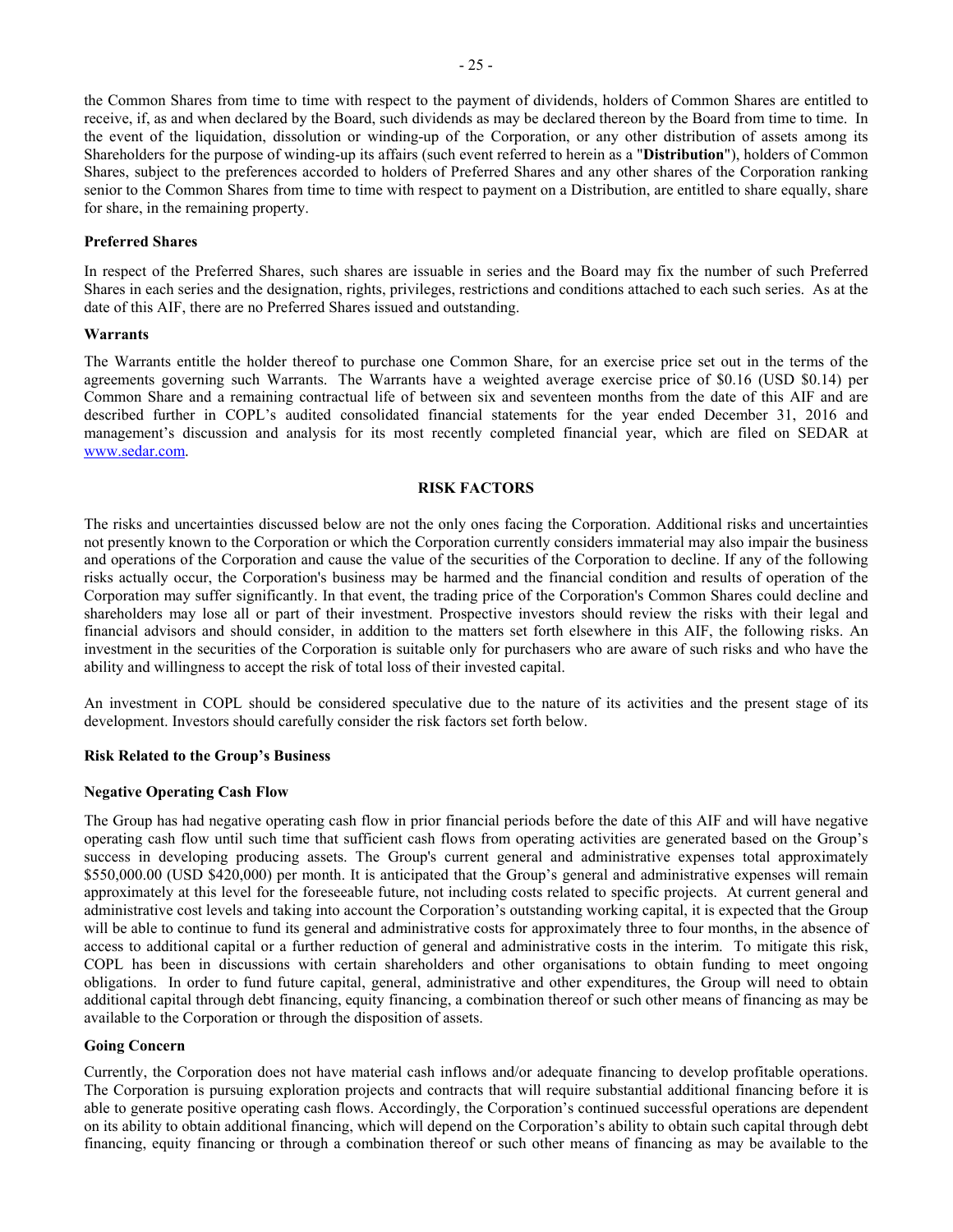Corporation. There is no assurance that the Corporation will be able to obtain adequate financing in the future or that such financing will be obtained on terms advantageous to the Corporation.

#### **Possible Failure to Realise Anticipated Benefits of Acquisitions**

Previously, the Group completed an acquisition of a 17 percent interest in Block LB-13 offshore Liberia, an 80 percent interest in OPL 226 through ShoreCan, and may complete other acquisitions in the future with a view to strengthening its position in the oil and natural gas industry and to create the opportunity to realise certain benefits. Achieving the benefits of these acquisitions depends in part on factors outside of the Group's control.

The consideration and rationale for acquisitions is based in large part on engineering, environmental and economic assessments made by the Group, independent engineers and consultants. These assessments include a series of assumptions regarding such factors as recoverability and marketability of oil and gas, environmental restrictions and prohibitions regarding releases and emissions of various substances, future prices of oil and gas and operating costs, future capital expenditures and royalties and other government levies which may be imposed. Many of these factors are subject to change and are beyond the control of the Group. All such assessments involve a measure of geologic, engineering, environmental and regulatory uncertainty that could result in lower production and reserves or higher operating or capital expenditures than anticipated.

Although title and environmental reviews are conducted prior to any purchase of resource assets, such reviews cannot guarantee that any unforeseen defects in the chain of title will not arise to defeat the Group's title to certain assets or that environmental defects or deficiencies do not exist. Such deficiencies or defects could result in a reduction of the value of an investment in the Corporation.

### **Volatility of Crude Oil and Natural Gas Prices**

The Group's plan is to explore for and/or appraise oil and gas properties which could then lead to eventual development. Crude oil and natural gas are commodities that are sensitive to numerous worldwide factors, many of which are beyond the Group's control, and are generally sold at contract or posted prices. Changes in world crude oil and natural gas prices may significantly affect the Group's results of operations and cash generated from operating activities. Consequently, such prices may also affect the value of the Group's oil and gas properties and the level of spending for oil and natural gas exploration and development.

The economics of producing from some wells may change as a result of lower prices, which could result in a reduction in the volumes of the Group's reserves, which may also impact potential financing sources. The Group might also elect not to produce from certain wells at lower prices. All of these factors could result in a material decrease in the Group's net production revenue. All of the Group's expenditures are subject to the effects of inflation and prices received for the product sold are not readily adjustable to cover any increase in expenses from inflation.

Crude oil prices are influenced by various reference prices, primarily Brent Crude. Adjustments are made to the reference price to reflect quality differentials and transportation. Reference prices are affected by numerous and complex worldwide factors such as supply and demand fundamentals, economic outlooks, production quotas set by OPEC and political events. Quality differentials are affected by local supply and demand factors.

### **Foreign Operations**

The Group carries on its business in Liberia and Nigeria, and plans to carry on its business in other foreign countries, where exploration for and exploitation, production and sale of oil and gas are subject to extensive laws and regulations, including complex tax laws and environmental laws and regulations. As such, the Group's business, prospects, financial condition or results of operations could be significantly affected by risks over which it has no control. These risks may include risks related to economic, social or political instability or change, government intervention relating to the oil and gas industry, expropriation, actions by terrorist or insurgent groups, war, civil unrest, security issues, hyperinflation, currency nonconvertibility or instability and changes of laws affecting foreign ownership or foreign investors, interpretation or renegotiation of existing contracts, government participation, taxation policies, including royalty and tax increases and retroactive tax claims, and investment restrictions, working conditions, rates of exchange, exchange control, exploration licensing, petroleum and export licensing and export duties, government control over domestic oil and gas pricing, currency fluctuations, devaluation or other activities that limit or disrupt markets and restrict payments or the movement of funds, the possibility of being subject to exclusive jurisdiction of foreign courts in connection with legal disputes relating to licences to operate and concession rights in countries where the Group currently operates, and difficulties in enforcing the Group's rights against a governmental agency because of the doctrine of sovereign immunity and foreign sovereignty over international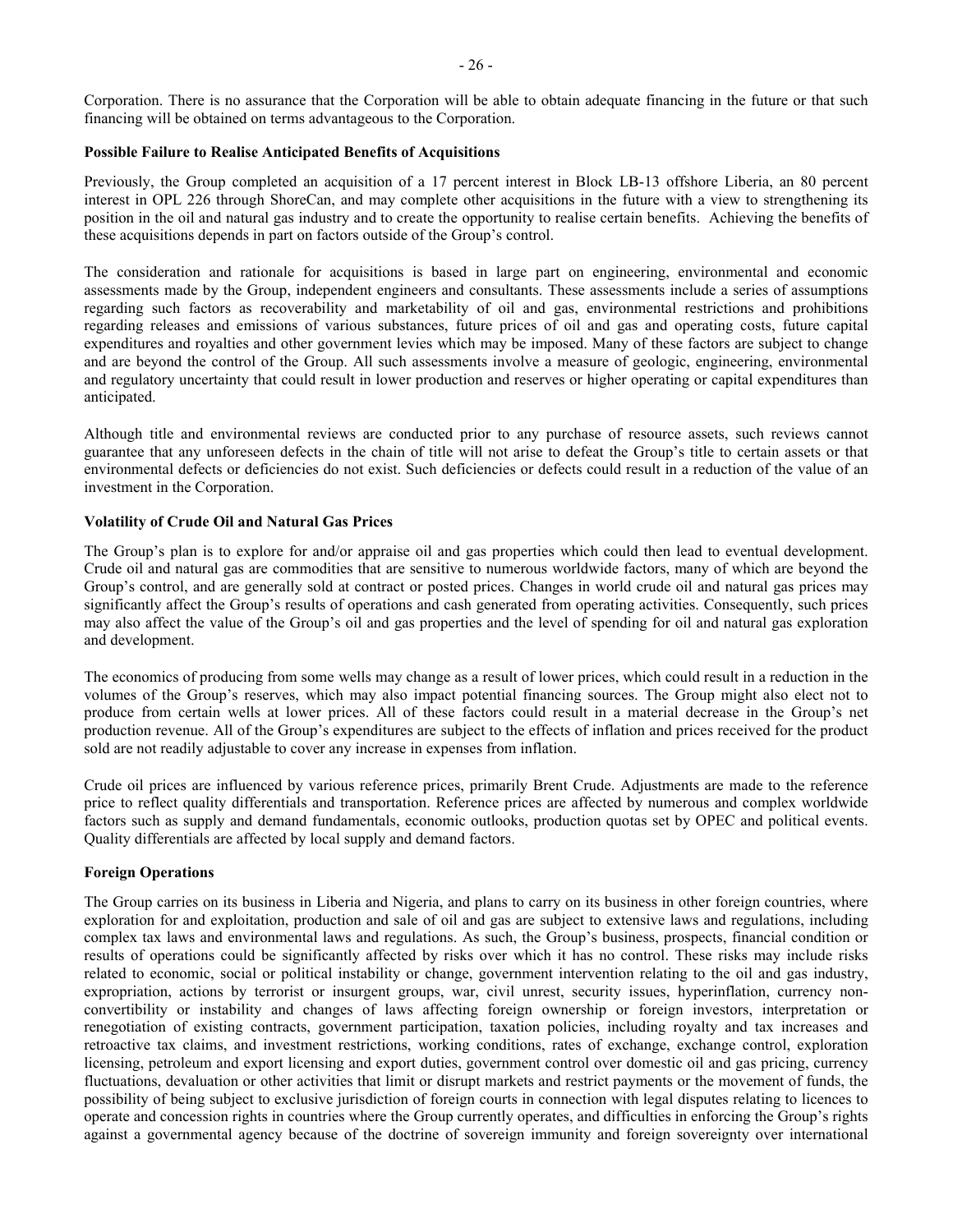### **The Group does business in Liberia and Nigeria, and plans to do business in other foreign countries, with inherent risks relating to fraud, bribery and corruption**

Fraud, bribery and corruption are more common in some jurisdictions than in others. The Group plans to carry on its business in certain jurisdictions that have been allocated low scores on Transparency International's "Corruption Perceptions Index". Doing business in international developing markets brings with it inherent risks associated with enforcement of obligations, fraud, bribery and corruption. In addition, the oil and gas industries have historically been shown to be vulnerable to corrupt or unethical practices.

The Group uses its best efforts to prevent the occurrence of fraud, bribery and corruption, but it may not be possible for the Group to detect or prevent every instance of fraud, bribery and corruption in every jurisdiction in which its employees, agents, sub-contractors or joint venture partners are located. The Group may therefore be subject to civil and criminal penalties and to reputational damage. Participation in corrupt practices, including the bribery of foreign public officials, by the Group, its subsidiaries or other predecessors in interest, whether directly or indirectly (through agents or other representatives or otherwise) may also have serious adverse consequences on the rights and interests of the Group, including but not limited to title to government contracts, licenses and concessions, including production sharing contracts.

Instances of fraud, bribery and corruption, and violations of laws and regulations in the jurisdictions in which the Group operates, could have a material adverse effect on its business, prospects, financial condition or results of operations. In addition, as a result of the Group's anti-corruption training programs, codes of conduct and other safeguards, there is a risk that the Group could be at a commercial disadvantage and may fail to secure contracts within jurisdictions that have been allocated a low score on Transparency International's "Corruption Perceptions Index" to the benefit of other companies who may not have or comply with such anti-corruption safeguards.

### **Permits, Licences, Approvals and Authorizations**

The operations of the Group require permits, licences, approvals and authorizations from various governmental and nongovernmental authorities. Such permits, licences, approvals and authorizations are subject to the discretion of the applicable governmental and non-governmental authorities. The Group must comply with existing standards, laws and regulations, as applicable, that may entail greater or lesser costs and delays, depending on the nature of the activity to be permitted and the permitting authority. There can be no assurance that the Group will be able to obtain all necessary permits, licences, approvals or authorizations. Failure to obtain such licences, permits, approvals or authorizations may have a material adverse effect on the Group's business, prospects, financial condition or results of operations. The Group's intended activities will be dependent on such permits, licences, approvals and authorizations which, if obtained, could subsequently be withdrawn or made subject to limitations. There can be no guarantee as to the terms of any such permits, licences, approvals and authorizations that future permits, licences, approvals and authorizations will be renewed or, if so, on what terms when they come up for renewal. Properties in the jurisdiction in which the Group currently carries on business are subject to licence requirements, which generally include, inter alia, certain financial commitments which, if not fulfilled, could result in the suspension or ultimate forfeiture of the relevant licences. Government action, which could include non-renewal of licences, may result in any income receivable by the Group or licences held by the Group being adversely affected. In particular, changes in the application or interpretation of laws and/or taxation provisions in the regions in which it carries on business could adversely affect the value of the Group's interests.

### **Joint Venture Risks**

The Corporation has entered into a joint venture arrangement to form ShoreCan. Pursuant to the terms of that agreement, the Group may have a lesser degree of control over the joint venture that may expose the Group to additional operational, financial, compliance and legal risks. We may be dependent on our joint venture counterparty for capital, product distribution, local market knowledge, or other resources. Our ability to exercise management control or influence over the joint venture and the success of our investments in it will depend on the cooperation between the joint venture participants and the terms of the joint venture agreement, which allocates control among the joint venture participants. If we are unable to effectively manage the joint venture, or our joint venture counterparty fails to meet its obligations under the joint venture arrangement, encounters financial difficulty, elects to alter, modify or terminate the relationship, or a joint venture does not comply with local legislation or regulations, we may be unable to achieve our objectives and our results of operations may be negatively impacted.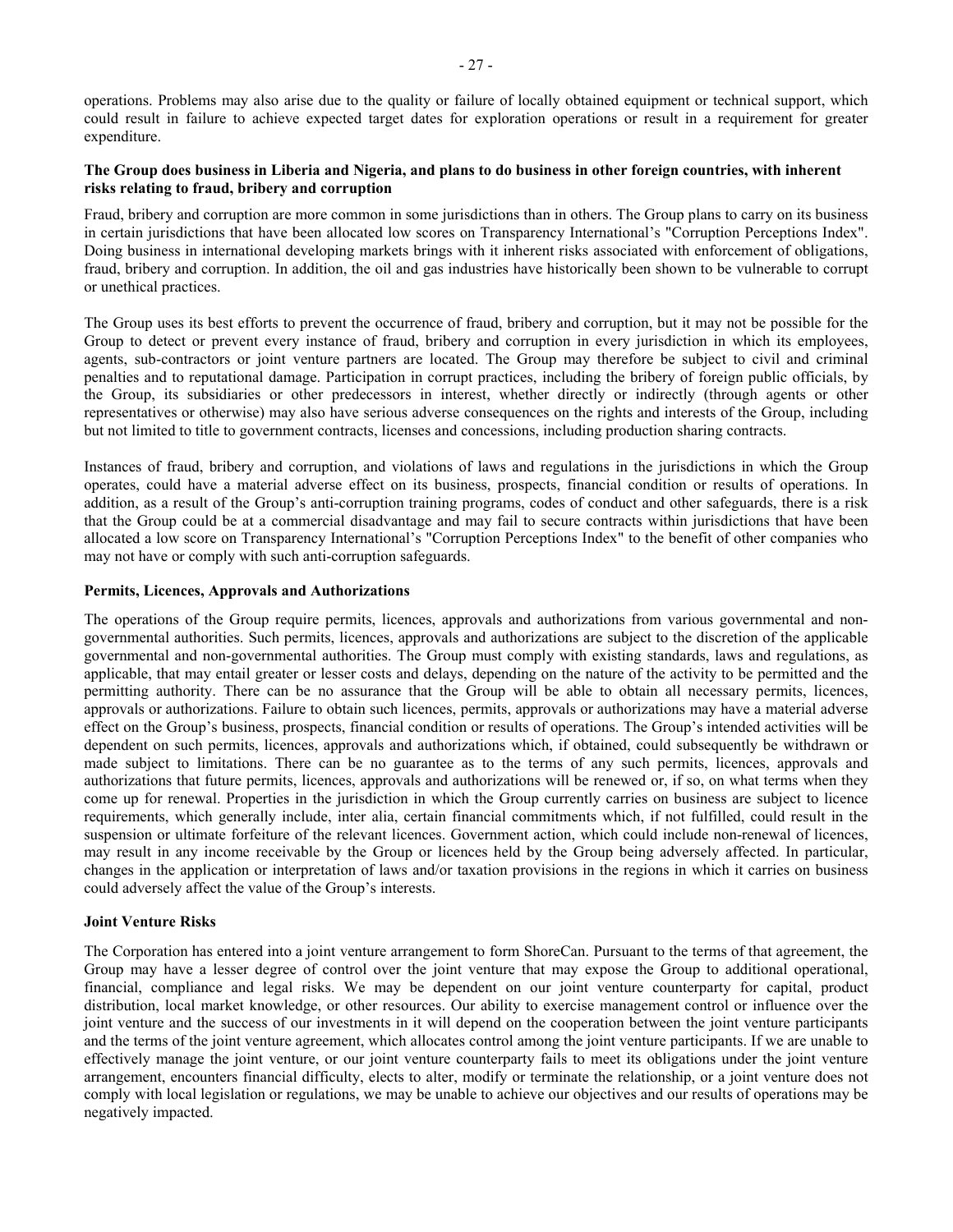### **The Risk of Ebola**

In March 2014, an outbreak of Ebola Haemorrhagic Fever was reported in Liberia, the disease having crossed from its initial source in adjacent Guinea. It quickly spread in various parts of Liberia and was prevalent in the capital Monrovia and constituted a major health matter. The World Health Organization ("**WHO**") described it as an International Public Health Emergency. On July 23, 2014, COPL announced that the drilling program in Liberia had been suspended due to this Ebola outbreak in the region. Commerce and daily life were heavily impacted and international companies removed personnel and suspended business operations. During the first part of January 2016, the WHO declared the end of the most recent outbreak of Ebola virus disease in Liberia and stated that all known chains of transmission had been stopped in West Africa. Liberia was first declared free of Ebola transmission in May 2015, but the virus has been re-introduced twice since then, with the latest flare-up in November 2015. The latest WHO announcement came 42 days (two 21-day incubation cycles of the virus) after the last confirmed patient in Liberia tested negative for the disease 2 times. (World Health Organization news release, January 14, 2016) As such, there remains a risk for further flare-ups of the disease, which have the potential to be as serious, if not more serious, than the previous outbreak in terms of the effects on the Corporation and its operations. ExxonMobil and NOCAL have agreed that the second exploration period (defined in Article 32 of the PSC) is extended for a total of 619 days until September 25, 2017. There is a risk of further delays and suspensions in relation to further outbreaks, with associated costs and risks to the Corporation.

### **Changes in government policy could have a negative impact on the Group's business**

Governments of oil and gas producing jurisdictions typically exercise significant influence over their domestic oil and gas industries, as well as many other aspects of their respective economies. Government policy may change to discourage foreign investment or restrictions and requirements not currently foreseen may be implemented. There can be no assurance that the Group's assets and properties will not be subject to nationalization, expropriation, requisition or confiscation, whether legitimate or not, by any authority or body. Similarly, the Group's operations may be affected in varying degrees by government regulations with respect to restrictions on production, price controls, export controls, income taxes, expropriation of property or environmental legislation. As an example, the Liberian government is currently in the process of amending its Petroleum Law, which may have an impact on the legal environment within which Block LB-13 exists. Any government action concerning the economy, including the oil and gas industry (such as a change in oil or gas pricing policy or taxation rules or practice, or renegotiation or nullification of existing concession contracts or oil and gas exploration policy, laws or practice), could have a material adverse effect on the Group. Sovereign or regional governments could also require the Group to grant to them larger shares of oil and gas or revenues than previously agreed to, or postpone or review projects, nationalize assets, or make changes to laws, rules, regulations or policies, in each case, which could adversely affect the Group's business, prospects, financial condition or results of operations.

### **Cyber Attacks or Terrorism**

The Group may be threatened by problems such as cyber-attacks, computer viruses, or terrorism that may disrupt operations and harm operating results. While the Group expects that the probability of a targeted attack is low, security measures have been implemented to protect the Corporation's information technology systems and network infrastructure. Despite the implementation of security measures, technology systems may be vulnerable to disability or failures due to hacking, viruses, acts of war or terrorism, and other causes. Additionally, the Group is reliant on third party service providers for certain information technology applications. While we believe that these third party service providers have adequate security measures, there can be no assurance that these security measures will prevent any cyber events or computer viruses from impacting the Group was unable to recover in a timely way, we might be unable to fulfill critical business functions, which could have a material adverse effect on the business, financial condition, and results of operations.

The Group may be required by regulators or by the future terrorist threat environment to make investments in security that cannot be predicted. The implementation of security guidelines and measures and maintenance of insurance, to the extent available, addressing such activities could increase costs. These types of events could materially adversely affect the Group's business and results of operations.

### **"Resources" vs. "Reserves"**

The Group currently has no reserves. Throughout this AIF, the Group has attempted to provide an appreciation of the potential that the Group's asset base offers. In doing so, the Group often uses the terms "resource" or "resources". These terms refer to the estimated original resource size of a particular prospect and it should be distinguished from reserves. Reserves are the amount of hydrocarbons that are estimated to be economically recoverable from a particular resource base from a given date forward. Ultimate recoverable reserves can range widely depending on resource characteristics, available technologies and economic and contractual parameters.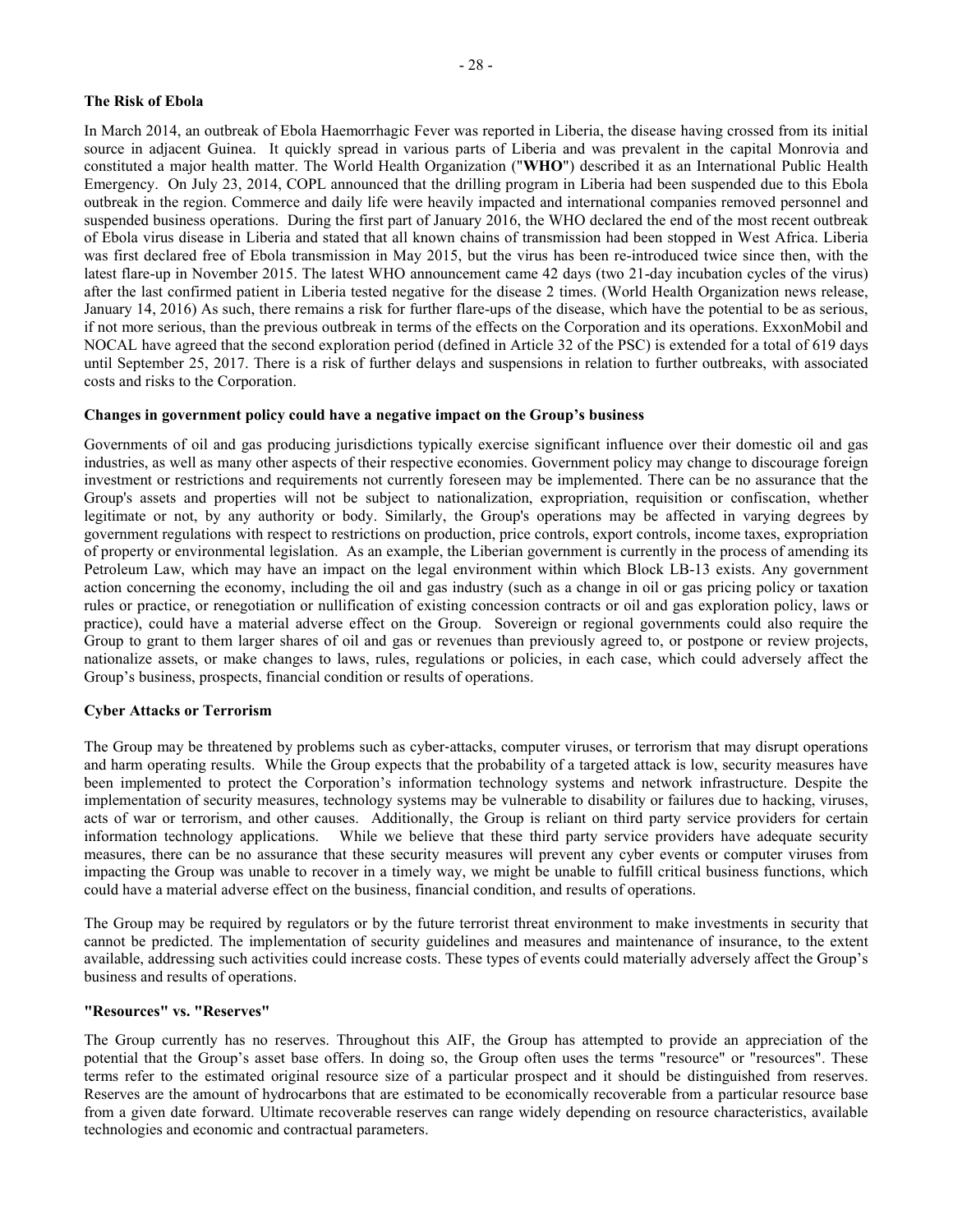### **Estimates of Resources**

The resources estimates presented in the D&M Report and the NSAI Report have been classified as prospective resources. The resources estimates in the D&M Report and NSAI Report are estimates only. There is no certainty that any portion of the resources will be discovered. If discovered, there is no certainty that it will be commercially viable to produce any portion of the resources. Readers are cautioned that the quantities presented are estimates only and should not be construed as being exact quantities. The Group's proposed exploration program must be considered as a high risk exploration play.

### **Status and Stage of Development**

The Group has no production. There can be no assurance that any of the Group's properties will commence production, generate earnings, operate profitably or provide a return on investment in the future.

There is a risk that none of the proposed exploration, appraisal or development of the Group's assets will be completed on time or within the applicable capital cost estimates or at all. Additionally, there is a risk that proposed projects may experience delays, interruption of operations or increased costs due to many factors, including, without limitation:

- breakdown or failure of equipment or processes;
- construction performance falling below expected levels or disruptions or declines in productivity;
- design errors;
- contractor or operator errors;
- non-performance by third party contractors;
- labour disputes;
- disruptions or declines in productivity;
- increases in materials or labour costs;
- inability to attract sufficient numbers of qualified workers;
- delays in obtaining, or conditions imposed by, regulatory approvals;
- changes in project scope;
- violation of permit requirements;
- disruption in the supply of energy and other inputs, including natural gas and diluents; and
- catastrophic events such as fires, earthquakes, storms or explosions.

Numerous factors, many of which are beyond the Group's control, could impact the Group's ability to explore and develop these assets and the timing thereof, including the risk factors set forth elsewhere in this AIF.

### **Operational Dependence**

The Group is not the designated operator for all of its properties. While it is common for companies to assume a nonoperating role in offshore properties, such companies may be susceptible to disadvantages in regards to the operators who have ultimate responsibility for the drilling and operating of wells and the health, safety and environmental concerns on-site. As such, there may be times when the operator deems it necessary to engage in certain activities for its best interests that the non-operator may disagree with, and which may not be in the non-operator's best interests. Examples of these competing interests could include the timing of wells to be drilled and decisions made during drilling operations. Further, the Group's return on assets operated by others therefore depends upon a number of factors that may be outside of the Group's control, including the timing and amount of capital expenditures, the operator's expertise and financial resources, the approval of other participants, the selection of technology and risk management practices. In particular, in Liberia, ExxonMobil Liberia operates the asset in which the Group has an interest. As a result, the Group has limited ability to exercise influence over the operation of that asset or its associated costs, which could adversely affect the Group's financial performance.

### **Reliance on Key Individuals**

Although the Group has experienced senior management and personnel, the Group is substantially dependent upon the services of a few key personnel. The loss of services of these individuals could have a material adverse effect on the business of the Group. Competition for qualified personnel in the oil and gas industry markets is intense, and the Group may be unable to attract or retain highly qualified individuals, or its key personnel, in the future. The rate of growth of the Group's operations and personnel may strain operating and control systems.

### **Insurance**

Oil and gas operations will be subject to the risks normally associated with the operation and development of oil and natural gas properties and the drilling of offshore oil and natural gas wells, including encountering unexpected formations or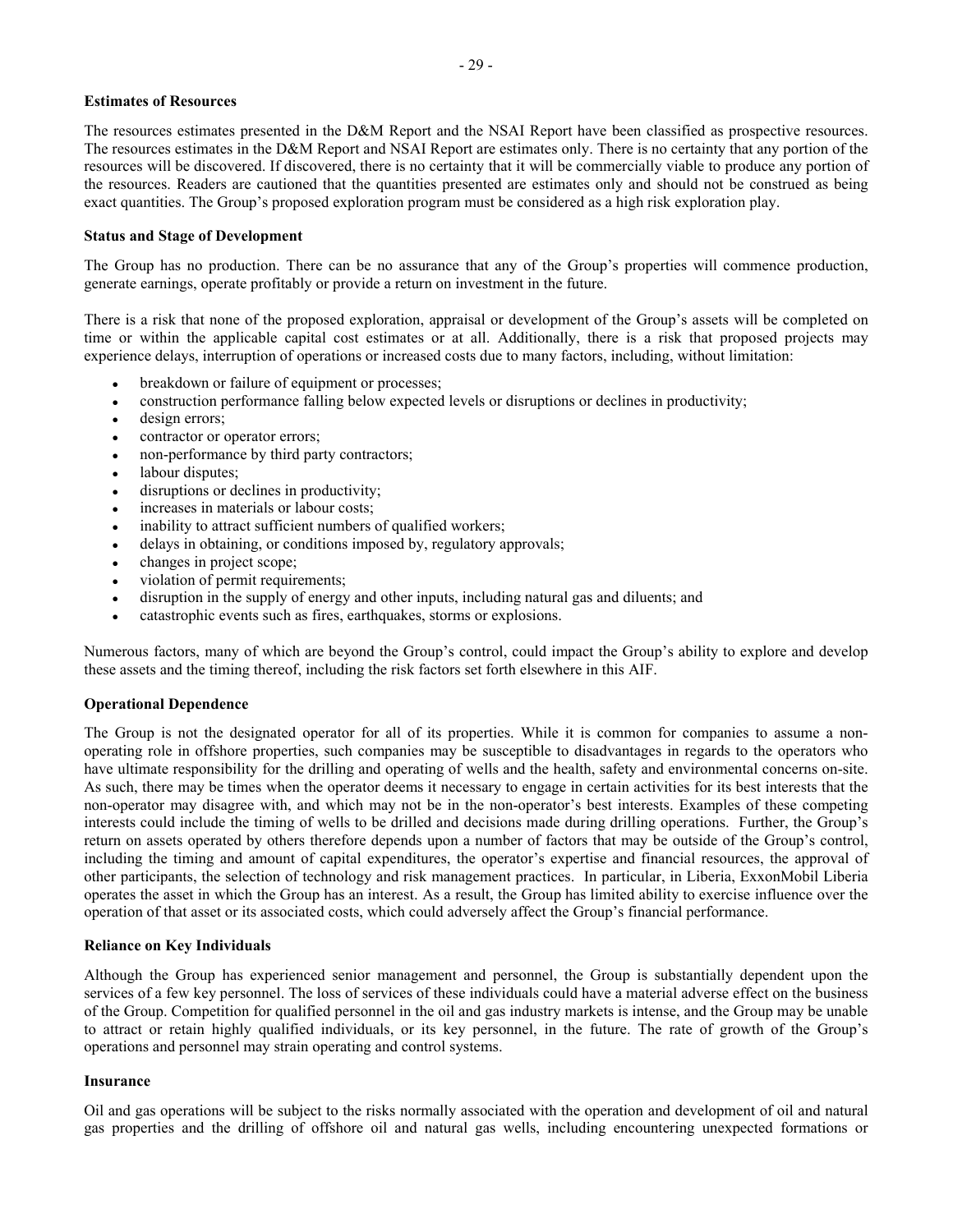pressures, blowouts, cratering and fires, all of which could result in personal injuries, loss of life and damage to the property of the Group and others. In accordance with customary industry practice, the Group may not be fully insured against all of these risks, nor are all such risks insurable. The Group intends to maintain an insurance program consistent with industry practice to protect against losses due to accidental destruction of assets, well blow-outs and destruction to the environment.

### **Marketability of Crude Oil and Natural Gas**

The marketability and price of oil and natural gas will be affected by numerous factors beyond the control of the Group. The Group will be affected by the differential between the price paid by refiners for light quality oil and the medium grades of oil, which may be produced by the Group. The ability of the Group to market its oil and natural gas may depend upon its ability to acquire access to production facilities and space on pipelines. The Group will also be subject to market fluctuations in the prices of oil and natural gas, deliverability uncertainties related to the proximity of its reserves to pipeline and processing facilities and extensive government regulation relating to price, taxes, royalties, land tenure, allowable production, the export of oil and natural gas and many other aspects of the oil and natural gas business.

### **Availability of Equipment and Access Restrictions**

Oil and natural gas exploration and development activities are dependent on the availability of drilling equipment in the particular areas where such activities will be conducted as well as production equipment, such as pipe for pipelines, manifolds, valves, compressors and other equipment, which may be unavailable or subject to long lead times between order and delivery. Similarly, installation of production equipment and operation of drilling rigs offshore is highly dependent on a wide range of service providers, many of which are in limited supply. Demand for such limited equipment, access restrictions and availability of service providers may delay exploration, development and production activities.

### **Nature of Reserves and Additional Funding Requirements**

Obtaining future production from proven undeveloped, probable and possible reserves, and the development of properties where oil is discovered, are each conditional on the availability of additional financing to fund the expenditures necessary to develop the reserves or develop the properties. Such additional financing may not be available in the near term, and may not be available on favourable terms. The ability of the Group to arrange such financing in the future will depend in part upon the prevailing capital market conditions. There can be no assurance that the Group will be successful in its efforts to arrange additional financing in the near term. If adequate funds are not available, the Group may not be able to take advantage of opportunities, or otherwise respond to competitive pressures and remain in business.

### **Project Risks**

The Group may manage in the future a variety of prospective small and large projects in the conduct of its business. Project delays may delay expected revenues from operations. Significant project cost over-runs could make a project uneconomic. The Group's ability to execute projects and market oil and natural gas depends upon numerous factors beyond the Group's control, including:

- the availability of processing capacity;
- the availability and proximity of pipeline capacity;
- the availability of storage capacity;
- the supply of, and demand for, oil and natural gas;
- the availability of alternative fuel sources;
- the effects of inclement weather;
- the availability of drilling and related equipment;
- unexpected cost increases;
- accidental events;
- currency fluctuations:
- changes in regulations;
- the availability and productivity of skilled labour; and
- the regulation of the oil and natural gas industry by various levels of government and governmental agencies.

As a result of these factors, the Group could be unable to execute projects on time, on budget or at all, and may not be able to effectively market the oil and natural gas that it produces.

### **Third Party Credit Risk**

The Group may be exposed to third party credit risk through its contractual arrangements with its current or future joint venture partners, marketers of its petroleum and natural gas production and other parties. In the event such entities fail to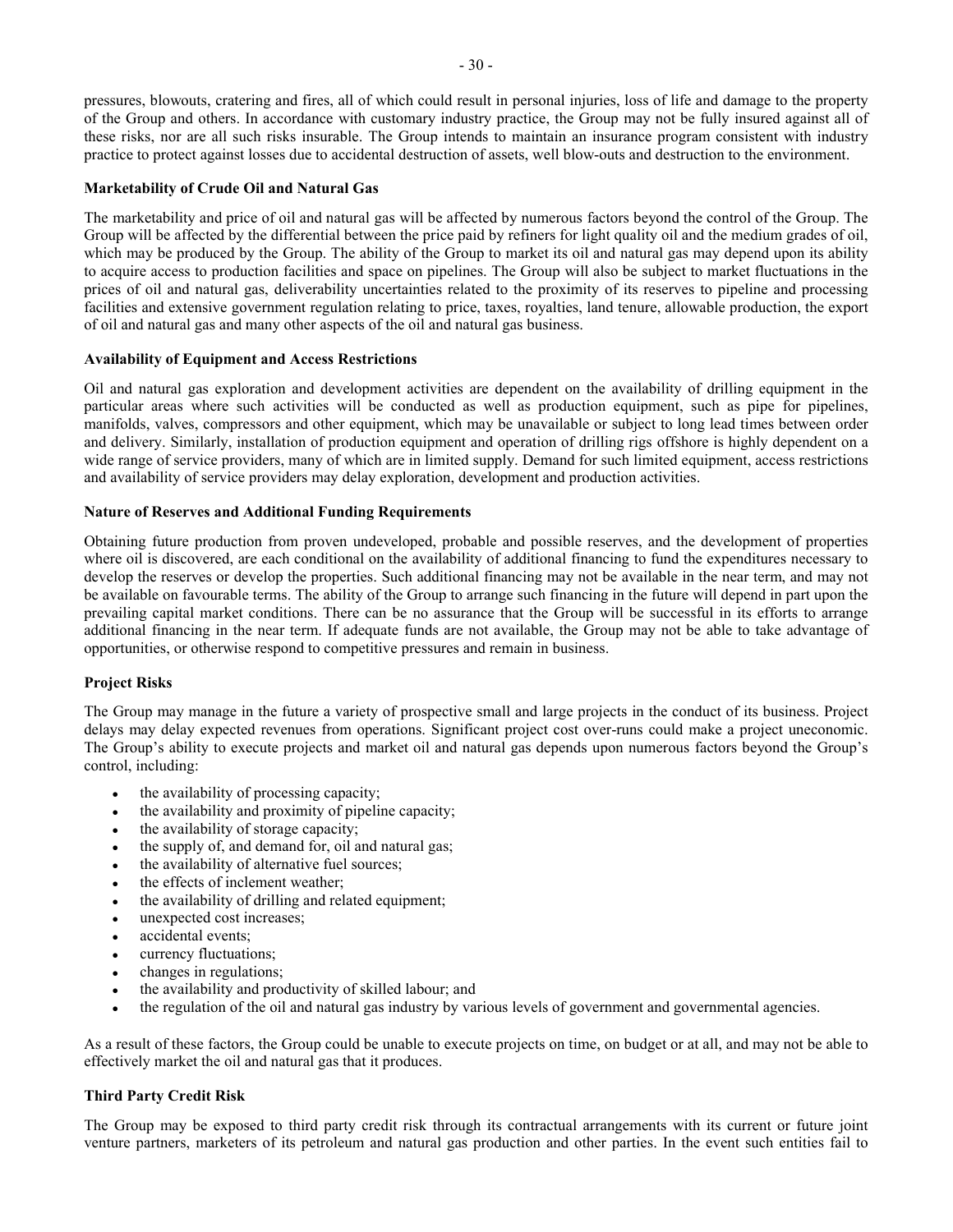meet their contractual obligations to the Group, such failures may have a material adverse effect on the Group's business, financial condition, results of operations and prospects. In addition, poor conditions in the industry and of joint venture partners may impact a joint venture partner's willingness to participate in the Group's ongoing capital program, potentially delaying the program and the results of such program until the Group finds a suitable alternative partner.

### **Operating Hazards and Other Uncertainties**

Acquiring, developing, exploring for and producing oil and natural gas involves many risks. These risks include encountering unexpected formations or pressures, premature declines of reservoirs, blow-outs, equipment failures and other accidents, craterings, sour gas releases, uncontrollable flows of oil, natural gas or well fluids, adverse weather conditions and environmental risks. Should the Group be successful at acquiring properties, it will maintain insurance in accordance with customary industry practice, though the Group cannot fully insure against all of these risks. Losses resulting from the occurrence of these risks could have a material adverse impact on the Group's business, prospects, financial condition or results of operations.

### **Competition**

The oil and gas industry is highly competitive, particularly as it pertains to the search for and development of, new sources of crude oil and natural gas reserves, the construction and operation of crude oil and natural gas pipelines and facilities, and the transportation and marketing of crude oil, natural gas, sulphur and other petroleum products. Competitors include major integrated oil and gas companies and numerous other independent oil and gas companies, many of which have greater financial and other resources than the Group. The oil and natural gas industry is intensely competitive and the Group must compete in all aspects of its operations with a substantial number of other companies, which may have greater technical or financial resources.

The Group competes for the acquisition, exploration, production and development of oil and natural gas properties, for capital to finance such activities and for skilled industry personnel and the Group's competitors include companies that have greater financial and personnel resources available to them. The Group's competitors include major integrated oil and natural gas companies and numerous other independent oil and natural gas companies and individual producers and operators.

The Group's ability to successfully bid on and acquire additional property rights, to discover reserves, to participate in drilling opportunities and to identify and enter into commercial arrangements with customers will be dependent upon developing and maintaining close working relationships with its future industry partners and joint operators, and its ability to select and evaluate suitable properties and to consummate transactions in a highly competitive environment. Hiring and retaining technical and administrative personnel continues to be a competitive process. To meet this challenge, the Group provides opportunities for existing and prospective consultants and employees to participate in the equity of the Group. The Group believes its competitive advantage is its scientific, integrated approach to successfully identify desirable drilling prospects.

### **Joint Property Ownership**

It is common for more than one company to have an equity stake in a license, as is the case with the Corporation's interests in Block LB-13 and OPL 226. The Corporation has developed or intends to develop joint operating agreements to outline the rights, duties and understandings of the Corporation and its partners to govern the expectations for how the licenses will be worked. However, the Corporation and its partners may experience differences of opinion on such topics as geological interpretation, timing for actions, financial resources and commitments and preferred courses of action. Where there is such a lack of consensus, this could delay plans for such properties and thus increase the costs of and/or delay revenue generated by these properties.

### **Access to Production Facilities**

Offshore sub-Saharan Africa is a large geographical area and with the exception of only a few countries, is only lightly explored. Liberia does not have any offshore oil and gas infrastructure, and as such, there is no development option for tie-ins to pipelines or production facilities. As such, it is likely that any exploration success achieved by the Group would likely require an FPSO development solution, which would likely take a longer time period to procure and at an increased cost compared to a tie-in to an existing production facility and/or pipeline. In addition, offshore oil and gas developments are typically substantially more expensive than onshore developments because of the nature of weather offshore, transportation challenges, and the inherent difficulties of installing and servicing equipment on the ocean floor especially in deeper water areas. Severe weather conditions can result in delays and increased costs of the projects.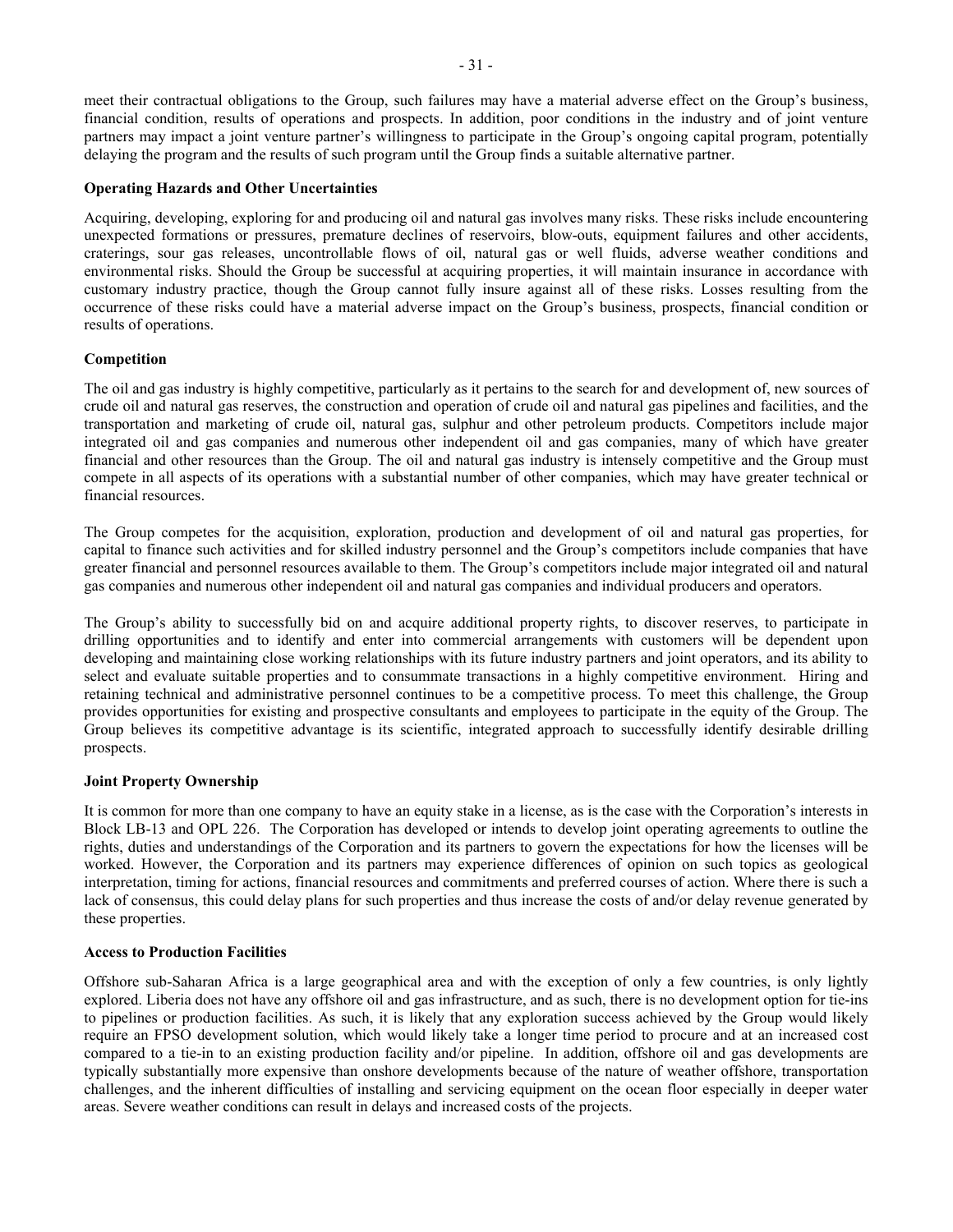### **Global Financial Instability**

In the autumn of 2007 and again in 2008, a severe crisis in some of the world's largest banks and other financial institutions led to sharp contractions in the availability of credit for debt financing in the years that followed. A number of banks and financial institutions around the world either failed or required massive government bailouts to continue operating, including several major banks in the United States and the United Kingdom. The crisis ushered in a severe recession across the globe that also led to a sharp drop in the price of oil. Similar shocks to the global financial system could again increase the volatility of commodity prices and adversely impact oil companies' revenues and ability to access debt and equity financing. Any such occurrence may have a material adverse effect on the Group's business, prospects, financial condition or results of operations.

### **Alternatives to and Changing Demand for Petroleum Products**

Fuel conservation measures, alternative fuel requirements, increasing consumer demand for alternatives to oil and natural gas, and technological advances in fuel economy and energy generation devices could reduce the demand for crude oil and other liquid hydrocarbons. The Group cannot predict the impact of changing demand for oil and natural gas products, and any major changes may have a material adverse effect on the Group's business, prospects, financial condition or results of operations.

### **Interest Rate Cash-Flow Risk**

Floating rate debt may be used to finance development activities, if it is available in the future. The floating rate debt obligations would expose the Group to changes in interest payments due to fluctuations in interest rates.

### **Geo-Political Change**

The marketability and price of oil and natural gas that may be acquired or discovered by the Group is, and will continue to be, affected by political events throughout the world that cause disruptions in the supply of oil. Conflicts, or conversely peaceful developments, arising in the Middle East, and other areas of the world, have a significant impact on the price of oil and natural gas. Any particular event could result in a material decline in prices and therefore result in a reduction of the Group's net production revenue.

In addition, the Group's oil and natural gas properties, future wells and facilities could be subject to a terrorist attack. If any of the Group's properties, wells or facilities are the subject of a terrorist attack it may have a material adverse effect on the Group's business, prospects, financial condition or results of operations. The Group will not have insurance to protect against the risk of terrorism.

### **Risks Related to the Group's Jurisdictions of Operation**

### **Operating in African Countries**

The Group carries on business principally in African countries such as Liberia and Nigeria and intends to carry on business in other African countries in the future, including, without limitation, Equatorial Guinea. Social, political and economic conditions in Africa are in varying stages of development and are volatile. Volatility may be caused, without limitation, by the following:

- significant governmental influence over many aspects of local economies;
- unexpected or radical changes in legislation, regulatory requirements, labour conditions or other government policies, and changes in interpretations or enforcement of existing laws or regulations;
- governmental regulations that favour or require the awarding of contracts to local contractors or require foreign contractors to employ citizens of, or purchase supplies from, a particular jurisdiction or otherwise benefit residents of that country or region;
- changes in tax laws and conflicting national or local interpretations of tax laws;
- political, social and economic instability, terrorism, war and civil disturbances;
- damage to equipment or violence directed at employees, including kidnapping;
- lack of law enforcement;
- imposition of trade barriers;
- wage and price controls:
- foreign currency fluctuations and devaluation;
- restrictions on currency conversion and repatriation;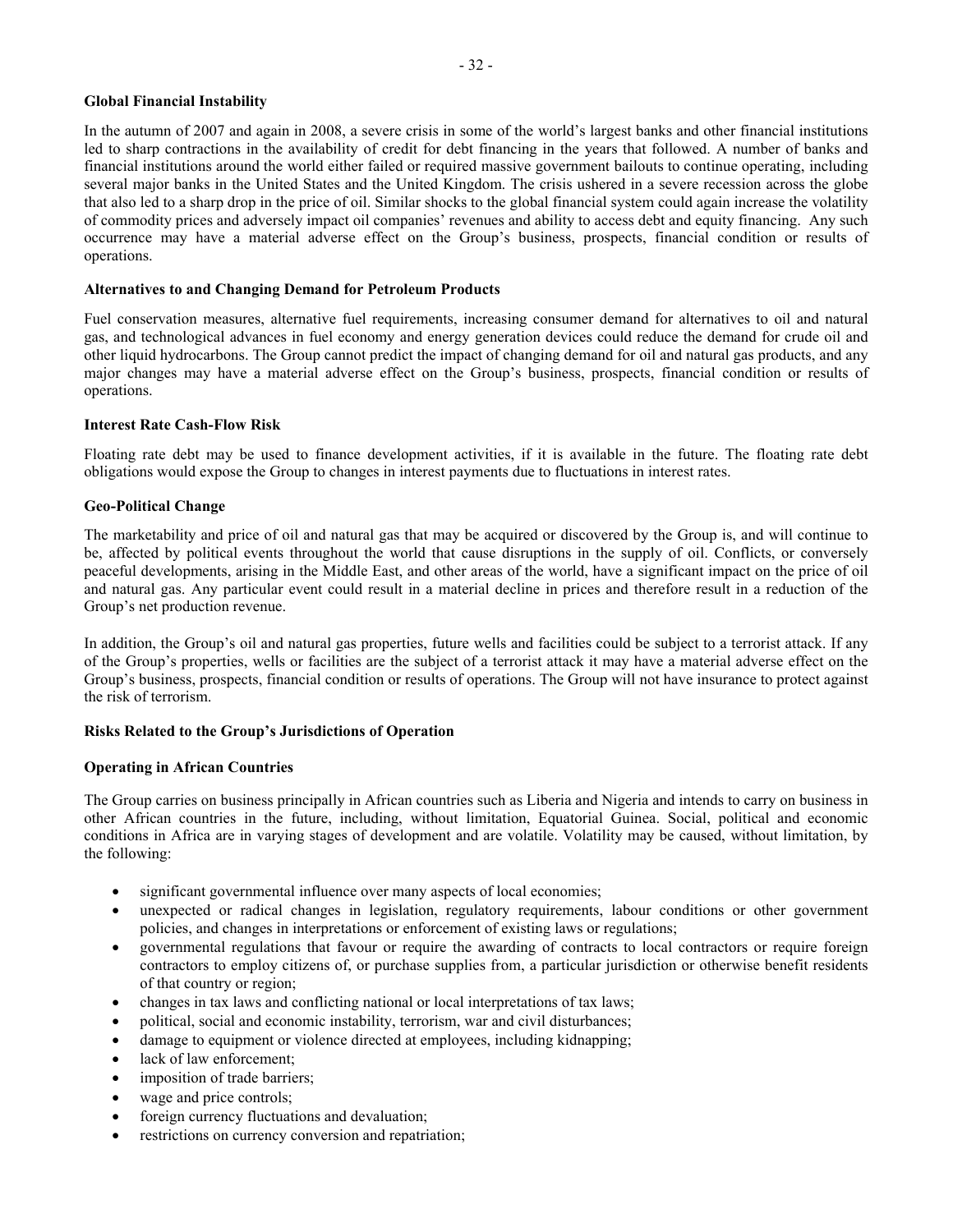- renegotiation, nullification, or unilateral termination of concessions, licences, permits and agreements by government-owned entities;
- seizure, expropriation or nationalization of assets or industries;
- difficulty in collecting international accounts receivables;
- changing political conditions;
- solicitation by government officials for improper payments or other forms of corruption;
- regional economic downturns;
- inflation and adverse economic conditions stemming from governmental attempts to reduce inflation, such as the imposition of higher interest rates;
- the burden of complying with multiple and potentially conflicting laws; and
- other forms of governmental regulation and economic conditions that are beyond our control.

This volatility could create difficulty for the Group in executing its business strategy, which could have a material adverse effect on its business and financial performance. These factors may impact on the profitability and viability of the Group's business in these countries.

### **The Group is exposed to the risk of changes in laws in the jurisdictions where it operates**

The legal and regulatory framework under which the Group has entered into its various operations in different jurisdictions may be changed to the detriment of the Group. The Liberian legislature is currently in the process of amending its Petroleum Law, the main piece of legislation applicable to the oil and gas industry in Liberia. Liberia is not currently an oil-producing country; should it become oil-producing in the future, it may choose to reform the legal and regulatory framework applicable to the oil and gas sector, as other jurisdictions have done, and this may have a material adverse effect on the Group's business, prospects, financial condition or results of operations.

### **Corporate Tax Regime**

Development of reserves and rates of return are susceptible to changes in national fiscal policy. Liberia and Nigeria, in which the Group operates, are developing democracies that do not have an established oil and gas industry, and so may be more likely to implement changes in fiscal policy which are detrimental to the interests of oil and gas companies operating there than a country with a more developed oil and gas industry. In addition, any changes to taxation laws in Liberia, Nigeria or other jurisdictions in which the Group operates may have a material adverse effect on the Group's business, prospects, financial condition or results of operations.

### **Tax regimes in the jurisdictions in which the Group operates are subject to differing interpretations and are subject to change**

Tax regimes in the jurisdictions in which the Group operates can be subject to differing interpretations and are often subject to legislative change and changes in administrative interpretation in those jurisdictions. The interpretation by the Corporation's relevant subsidiaries of relevant tax law as applied to their transactions and activities (including farm ins and farm outs) may not coincide with that of the relevant tax authorities. As a result, transactions may be challenged by tax authorities and any profits of the Corporation's subsidiaries from activities in those jurisdictions may be assessed to additional tax or additional transactional taxes (e.g. stamp duty or VAT), which, in each case, could result in significant additional taxes, penalties and interest, any of which could have a material adverse impact on the Group's business, prospects, financial condition or results of operations.

### **Foreign Currency Exchange Risk**

A significant amount of the Group's proposed activities will be transacted in or referenced to various currencies including Canadian dollars, US dollars and Pounds Sterling. As a result, fluctuations in currencies could result in unanticipated fluctuations in financial results, which are denominated in US dollars. The Group will manage a portion of its exposure to fluctuations in exchange rates, however, there can be no assurance that such management will fully offset the fluctuations.

### **Governmental Regulation**

The industry in which the Group operates is subject to regulation, intervention and certain approvals by governments in such matters as the awarding of exploration and production interests, the imposition of specific drilling obligations, environmental protection controls, control over the development and abandonment of fields (including restrictions on production) and possibly expropriation or cancellation of contract rights. As well, governments may regulate or intervene with respect to price, taxes, royalties and the exportation of oil and natural gas. Such regulations may be changed from time to time in response to economic or political conditions. The implementation of new regulations or the modification of existing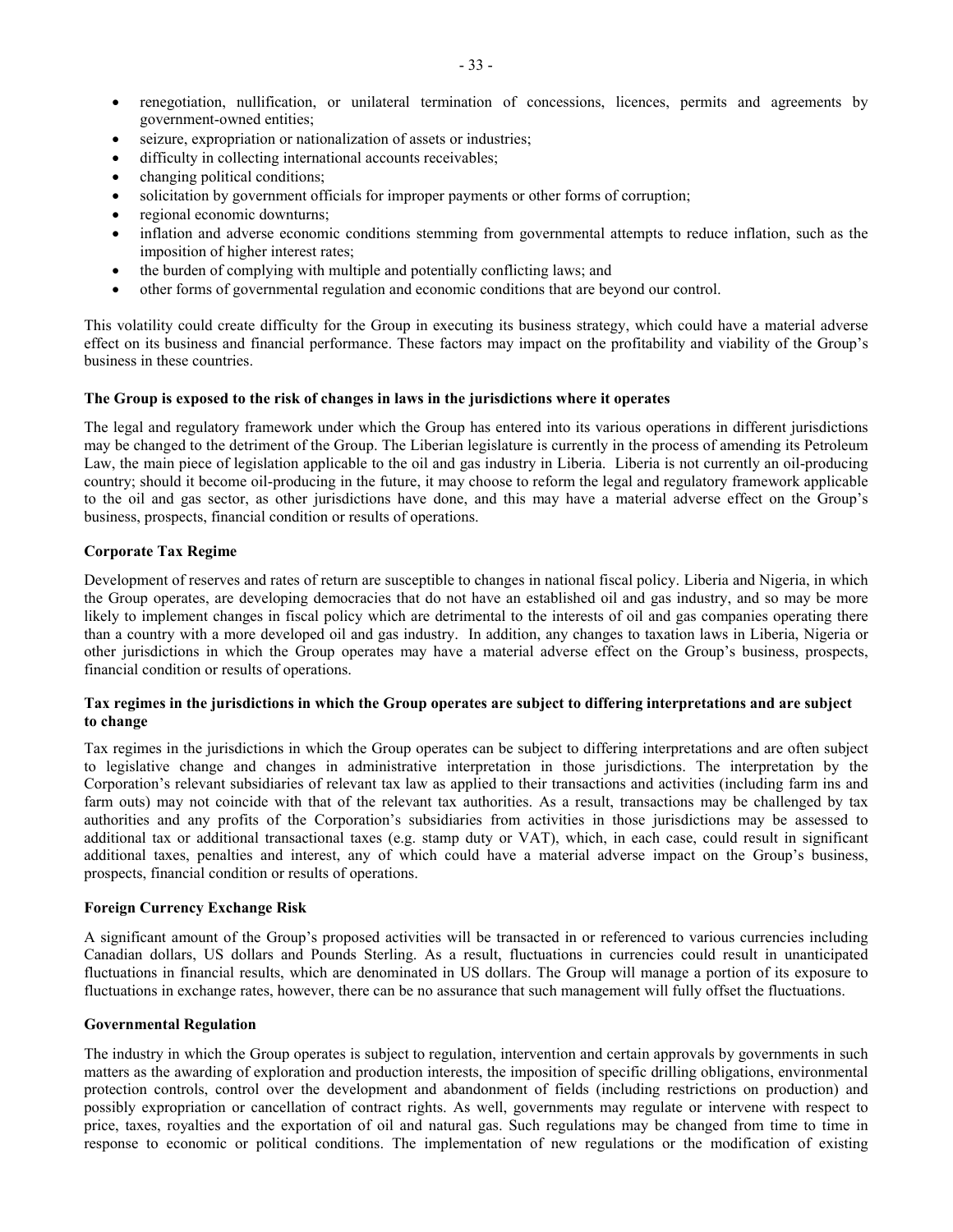regulations affecting the oil and gas industry could reduce demand for natural gas and crude oil, increase costs and may have a material adverse effect on the Group.

### **Environmental Regulations**

Offshore oil and gas operations such as those with which the Group is involved in Liberia and Nigeria, and those which the Group may in the future be involved with in other foreign jurisdictions, are subject to stringent environmental laws and regulations. These laws and regulations generally require the Group to limit, remove or remedy the effect of its activities on the environment at present and former operating sites, including limiting emissions to the environment, dismantling production facilities, and decommissioning and remediating damage caused by the disposal or release of specified substances. The Directors intend to operate in a manner intended to ensure that the Group's projects meet appropriate environmental standards. There can be no assurance that application of existing environmental laws and regulations will not have a material adverse effect on future financial conditions or results of operations.

It is expected that other changes in environmental legislation may also require, among other things, reductions in emissions to the air from operations and could result in increased capital expenditures. Although the Group does not expect that future changes in environmental legislation will result in materially increased costs, such changes could occur and result in stricter standards and enforcement, larger fines and liability, and increased capital expenditures and operating costs, which could have a material adverse effect on the Group's financial condition or results of operations.

### **Climate Change**

In December 2015, Liberia, Nigeria and 191 other countries that are members of the United Nations Framework Convention on Climate Change met in Paris, France and signed the Paris Agreement on climate change. The stated objective of the Paris Agreement is to hold "the increase in global average temperature to well below  $2^{\circ}$  Celsius above pre-industrial levels and to pursue efforts to limit the temperature increase to 1.5<sup>o</sup> Celsius." The countries which agreed to the Paris Agreement committed to meeting every five years to review their individual progress on greenhouse gas emissions reductions and to consider amendments to non-binding individual country targets. These countries are required to report and monitor their greenhouse gas emissions, though the implementation of such reporting and monitoring has yet to be determined. The Paris Agreement also contemplates that by 2020 the parties thereto will develop a new market-based mechanism related to carbon trading, which is expected to be based largely on lessons learned from the Kyoto Protocol.

Many countries will develop country-wide approaches to implementing the Paris Agreement. The Corporation is unable to predict the impact of the Paris Agreement on its operations. It is possible that mandatory emissions reduction requirements may have a material adverse effect on the Corporation's financial condition, results of operations and cash flow.

The Group's proposed exploration activities will emit greenhouse gases and require the Group to comply with greenhouse gas emissions legislation and policy. The direct or indirect costs of these regulations may have a material adverse effect on the Group's business, prospects, financial condition or results of operations. The future implementation or modification of greenhouse gases regulations, whether to meet the limits required by the Paris Agreement, Kyoto Protocol, the Copenhagen Accord or as otherwise determined, could have a material impact on the nature of oil and natural gas operations, including those of the Group. Given the evolving nature of the debate related to climate change and the control of greenhouse gases and resulting requirements, it is not possible to predict the impact on the Group and its operations and financial condition.

#### **Risks related to the Purchase of Common Shares**

### **Share Price Volatility**

The market price for Common Shares may be volatile and subject to wide fluctuations in response to numerous factors, many of which are beyond the Group's control, including the following: (i) actual or anticipated fluctuations in the Group's quarterly results of operations; (ii) actual or anticipated changes in oil and natural gas prices; (iii) recommendations by securities research analysts; (iv) changes in the economic performance or market valuations of other companies that investors deem comparable to the Group; (v) addition or departure of the Group's executive officers and other key personnel; (vi) sales or perceived sales of additional Common Shares; (vii) significant acquisitions or business combinations, strategic partnerships, joint ventures or capital commitments by or involving the Group or its competitors; and (viii) news reports relating to trends, concerns, technological or competitive developments, regulatory changes and other related issues in the Group's industry or target markets.

Financial markets have experienced significant price and volume fluctuations in the last several years that have particularly affected the market prices of equity securities of companies and that have, in many cases, been unrelated to the operating performance, underlying asset values or prospects of such companies. Accordingly, the market price of the Common Shares may decline even if the Group's operating results, underlying asset values or prospects have not changed. Additionally, these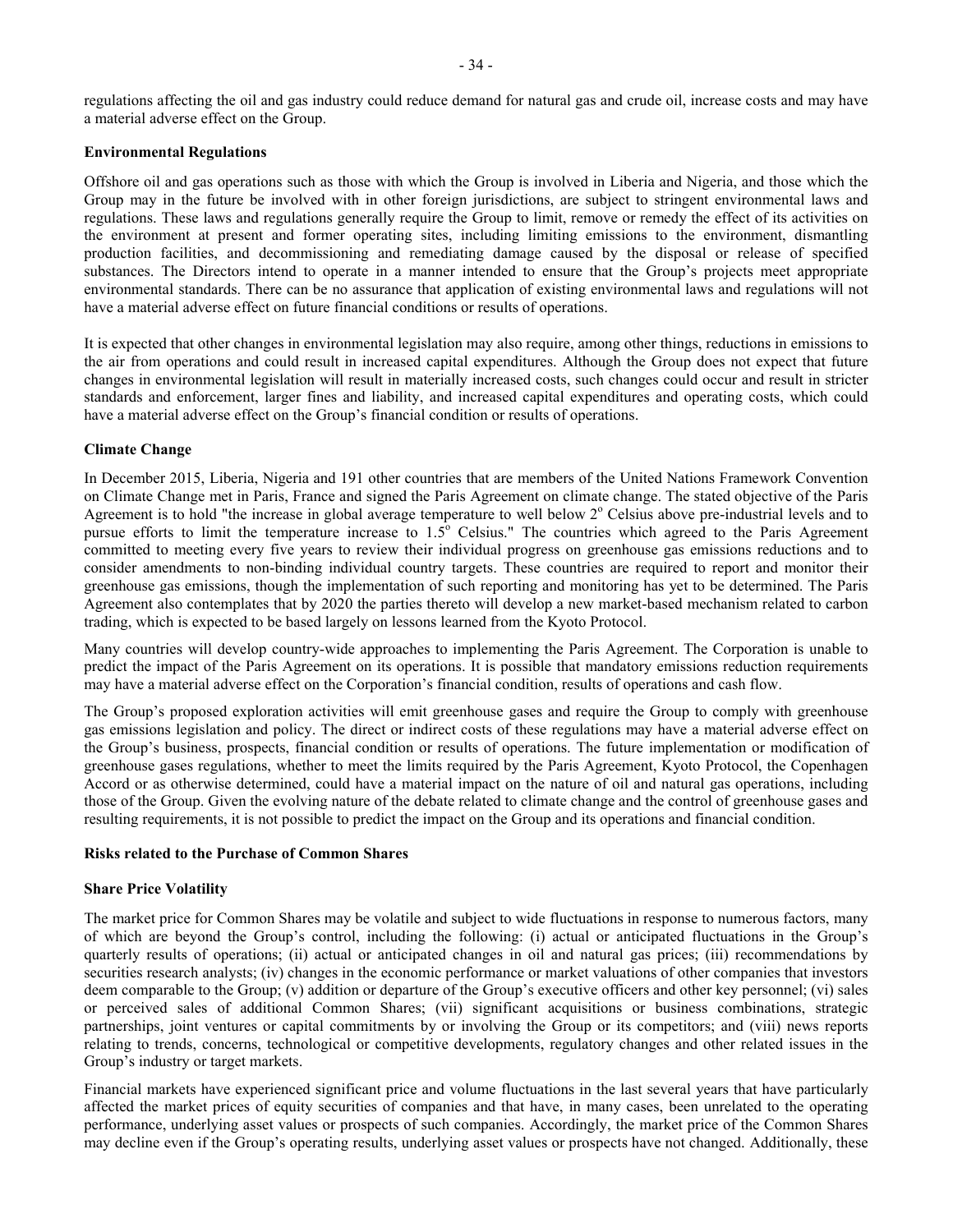factors, as well as other related factors, may cause decreases in asset values that are deemed to be other than temporary, which may result in impairment losses.

As well, certain institutional investors may base their investment decisions on consideration of the Group's environmental, governance and social practices and performance against such institutions' respective investment guidelines and criteria, and failure to meet such criteria may result in a limited or no investment in the Common Shares by those institutions, which could adversely affect the trading price of the Common Shares. There can be no assurance that continuing fluctuations in the price and volume of publicly traded equity securities will not occur. If such increased levels of volatility and market turmoil continue, the Group's operations could be adversely impacted and the trading price of the Common Shares may be adversely affected.

### **Discretion in the Use of Proceeds**

The Corporation intends to use proceeds of any offerings of securities in the manner described in the offering document for the offering. However, there may be circumstances where in the judgement of management, a different use of such proceeds is in the best interests of the Corporation. The Corporation has discretion concerning the use of the proceeds of any offerings of securities completed by the Corporation, as well as the timing of the expenditure of such proceeds. As a result, purchasers will be relying on the judgment of the Corporation for the application of the proceeds of any offerings of securities once completed. The Corporation may use the net proceeds of any offerings in ways that purchasers may not consider desirable. The results and the effectiveness of the application of the net proceeds are uncertain. If the proceeds are not applied effectively, the results of the Corporation's operations may suffer.

#### **Liquidity of the Common Shares and Investment in the Common Shares**

Investors and potential investors should be aware that the value of the Common Shares and income from the Common Shares can go down as well as up, and that there may not be a liquid market in the Common Shares.

An investment in the Common Shares may thus be difficult to realise. The ability of an investor to sell Common Shares will depend on there being a willing buyer for them at an acceptable price. Consequently, it might be difficult for an investor to realise on their investment in the Corporation and they may lose all their investment. In the event of a winding-up of the Corporation, the Common Shares will rank behind any liabilities of the Corporation and therefore any return for Shareholders will depend on the Group's assets being sufficient to meet prior entitlements of creditors.

#### **Dividends**

The Corporation has never declared or paid any cash dividends on its Common Shares. The Corporation currently intends to retain future earnings, if any, for future operations, expansion and/or debt repayment, if necessary (although the Corporation does not have any bank debt as at the date of this AIF). The Directors do not anticipate paying dividends in the near future. Any decision to declare and pay dividends will be made at the discretion of the Board and will depend on, among other things, the Corporation's results of operations, current and anticipated cash requirements and surplus, financial condition, contractual restrictions and financing agreement covenants, solvency tests imposed by corporate law and other factors that the Board may consider relevant.

In addition to the foregoing, the Corporation's ability to institute and pay dividends now or in the future may be limited by covenants contained in the agreements governing any indebtedness that the Group may incur in the future including the terms of any credit facilities the Group may enter into with third party lenders. It is not uncommon that credit facilities will prevent a borrower from declaring or paying any dividends (excluding stock dividends) to any of its shareholders or returning any capital (including by way of dividend) to any of its shareholders.

As a result of the foregoing factors, purchasers of Common Shares may not receive any return on an investment in Common Shares held by them unless they sell such Common Shares for a price greater than that which they paid for it.

### **Dilution and Further Sales**

The Group may make future acquisitions or enter into financings or other transactions involving the issuance of securities of the Group which may be dilutive.

There are no restrictions to the Corporation issuing or selling Common Shares (or Preferred Shares) other than those pursuant to applicable securities laws and stock exchange policies. The sale of a substantial number of the Common Shares in the public market, or the perception that such sales may occur, could adversely affect the prevailing market price of the Common Shares and negatively impact the Corporation's ability to raise equity capital in the future.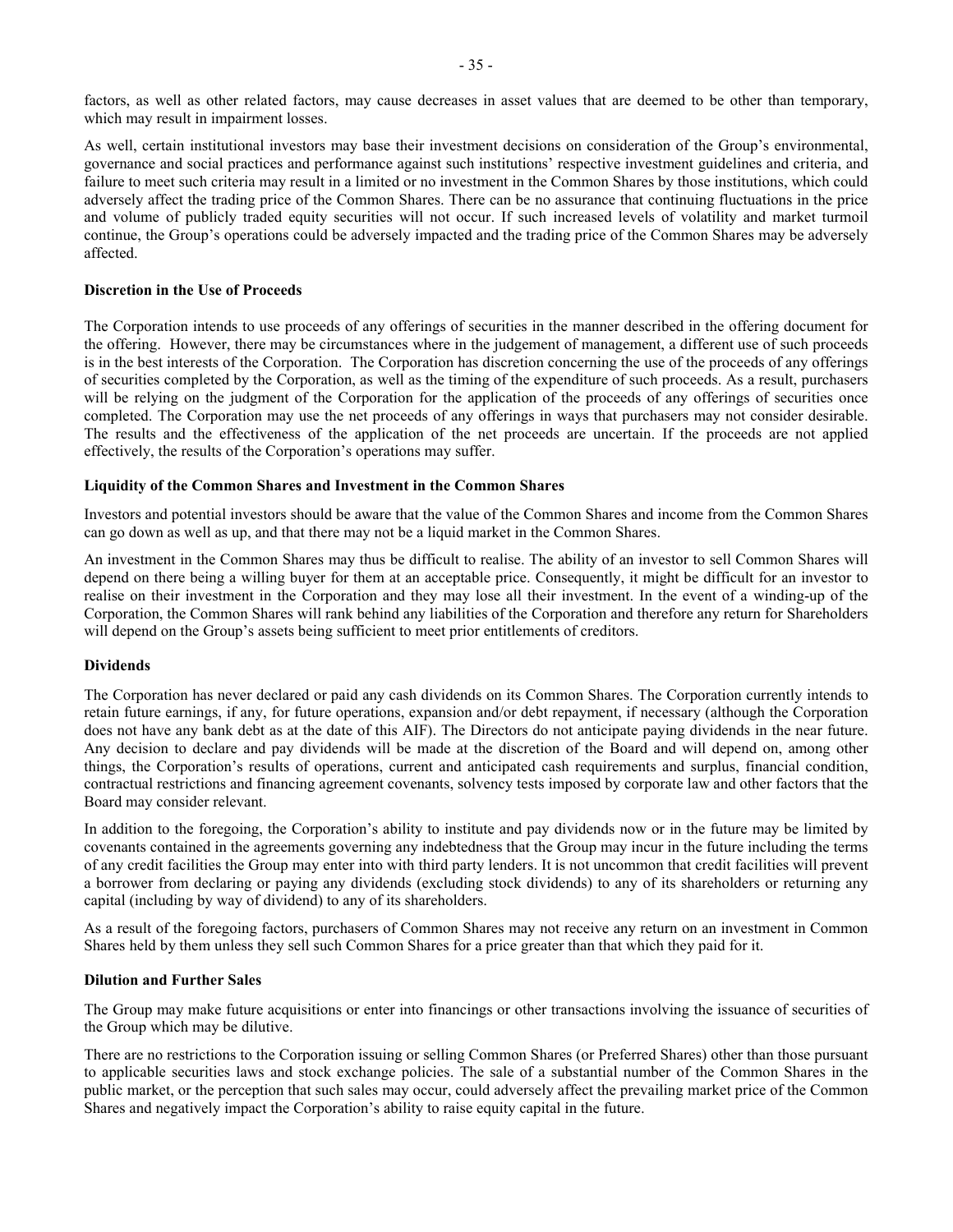### **Forward-Looking Statements May Prove Inaccurate**

Investors are cautioned not to place undue reliance on forward-looking statements. By their nature, forward-looking statements involve known and unknown risks, uncertainties and other factors that may cause actual results or events to differ materially from those anticipated in such forward-looking statements. Additional information on the risks, assumptions and uncertainties are found in this AIF under the heading "*Forward-Looking Statements*".

### <span id="page-36-0"></span>**MARKET FOR SECURITIES**

The outstanding Common Shares are listed and posted for trading on the TSXV under the symbol "XOP", and on the LSE under the symbol "COPL".

#### **Trading Price and Volume**

The following table sets forth the price range and trading volume of the Common Shares as reported by the TSXV for the periods indicated:

|              | <b>Common Shares</b> |        |             |  |
|--------------|----------------------|--------|-------------|--|
| <b>Month</b> | High \$              | Low \$ | Volume      |  |
|              |                      |        |             |  |
| 2016         |                      |        |             |  |
| January      | 0.045                | 0.03   | 12,699,565  |  |
| February     | 0.05                 | 0.025  | 14,329,319  |  |
| March        | 0.09                 | 0.04   | 318,817,161 |  |
| April        | 0.075                | 0.06   | 21,875,730  |  |
| May          | 0.08                 | 0.06   | 14,118,901  |  |
| June         | 0.07                 | 0.055  | 17,628,996  |  |
| July         | 0.09                 | 0.065  | 310,646,970 |  |
| August       | 0.14                 | 0.08   | 19,731,151  |  |
| September    | 0.145                | 0.1    | 22,779,844  |  |
| October      | 0.18                 | 0.12   | 43,625,640  |  |
| November     | 0.18                 | 0.14   | 27,609,865  |  |
| December     | 0.16                 | 0.025  | 90,096,328  |  |

#### **Prior Sales**

Outlined below is a summary of the securities that COPL issued during the financial year ended December 31, 2016, which are not listed or quoted on a marketplace.

| <b>Type of Security</b> | <b>Date Issued</b> | <b>Number of Securities</b> | <b>Conversion/Exercise Price</b> |
|-------------------------|--------------------|-----------------------------|----------------------------------|
| Finder's Warrants       | April 28, 2016     | 1,177,114                   | GBP 0.035 (USD \$0.051)          |
| Agent's Warrants        | May 3, 2016        | 5,233,206                   | CAD \$0.07 (USD \$0.055)         |
| Options                 | May 12, 2016       | 40,780,000                  | CAD \$0.10                       |
| Options                 | August 11, 2016    | 4,400,000                   | CAD \$0.115                      |
| Options                 | November 15, 2016  | 7,500,000                   | CAD \$0.10                       |

#### <span id="page-36-1"></span>**LEGAL PROCEEDINGS AND REGULATORY ACTIONS**

There are no material legal proceedings the Corporation is or was a party to, or that any of its property is or was the subject of, since the beginning of 2016, nor are any such legal proceedings known to the Corporation to be contemplated.

There have not been any penalties or sanctions imposed against the Corporation by a court relating to securities legislation or by a securities regulatory authority since the beginning of 2016, nor have there been any other penalties or sanctions imposed by a court or regulatory body against the Corporation that would likely be considered important to a reasonable investor in making an investment decision, and the Corporation has not entered into any settlement agreements before a court relating to securities legislation or with a securities regulatory authority since the beginning of 2016.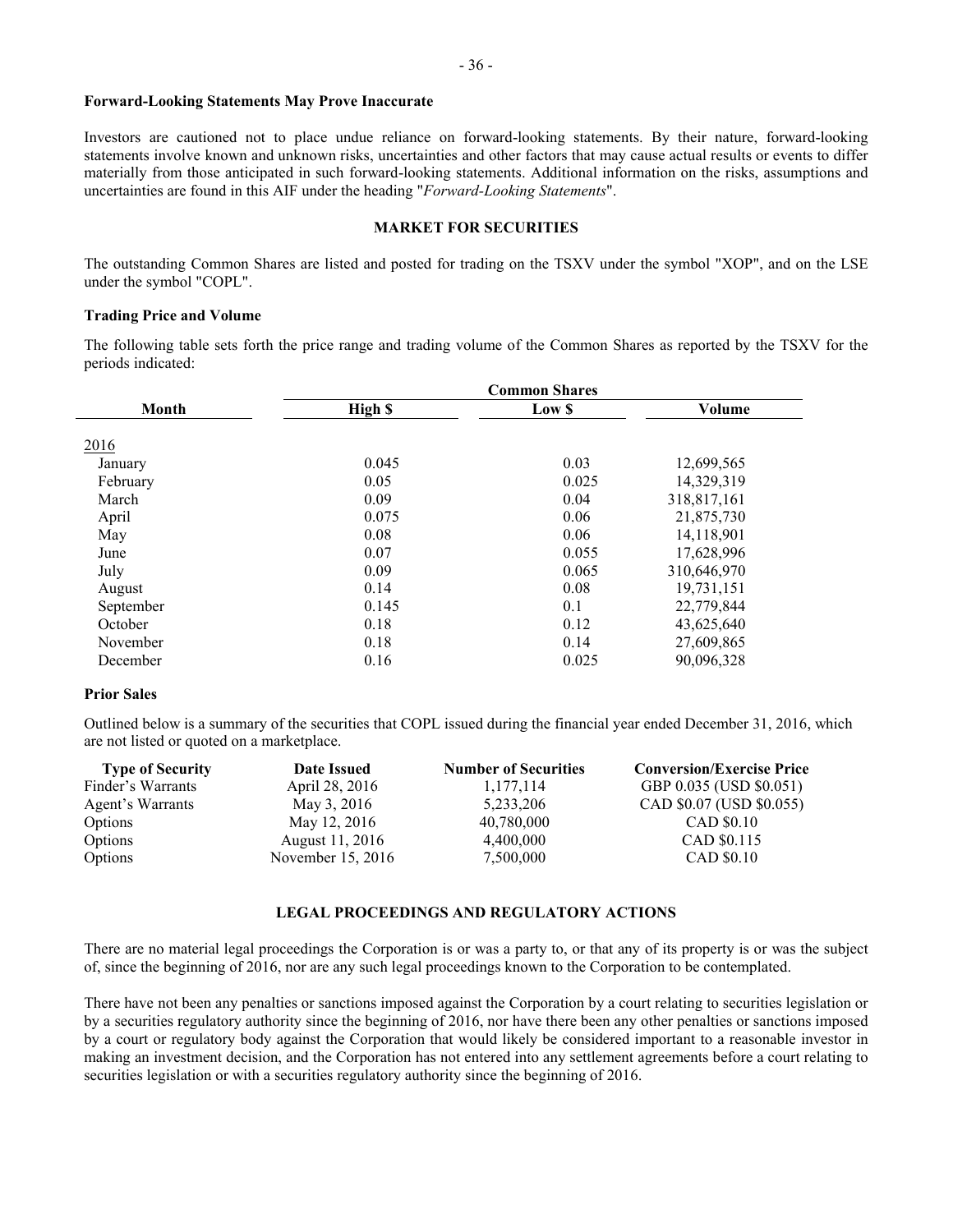### <span id="page-37-0"></span>**INTEREST OF MANAGEMENT AND OTHERS IN MATERIAL TRANSACTIONS**

To the knowledge of the Directors and officers of COPL, none of the Directors or executive officers of COPL or any person or company that beneficially owns, or controls or directs, directly or indirectly, more than ten percent (10%) of the outstanding voting securities of COPL, or any of their respective associates or affiliates, has or has had any material interest, direct or indirect, in any transaction during the three most recently completed financial years or during the current financial year that has materially affected or is reasonably expected to materially affect COPL.

## <span id="page-37-1"></span>**DIRECTORS AND OFFICERS**

The names, location of residence, positions with the Group and the principal occupations of the directors and officers of the Group for the past five years are set out in the following table.

| <b>Principal Occupations During Past Five Years</b><br>The President and CEO of COPL since August 2009.                                                                                                                                                                                                                                                                                                                                                                                                                                                                                                       |
|---------------------------------------------------------------------------------------------------------------------------------------------------------------------------------------------------------------------------------------------------------------------------------------------------------------------------------------------------------------------------------------------------------------------------------------------------------------------------------------------------------------------------------------------------------------------------------------------------------------|
|                                                                                                                                                                                                                                                                                                                                                                                                                                                                                                                                                                                                               |
|                                                                                                                                                                                                                                                                                                                                                                                                                                                                                                                                                                                                               |
| Mr. Millholland has been a professional geologist for                                                                                                                                                                                                                                                                                                                                                                                                                                                                                                                                                         |
| Mr. Millholland has been a member of the Board of<br>Directors of Rupert Resources Ltd. since March 2014.<br>Mr. Millholland has worked in a variety of regions<br>including the UK North Sea, Canada, the Gulf of<br>Mexico, the United States, South America, and West<br>and North Africa. He is a member of the Association<br>and<br>Geophysicists, and the American Association of<br>He is a graduate of the<br>University of Waterloo where he obtained an Honours                                                                                                                                    |
| Mr. Carello is an independent business man who has<br>performed consulting services and managed his own                                                                                                                                                                                                                                                                                                                                                                                                                                                                                                       |
| Mr. Carello was a Director of Uranium One Inc. from<br>June 2007 to December 2010. He has been a Director<br>of Canaccord Genuity Group Inc. (formerly: Canaccord<br>Financial Inc.) since August 2008. Prior thereto,<br>Mr. Carello served as a Director of Urasia Energy Ltd.<br>from November 2005 to April 2007, and a non-<br>executive director of Anker plc from 2004 to 2005.<br>From June 2001 to June 2004, Mr. Carello served as                                                                                                                                                                  |
| Mr. Carello started his career in 1972 in Pan-European<br>automotive manufacturing with Lucas Industries PLC<br>in the United Kingdom. From 1980 to 1990,<br>Mr. Carello was the Managing Director of Carello<br>Group SpA. The company became the third largest<br>European headlamp producer before being sold to the<br>Fiat Group. After the sale to Fiat he was appointed<br>Chairman and CEO of Fiat UK from 1990 to 2001. He<br>currently lives in London, England, and is a Knight<br>Commander of the Royal Order of Francis I of the Two<br>Sicilies. Mr. Carello has a degree in Political Science |
|                                                                                                                                                                                                                                                                                                                                                                                                                                                                                                                                                                                                               |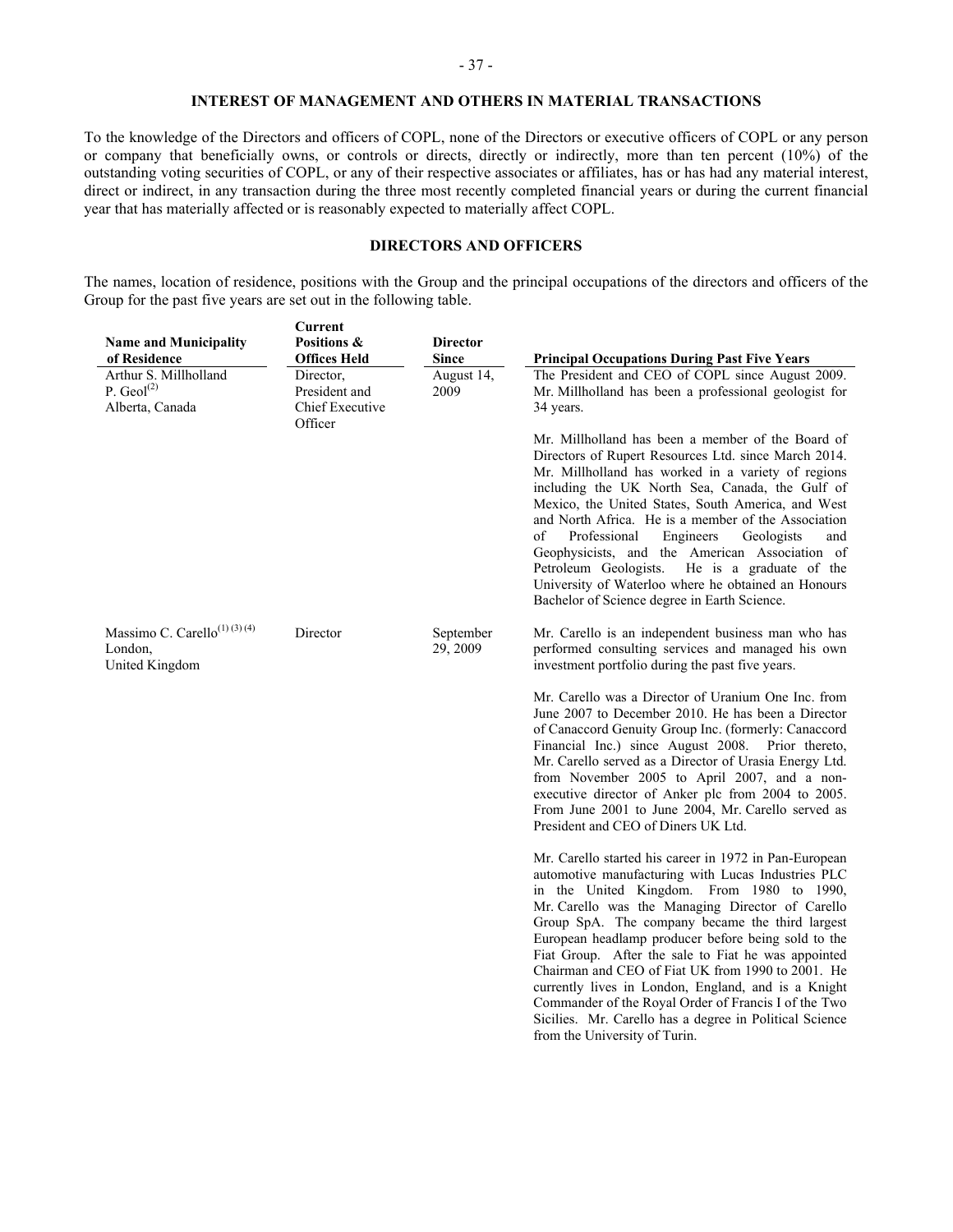| <b>Name and Municipality</b><br>of Residence                      | Current<br>Positions &<br><b>Offices Held</b> | <b>Director</b><br><b>Since</b> | <b>Principal Occupations During Past Five Years</b>                                                                                                                                                                                                                                                                                                                                                                                                                                                                                                                                                                                                                                                                                                                                                                                                       |
|-------------------------------------------------------------------|-----------------------------------------------|---------------------------------|-----------------------------------------------------------------------------------------------------------------------------------------------------------------------------------------------------------------------------------------------------------------------------------------------------------------------------------------------------------------------------------------------------------------------------------------------------------------------------------------------------------------------------------------------------------------------------------------------------------------------------------------------------------------------------------------------------------------------------------------------------------------------------------------------------------------------------------------------------------|
| Harald H. Ludwig <sup>(1)(3)(4)</sup><br>British Columbia, Canada | Director and<br>Chairman of the<br>Board      | September<br>29, 2009           | President<br>Currently<br>of Macluan<br>Capital<br>the<br>Corporation, a diversified private equity investment<br>company and a member of the Board of Directors of<br>West Fraser Timber Co. Limited (TSX) and is<br>Chairman of its Compensation Committee, a member<br>of its Governance and Nominating Committee and<br>former Chairman of its Audit Committee, and is a<br>Director of Seaspan Corporation (NYSE) and a<br>member of its Governance and Conflicts Committee.<br>He is a founding partner or private equity investor in a<br>number of North American and international private<br>equity firms, hedge funds, mezzanine lenders, growth<br>capital providers, distressed investment firms and real<br>estate investment vehicles. Mr. Ludwig also serves as a<br>member of the advisory board of Tennenbaum Capital<br>Partners, LLC. |
| Viscount William Astor <sup>(1)</sup><br>$(2)$ $(3)$ $(4)$        | Director                                      | March 28,<br>2013               | Independent business man and politician who sits as an<br>elected hereditary peer in the House of Lords.                                                                                                                                                                                                                                                                                                                                                                                                                                                                                                                                                                                                                                                                                                                                                  |
| Oxfordshire<br>United Kingdom                                     |                                               |                                 | Viscount Astor is a director of a number of private<br>companies in the United Kingdom and is currently<br>chairman of Silvergate Media Ltd. (since 2011) and a<br>non-executive director of W L Ross Holdings Corp.<br>From 2007 to 2014, Viscount Astor was a director of<br>Networkers Plc, a global recruitment consultancy listed<br>AIM,<br>specialising<br>in<br>telecommunications,<br>on<br>information technology, financial markets, energy &<br>engineering, ERP and managed services & projects.<br>Prior to that, Viscount Astor was Deputy Chairman of<br>Chorion Plc, a media company, which owned,<br>managed, and developed family entertainment brands<br>in the United Kingdom (from 1977 to 2011).                                                                                                                                   |
| John Cowan <sup>(1), (2), (4)</sup><br>Sarnia, Ontario            | Director                                      | November<br>16, 2015            | Mr. Cowan, a petroleum geologist, has been involved<br>in the Canadian oil and gas industry for 38 years.<br>During this period he and his team founded three<br>publicly listed Canadian junior exploration, production<br>and storage companies. Currently, Mr. Cowan is a<br>director of Dundee Energy Ltd, a TSX listed Canadian<br>oil and gas company. Mr. Cowan's previous public<br>company committee experience includes: Audit;<br>Corporate Governance and Reserves; Health and<br>Safety; and Compensation. Mr. Cowan is the Chair of<br>COPL's Audit Committee. In 2004, Mr. Cowan was a<br>founding shareholder and President of Xtivity Inc. a<br>closely held Web Architected, Maintenance Inventory<br>Optimization firm with a Fortune 100 client base. This<br>remains his principal occupation today.                                 |
| Aleksandra Owad<br>Alberta, Canada                                | Chief Financial<br>Officer                    | N/A                             | Currently the Chief Financial Officer of COPL since<br>May 12, 2016. Previously the Chief Financial Officer<br>of COPL from October 2, 2009 until April 9, 2013 and<br>Chief Accounting Officer from April 9, 2013 to<br>October 16, 2013. From April 2007 until July 2009,<br>Ms. Owad was the Chief Accounting Officer at<br>Oilexco. Ms. Owad's background includes extensive<br>financial advisory and audit services to companies in a<br>variety of sectors in Europe while working with<br>KPMG. She is a Fellow of the Association of Chartered<br>Certified Accountants (FCCA) in the United Kingdom,<br>has her Chartered Professional Accountant designation                                                                                                                                                                                   |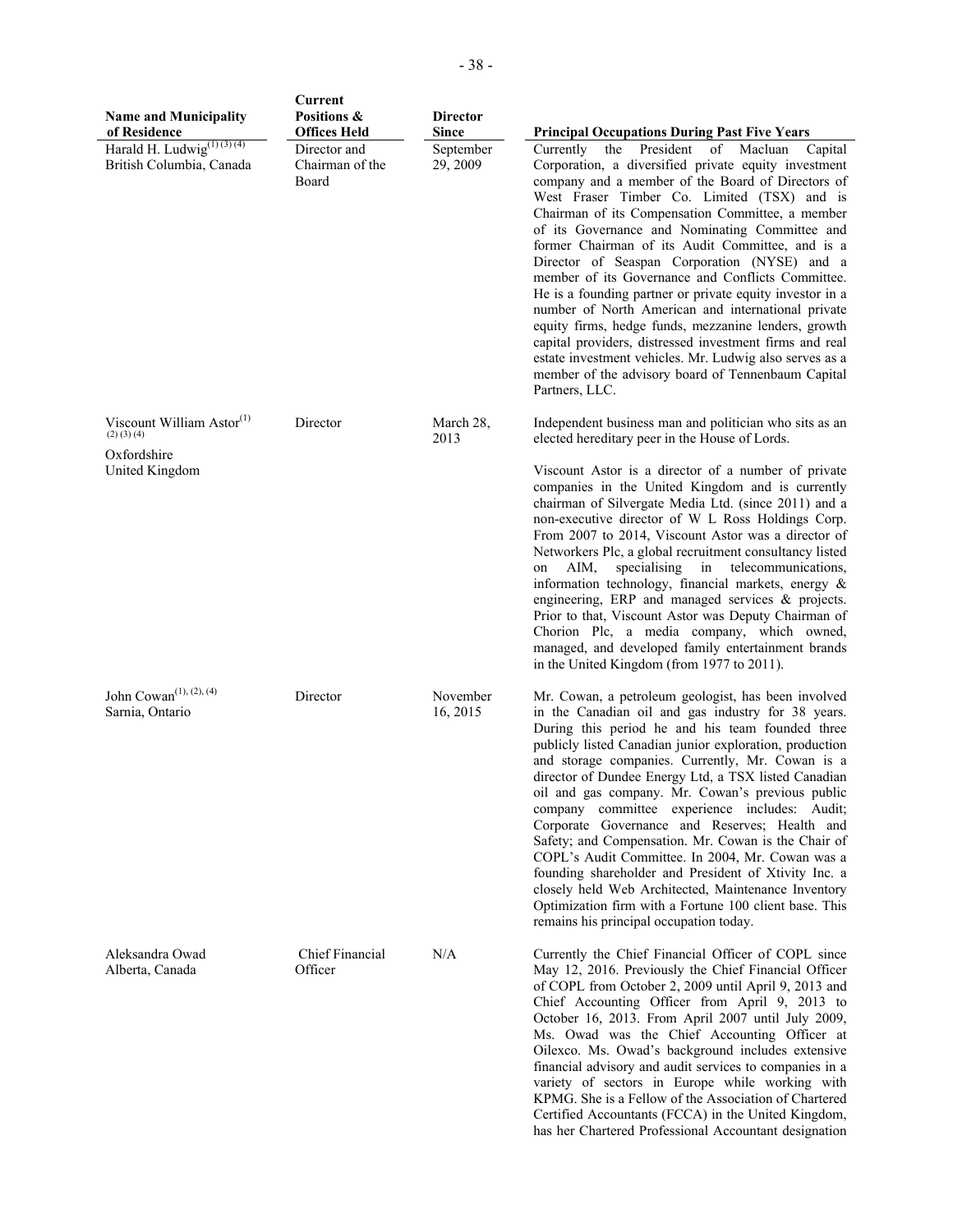| <b>Name and Municipality</b><br>of Residence | Current<br>Positions &<br><b>Offices Held</b>                            | <b>Director</b><br><b>Since</b> | <b>Principal Occupations During Past Five Years</b>                                                                                                                                                                                                                                                                                                                     |
|----------------------------------------------|--------------------------------------------------------------------------|---------------------------------|-------------------------------------------------------------------------------------------------------------------------------------------------------------------------------------------------------------------------------------------------------------------------------------------------------------------------------------------------------------------------|
|                                              |                                                                          |                                 | (CPA, CGA) in Canada and holds a Master of<br>Economics Degree from the Warsaw School of<br>Economics.                                                                                                                                                                                                                                                                  |
| Rod Christensen<br>Alberta, Canada           | Vice-President.<br>Exploration and<br>Exploitation                       | N/A                             | Currently Vice-President, Exploration and Exploitation<br>since December 2011. Manager Exploration and<br>Development from November 2010 to December 2011.<br>Consulting Professional Geologist to COPL and other<br>clients from August 2009 to October 2010.                                                                                                          |
|                                              |                                                                          |                                 | Mr. Christensen graduated from the University of<br>Washington with a Bachelor of Geological Sciences<br>Degree. He has over 35 years of experience working in<br>the natural resource industry in Western Canada, the<br>UKCS and throughout the world, and held key<br>positions with Canadian Hunter Exploration, Cuesta<br>Energy, and Oilexco.                     |
| Richard Mays<br>Angus,<br>United Kingdom     | Vice-President,<br><b>Business</b><br>Development and<br>General Counsel | N/A                             | Currently Vice-President, Business Development and<br>General Counsel since September 1, 2014. Director of<br>Sallork Limited, a consultancy company, from August<br>2009 to September 2014. Executive Chairman of Black<br>Star Petroleum plc from November 2012 to January<br>2014. Executive Chairman of Peppercoast Petroleum<br>plc from March 2010 to April 2013. |

#### **Notes:**

- (1) Member of the Audit Committee.
- (2) Member of the Reserve Committee.
- (3) Member of the Compensation Committee.
- (4) Member of the Corporate Governance and Nominating Committee.

Each Director of COPL will hold office until the close of the next annual meeting of the Shareholders or until his or her successor is duly elected or appointed or his or her office is earlier vacated in accordance with the *Canada Business Corporations Act* and the Articles and by-laws of COPL. The Board is comprised of a majority of independent directors.

The Board currently has four committees: the Reserves Committee; the Audit Committee; the Compensation Committee; and the Corporate Governance and Nominating Committee. The Audit Committee and Compensation Committee are comprised of independent directors.

The Directors and executive officers of COPL as a group beneficially own, directly or indirectly, or exercise control or direction over, an aggregate of 25,759,065 Common Shares, approximately 4.17 percent of the issued and outstanding Common Shares.

Messrs. Millholland, Christensen and Mays and Ms. Owad, officers of the Corporation, devote their full time and attention to the business and affairs of the Corporation. The Directors of COPL, with the exception of Mr. Millholland, who devotes his full time to COPL, devote their time and attention to the affairs of COPL as required.

#### **Cease Trade Orders, Bankruptcies, Penalties or Sanctions**

Except as set forth below, no Director or executive officer of COPL is, as at the date of this AIF, or was within 10 years before the date of this AIF, a director, chief executive officer or chief financial officer of any corporation that: (a) was subject to an order that was issued while the director or executive officer was acting in the capacity as director, chief executive officer or chief financial officer; or (b) was subject to an order that was issued after the director or executive officer ceased to be a director, chief executive officer or chief financial officer and which resulted from an event that occurred while that person was acting in the capacity as director, chief executive officer or chief financial officer. For the purposes of this paragraph, "order" means a cease trade order, an order similar to a cease trade order or an order that denied the relevant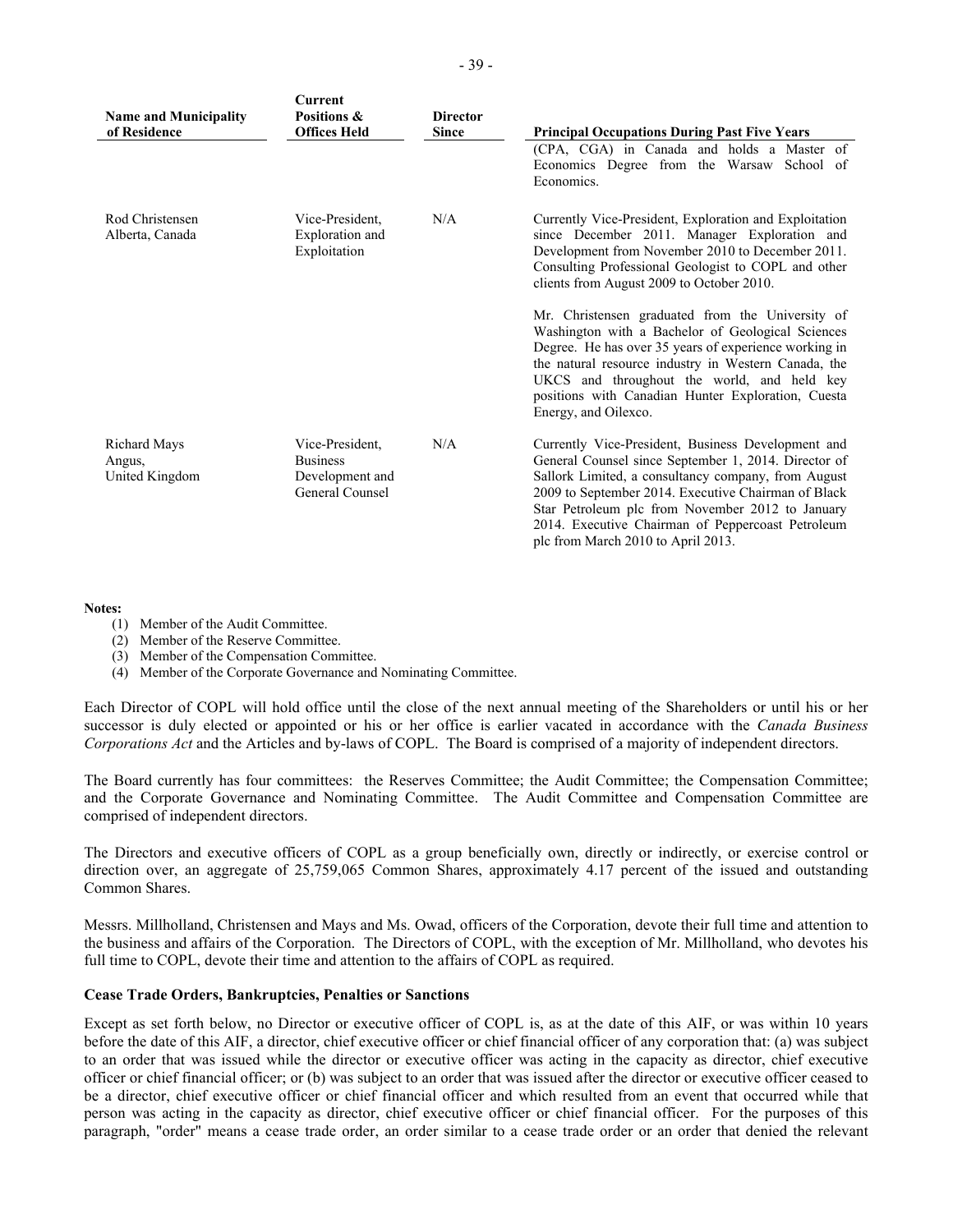corporation access to any exemption under securities legislation, in each case that was in effect for a period of more than 30 consecutive days.

Except as set forth herein, no Director or executive officer of COPL: (a) is, as at the date of this AIF, or has been within 10 years before the date of this AIF, a director or executive officer of a corporation that, while that person was acting in that capacity, or within a year of that person ceasing to act in that capacity, became bankrupt, made a proposal under any legislation relating to bankruptcy or insolvency or was subject to or instituted any proceedings, arrangement or compromise with creditors or had a receiver, receiver manager or trustee appointed to hold its assets; or (b) has, within the 10 years before the date of this AIF, become bankrupt, made a proposal under any legislation relating to bankruptcy or insolvency, or become subject to or instituted any proceedings, arrangement or compromise with creditors, or had a receiver, receiver manager or trustee appointed to hold the assets of the director or executive officer.

Except as set forth herein, no Director or executive officer of the Corporation has been subject to: (a) any penalties or sanctions imposed by a court relating to securities legislation or by a securities regulatory authority or has entered into a settlement agreement with a securities regulatory authority; or (b) any other penalties or sanctions imposed by a court or regulatory body that would be likely to be considered important to a reasonable investor in making an investment decision.

### *Arthur Millholland*

Mr. Millholland was a director of Oilexco North Sea Ltd., the wholly-owned operating subsidiary of Oilexco, when it was the subject of an order by the UK court for Administration under the provisions of paragraph 22 of Schedule B1 to the *Insolvency Act of 1986* (UK) on January 7, 2009. Mr. Millholland was a director and officer of Oilexco when it obtained a court order for protection under the *Companies' Creditors Arrangement Act* (Canada) ("**CCAA**") on February 5, 2009. He served in the same capacity when Oilexco was the subject of a liquidation order from the Alberta Court of Queen's Bench on July 16, 2009.

On December 9, 2009 Mr. Millholland was reprimanded by the TSXV for failing to ensure that Oilexco maintained a transfer agent and for failing to ensure that Oilexco issued press releases or otherwise provided the market place with timely disclosure of the process of the CCAA proceedings in September 2009, notwithstanding that Oilexco had no funds at such time.

### *Harald Ludwig*

Mr. Ludwig was the Chairman of Zatikka plc on August 5, 2013, when it was announced that administrators were to be appointed in respect of that company. Mr. Ludwig subsequently resigned as a director of Zatikka plc with effect from August 8, 2013. On October 28, 2013, the administrators of Zatikka plc announced that they intend to exit the administration of that company by means of a creditors' voluntary liquidation.

### *John Cowan*

Mr. Cowan was a director and officer of Oilexco when it obtained a court order for protection under the CCAA on February 5, 2009. He served in the same capacity when Oilexco was the subject of a liquidation order from the Alberta Court of Queen's Bench on July 16, 2009.

### *Rod Christensen*

Mr. Christensen was the Senior Vice President Exploration and Development and an Officer of Oilexco when it obtained a court order for protection under CCAA on February 5, 2009, and served in the same capacity when Oilexco was the subject of a liquidation order from the Alberta Court of Queen's Bench on July 16, 2009.

### *Aleksandra Owad*

Ms. Owad was the Chief Accounting Officer of Oilexco when it obtained a court order for protection under the CCAA on February 5, 2009. She served as Chief Financial Officer when Oilexco was the subject of a liquidation order from the Alberta Court of Queen's Bench on July 16, 2009.

## *Richard Mays*

Mr. Mays was the Vice President (Commercial Operations) and an Officer of Oilexco as well as an Officer of Oilexco's operational subsidiary Oilexco North Sea Limited, when Oilexco North Sea Limited was placed in administration by an order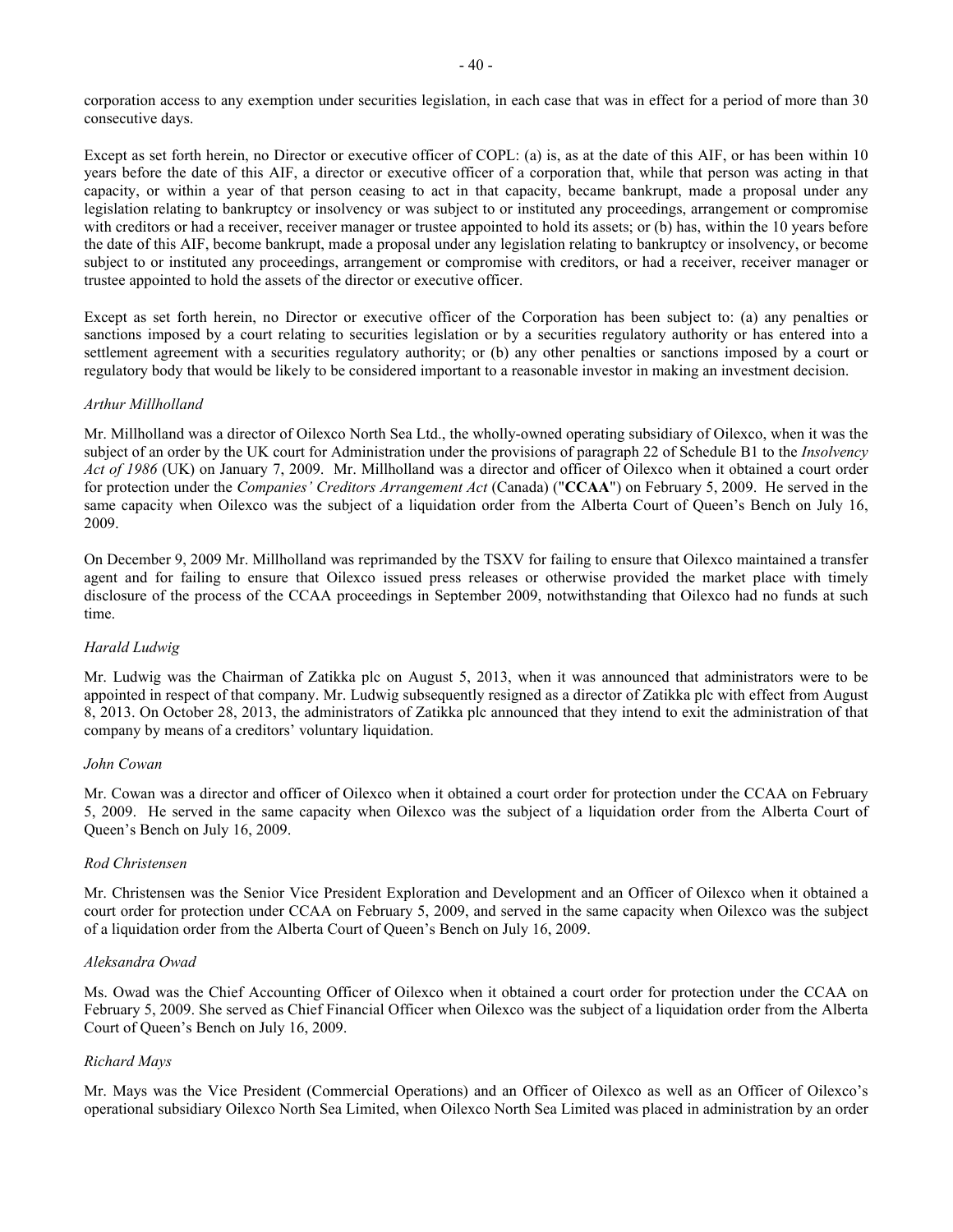of the English High Court on January 7, 2009. Oilexco obtained a court order for protection under CCAA on February 5, 2009, and was the subject of a liquidation order from the Alberta Court of Queen's Bench on July 16, 2009.

### **Conflicts of Interest**

Certain Directors and executive officers of COPL are, and may continue to be, also directors, officers or shareholders of other oil and gas companies whose operations may, from time to time, be in direct competition with those of COPL or with entities which may, from time to time, provide financing to, or make equity investments in competitors of COPL. In accordance with the *Canada Business Corporations Act*, such Directors and executive officers will be required to disclose all conflicts of interest as such conflicts arise. If a conflict of interest arises at a meeting of the Board, any Director in a conflict will disclose his interest and abstain from voting on such matter.

#### <span id="page-41-0"></span>**AUDIT COMMITTEE**

### **Audit Committee**

Messrs. Carello, Cowan, Ludwig and Viscount Astor are the members of the Audit Committee. Mr. Cowan is the Chair of the Audit Committee. The Audit Committee is comprised of independent Directors and constituted in accordance with applicable securities laws and the policies of the TSXV.

#### **Independence of Audit Committee**

NI 52-110 provides that a member of an audit committee is independent if the member has no direct or indirect material relationship with the issuer, which could, in the view of the issuer's board of directors, be reasonably expected to interfere with the exercise of the member's independent judgment. Each of the members of the Audit Committee, in the view of the Board, is "independent" as that term is defined in NI 52-110.

#### **Financial Literacy of Audit Committee**

NI 52-110 provides that an individual is "financially literate" if he or she has the ability to read and understand a set of financial statements that present a breadth and level of complexity of accounting issues that are generally comparable to the breadth and complexity of the issues that can reasonably be expected to be raised by the issuer's financial statements. All of the Audit Committee members are financially literate as that term is defined in NI 52-110.

#### **Relevant Education and Experience**

#### *Massimo Carello*

Mr. Carello has over 30 years of international senior management and board level experience, and in the past five years has served as an independent businessman working as a consultant and managing his own investment portfolio. He was a director of Uranium One Inc. from June 2007 to December 2010. Mr. Carello has been a director of Canaccord Genuity Group Inc. since August 2008 and a member of its audit committee. Prior thereto, Mr. Carello served as a director of Urasia Energy Ltd. from November 2005 to April 2007, and a non-executive director of Anker plc from 2004 to 2005. From June 2001 to June 2004, Mr. Carello served as President and CEO of Diners UK Ltd. Prior to this, Mr. Carello started his career in 1972 in pan-European automotive manufacturing with Lucas Industries PLC. From 1980 to 1990, Mr. Carello was the Managing Director of Carello Group SpA, a leading manufacturer of automotive components for the car industry. The company became the third largest European headlamp producer before being sold to the Fiat Group. After the sale to Fiat he was appointed Chairman and CEO of Fiat UK from 1990 to 2001. Mr. Carello is a Knight Commander of the Royal Order of Francis I of the Two Sicilies, and has a degree in Political Science from the University of Turin.

#### *John Cowan*

Mr. Cowan, a petroleum geologist, has been involved in the Canadian oil and gas industry for 38 years. During this period he and his team founded three publicly listed Canadian junior exploration, production and storage companies. Currently, Mr. Cowan is a director of Dundee Energy Ltd, a TSX listed Canadian oil and gas company. Mr. Cowan's previous public company committee experience includes: Audit; Corporate Governance and Reserves; Health and Safety; and Compensation. Mr. Cowan is the Chair of COPL's Audit Committee. In 2004, Mr. Cowan was a founding shareholder and President of Xtivity Inc. a closely held Web Architected, Maintenance Inventory Optimization firm with a Fortune 100 client base. This remains his principal occupation today.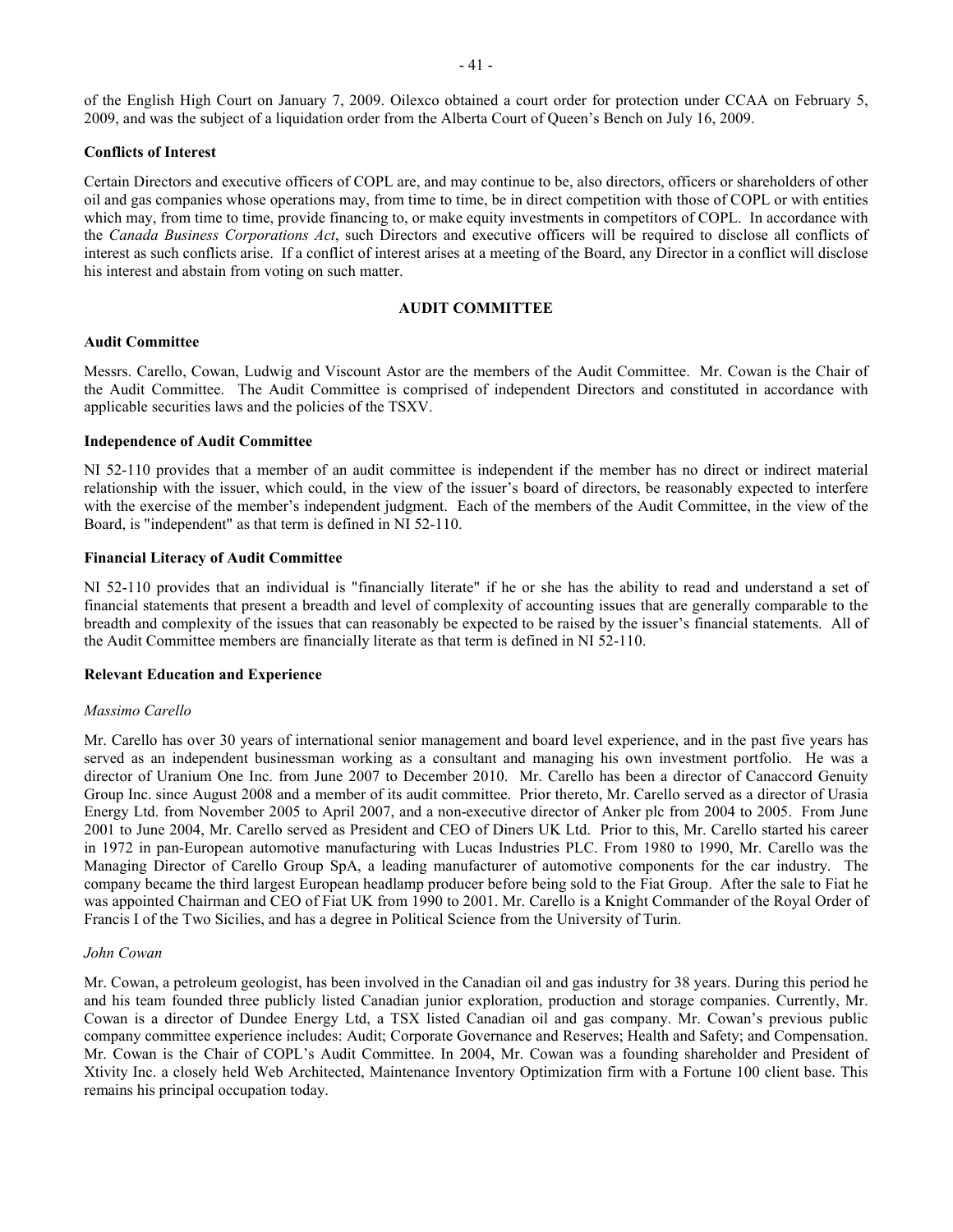#### *Harald Ludwig*

Mr. Ludwig has over 30 years of extensive business and investment experience, including as President of Macluan Capital Corp. (a diversified private equity investment company) and as a member of the Board of Directors of West Fraser Timber Co. Ltd. (TSX) and is Chairman of its Compensation Committee, a member of its Governance and Nominating Committee and former Chairman of its Audit Committee, and is a Director of Seaspan Corp. (NYSE) and a member of its Governance and Conflicts Committee. He is a founding partner or private equity investor in a number of North American and international private equity firms, hedge funds, mezzanine lenders, growth capital providers, distressed investment firms and real estate investment vehicles. Mr. Ludwig also serves as a member of the advisory board of Tennenbaum Capital Partners, LLC.

#### *Viscount William Astor*

Viscount Astor is a director of a number of private companies in the United Kingdom and is currently chairman of Silvergate Media Ltd. (since 2011) and a non-executive director of W L Ross Holdings Corp. From 2007 to 2014, Viscount Astor was a director of Networkers Plc, a global recruitment consultancy listed on AIM, specialising in telecommunications, information technology, financial markets, energy & engineering, ERP and managed services & projects. Prior to that, Viscount Astor was Deputy Chairman of Chorion Plc, a media company, which owned, managed, and developed family entertainment brands in the United Kingdom (from 1977 to 2011).

### **Audit Committee Oversight**

Since the commencement of COPL's most recently completed financial year, there has not been a recommendation of the Audit Committee to nominate or compensate an external auditor that was not adopted by the Board.

### **Pre-Approval Policies and Procedures**

The Audit Committee Charter attached as Appendix D sets forth the specific policies and procedures that the Audit Committee has adopted for the engagement of non-audit services.

#### **External Auditor Service Fees**

The fees paid to the Corporation's external auditor in the last two fiscal years are set out in the table below. Audit fees were incurred in connection with annual financial statements, statutory filings, quarterly reviews of financial information and services rendered for prospectuses.

|                         | $2015$ in USD | <b>2016 in USD</b> |
|-------------------------|---------------|--------------------|
| Audit and audit related |               |                    |
| fees $(1)$              | \$125,134     | \$101,084          |
| Tax related fees $(2)$  | 34.510        | 27.883             |
| Total                   | \$159,644     | \$128,967          |

#### **Notes:**

- (1) Audit fees were paid for professional services rendered by the auditor for the audit of the Corporation's annual financial statements, services provided in connection with statutory and regulatory filings and quarterly reviews of financial information.
- (2) Tax fees were paid for preparation of income tax returns and advice with respect to tax compliance and international tax compliance.

### <span id="page-42-0"></span>**TRANSFER AGENT AND REGISTRAR**

The registrar and transfer agent for the Common Shares and Warrants is Computershare Trust Company of Canada at its principal office in Calgary, Alberta and sub-agency office in Toronto, Ontario.

### <span id="page-42-1"></span>**MATERIAL CONTRACTS**

In respect of Block LB-13, the amended and restated Asset Purchase Agreement and the amended and restated Sale and Purchase Agreement were entered into on March 8, 2013, which have been filed with the applicable Canadian securities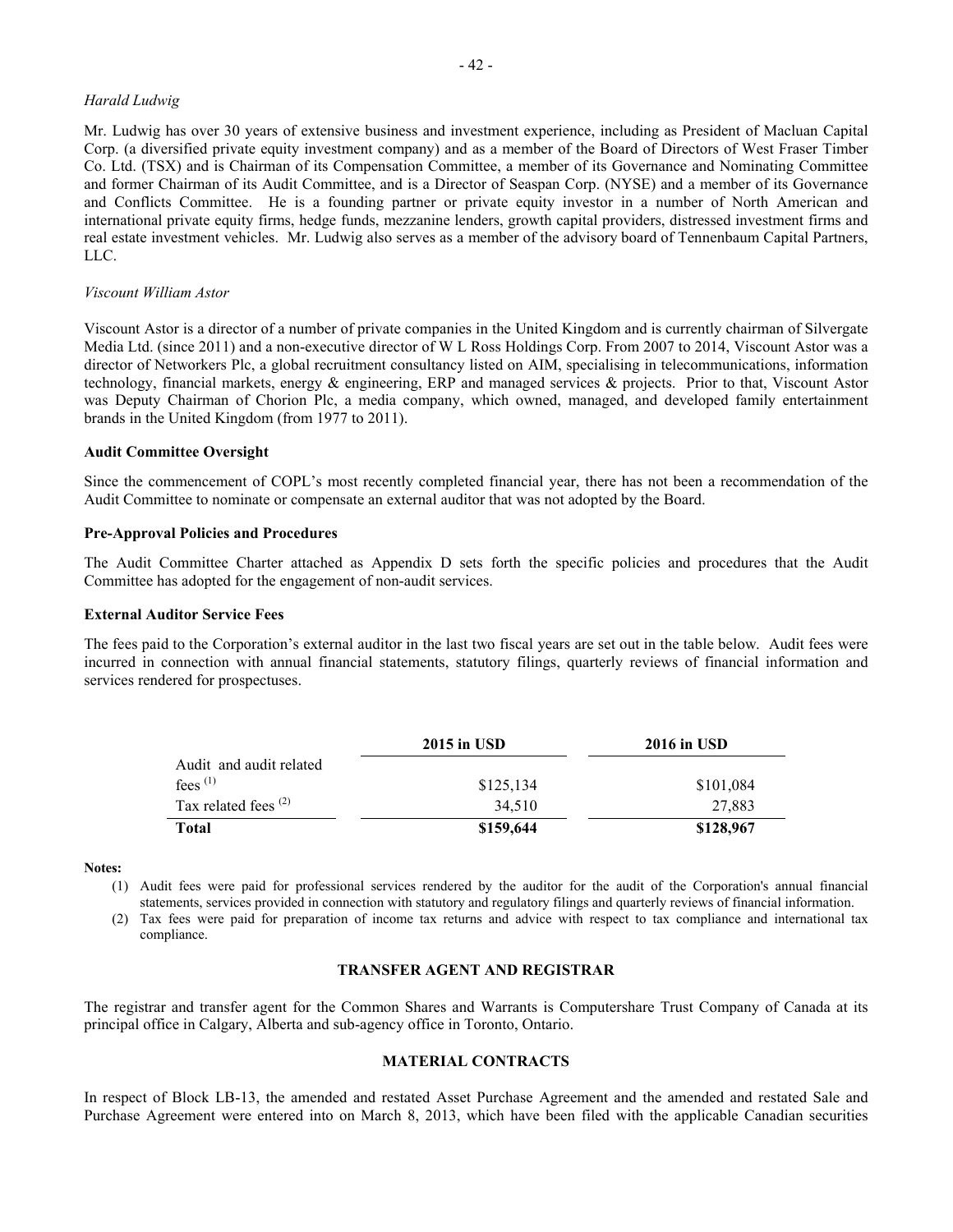regulatory authorities are available under COPL's profile on www.sedar.com. For a description of these agreements, please see the appropriate sections of this Annual Information Form.

### <span id="page-43-0"></span>**INTERESTS OF EXPERTS**

COPL's auditor is Deloitte LLP, Chartered Accountants in Calgary, Canada. Deloitte LLP is independent in accordance with the Rules of Professional Conduct as outlined by the Institute of Chartered Professional Accountants of Alberta.

As at the date hereof, the designated professionals of NSAI, independent reserves auditors, beneficially own, directly or indirectly, less than one percent of the outstanding Common Shares.

#### <span id="page-43-1"></span>**ADDITIONAL INFORMATION**

Additional information relating to COPL, including directors' and officers' remuneration and indebtedness, principal holders of COPL's securities and securities authorized for issuance under COPL's Stock Option Plan, is contained in the Corporation's Information Circular for its most recent meeting of security holders that involved the election of directors relating to the Annual and Special Meeting of Shareholders is expected to be held on June 5, 2017, and in documents filed on SEDAR at www.sedar.com.

Additional financial information is provided in COPL's audited consolidated comparative financial statements and management's discussion and analysis for its most recently completed financial year, and which are filed on SEDAR at www.sedar.com. Documents can also be retrieved from the Corporation's website at www.canoverseas.com.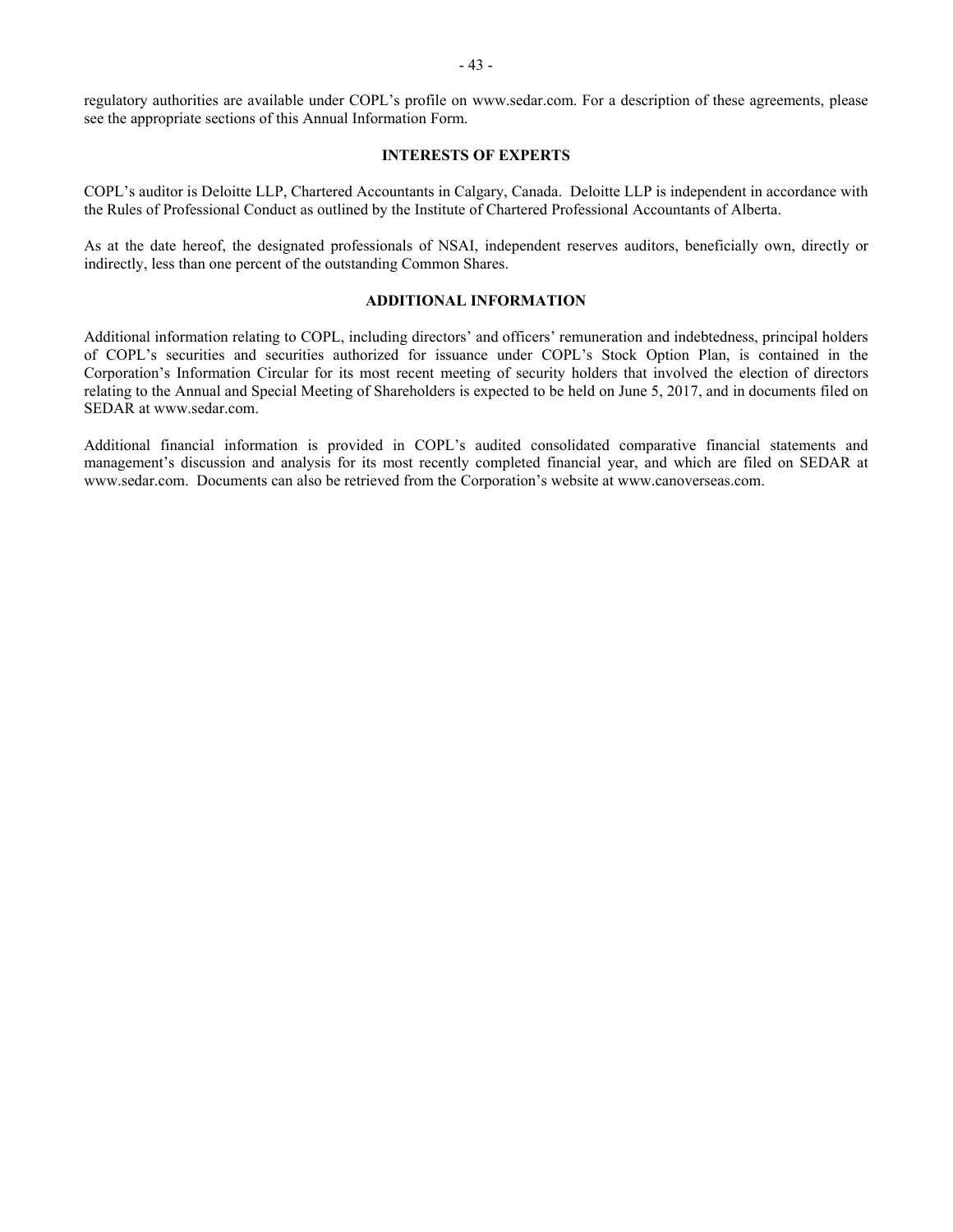## <span id="page-44-0"></span>**APPENDIX A FORM NI 51-101F1**

### **STATEMENT OF RESERVES DATA AND OTHER OIL AND GAS INFORMATION**

## **CANADIAN OVERSEAS PETROLEUM LIMITED The "Reporting Issuer" or "the Corporation"**

#### **For fiscal Year Ended December 31, 2016**

This is the form referred to in item 1 of section 2.1 of National Instrument 51-101 *Standards of Disclosure for Oil and Gas Activities* ("**NI 51-101**"). Terms for which a meaning is given in NI 51-101 have the same meaning in this Form 51-101F1.

#### **TABLE OF CONTENTS**

| PART <sub>1</sub> | DATE OF STATEMENT                                | Page A1               |
|-------------------|--------------------------------------------------|-----------------------|
| PART <sub>2</sub> | DISCLOSURE OF RESERVES DATA                      | Page A1               |
| PART <sub>3</sub> | PRICING ASSUMPTIONS                              | None – not included   |
| PART <sub>4</sub> | RECONCILIATION OF CHANGES IN RESERVES            | None $-$ not included |
| PART 5            | ADDITIONAL INFORMATION RELATING TO RESERVES DATA | None $-$ not included |
| PART <sub>6</sub> | OTHER OIL AND GAS INFORMATION                    | Page A1               |
| PART <sub>7</sub> | OPTIONAL DISCLOSURE OF CONTINGENT RESOURCE DATA  | Page A4               |
|                   | AND PROSPECTIVE RESOURCE DATA                    |                       |
|                   |                                                  |                       |

**Form 51-101F2** Report on Reserves Data by Independent Qualified Reserves Evaluator or Auditor

Form 51-101F3 Report by Management and Directors on Oil and Gas Disclosure

### **PART 1 DATE OF STATEMENT**

#### **Item 1.1 Relevant Dates**

- 1. The date of this report and statement is: March 28, 2017.
- 2. The effective date of information provided in this statement is as of the Corporation's most recently completed fiscal year ended: December 31, 2016.
- 3. The date of preparation of the information provided herein is: February 20, 2017.

### **PARTS 2-5 DISCLOSURE OF RESERVES DATA**

As of December 31, 2016, COPL had no oil and gas reserves. Consequently, no reserves data is enclosed on this statement for Parts 2 through 5 of NI 51-101 F1.

### **PART 6 OTHER OIL AND GAS INFORMATION**

#### **Item 6.1 Oil and Gas Properties**

On November 2, 2016, ShoreCan sent a formal letter to Camelot Investment Group (PTY) Ltd expressing their desire to exit from the joint venture relationship with Camelot and to relinquish its interests in Namibia license PEL 075 relative to offshore blocks 1708, 1709, and 1808. COPL held a 40% equity interest in the blocks through its 50% interest in the joint venture company ShoreCan. Following a technical assessment of the exploration and economic potential, the partnership decided to relinquish its interests in the blocks.

In Liberia, COPL holds a 17% equity interest in one PSC with the Liberia through NOCAL relating to offshore deep water Block LB-13. ExxonMobil Liberia, with the remaining 83% working interest, is the operator of Block LB-13. One COPL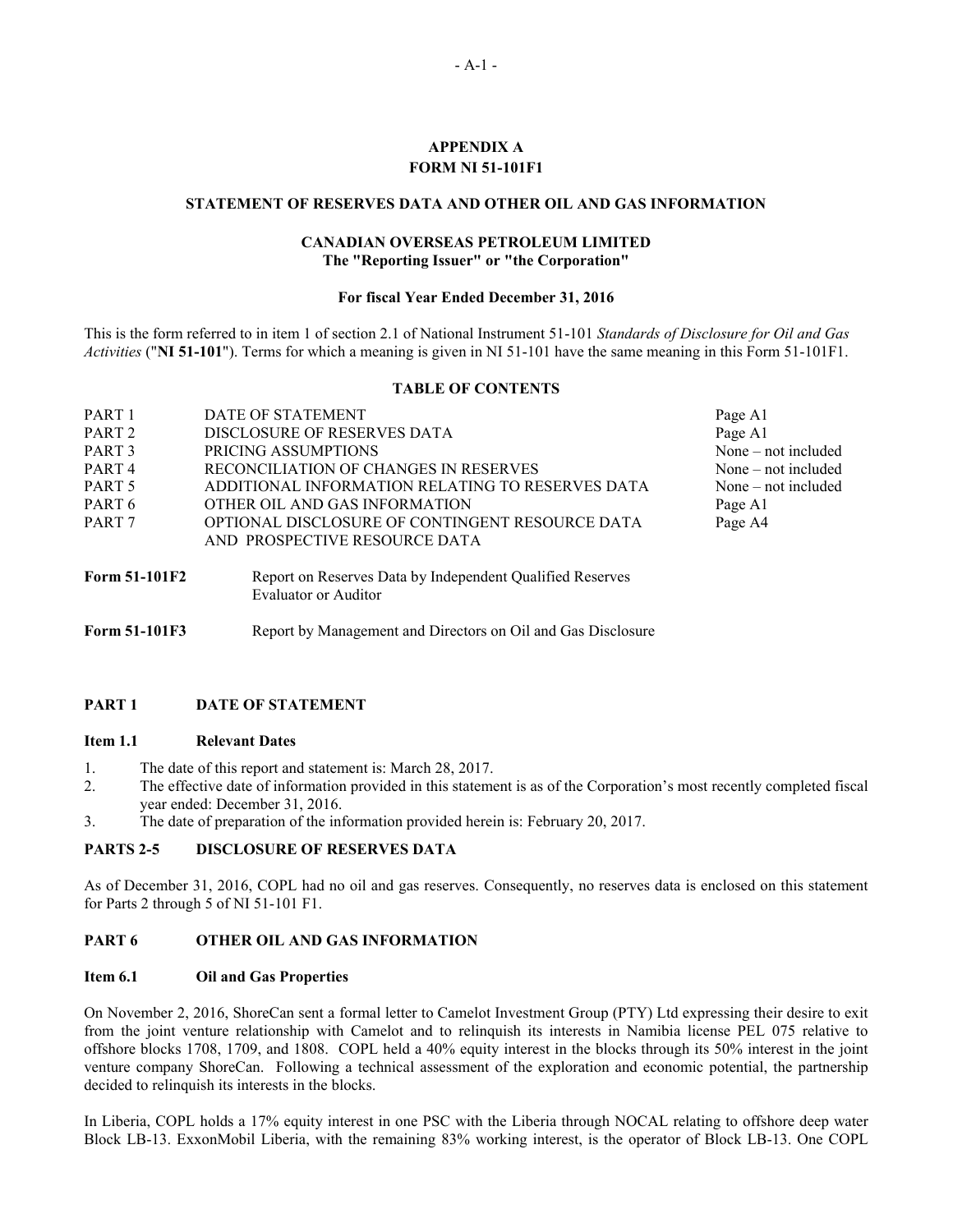interest well has been drilled on Block LB-13 to date. For a description of COPL's properties in Block LB-13, Offshore Liberia, please see appropriate sections of the Annual Information Form dated March 28, 2017 to which this Form 51-101 F1 is appended.

In Nigeria, COPL through its 50% owned affiliate ShoreCan, has completed the acquisition of 80% of the share capital of Essar Nigeria. Essar Nigeria's sole asset is a 100% interest and operatorship of OPL 226 located 50km offshore in the central area of the Niger Delta. Under the terms of the PSC, Essar Nigeria is required to seek Ministerial consent for the change in control of Essar Nigeria. Application has been made to the appropriate bodies and the parties to the OPL 226 Transaction are awaiting its approval, which, as of the date of filing this AIF, has not been received. Under the terms of the acquisition, ShoreCan has taken over management and has a majority of the board of directors of Essar Nigeria effective January 12, 2017; upon receipt of Ministerial approval, ShoreCan will be the official registered owner of the 80 percent working interest in OPL 226, and COPL will own 40% thereof pursuant to its interest in ShoreCan. For a description of COPL's properties in OPL 226 license block Nigeria, please see appropriate sections of the Annual Information Form dated March 28, 2017 to which this Form 51-101 F1 is appended.

### **Item 6.2 Properties with No Attributed Reserves**

The table below provides Gross and Net areas of COPL's holdings in Liberia and Nigeria.

| <b>Block</b>    | Equity<br><b>Interest</b><br>$\frac{6}{9}$ | Operator   | <b>Current Land</b><br><b>Holdings</b><br>(Gross Hectares) | <b>Current Land Holdings</b><br>(Net Hectares) |
|-----------------|--------------------------------------------|------------|------------------------------------------------------------|------------------------------------------------|
|                 |                                            |            |                                                            |                                                |
| Liberia LB-13   | 17%                                        | ExxonMobil | 254,000 ha                                                 | 43,180 ha                                      |
| Nigeria OPL 226 | 40%                                        | ShoreCan   | 153,000 ha                                                 | $61,200$ ha                                    |

There are no attributable reserves in either Block LB-13 in Liberia or OPL226 in Nigeria. Contingent and Prospective Resources have been assigned to Nigeria OPL 226 and Liberia Block LB-13 and are discussed in PART 7 below.

### **Work Commitments and Costs**

The principal work commitments, timing of completion and minimum expenditures to be incurred during the current exploration period of each of the respective Production Sharing Contracts are listed in the following tables:

| <b>REGION</b> | BLOCK(s)       | <b>EXPL PERIOD</b>          | <b>WORK COMMITMENTS</b>         | <b>MINIMUM</b>          |
|---------------|----------------|-----------------------------|---------------------------------|-------------------------|
|               |                | <b>&amp; EXPIRY</b>         |                                 | <b>EXPENDITURE</b>      |
|               |                |                             |                                 |                         |
| Liberia       | $LB-13$        | Initial Exploration Period. | Re-interpretation of existing   | Costs up to 120 MM \$US |
|               |                | Expiry extended to 25       | Seismic Data                    | covered by ExxonMobil   |
|               |                | Sep 2017 due to Ebola       | Drilling of one (1) Exploration | Farm-in Agreement       |
|               |                | delays.                     | Well (COMPLETE)                 | Nil \$US net to COPL    |
| Nigeria       | <b>OPL 226</b> | Initial Exploration.        | Drill one                       |                         |
|               |                | Period.                     | exploration/exploitation well   | 30MM \$US (gross)       |
|               |                | Expiry: 31 Dec 2017         | before the end of the extension |                         |
|               |                | (extension granted)         | period.                         | 15MM \$US (net)         |
|               |                |                             |                                 |                         |

### **Item 6.2.1 Significant Factors or Uncertainties Relevant to Properties with No Attributed Reserve**

As of the effective date of this report, reserves have yet to be attributed to any of the properties in which the Corporation holds an interest. Contingent and Prospective Resources have been assigned to Nigeria OPL 226 and Liberia Block LB-13. All the risks and probabilities identified in the definition of Contingent and Prospective Resources as discussed in PART 7 below are inherent in the nature of these properties.

COPL participated in the drilling of Block LB-13 well Mesurado-1 during the late part of 2016. The well, drilled by ExxonMobil Liberia, was not successful. Although the well intersected 145 meters (475 feet) of net sand of which 118 meters (387 feet) was deemed to be reservoir quality, no hydrocarbons were indicated by the logging while drilling operations were performed across the targeted intervals. As such the operator plugged and abandoned the well and released the rig on December 27, 2016. The partners are in the process of evaluating the results and will need to determine the overall effect on the remaining exploration prospects on the block.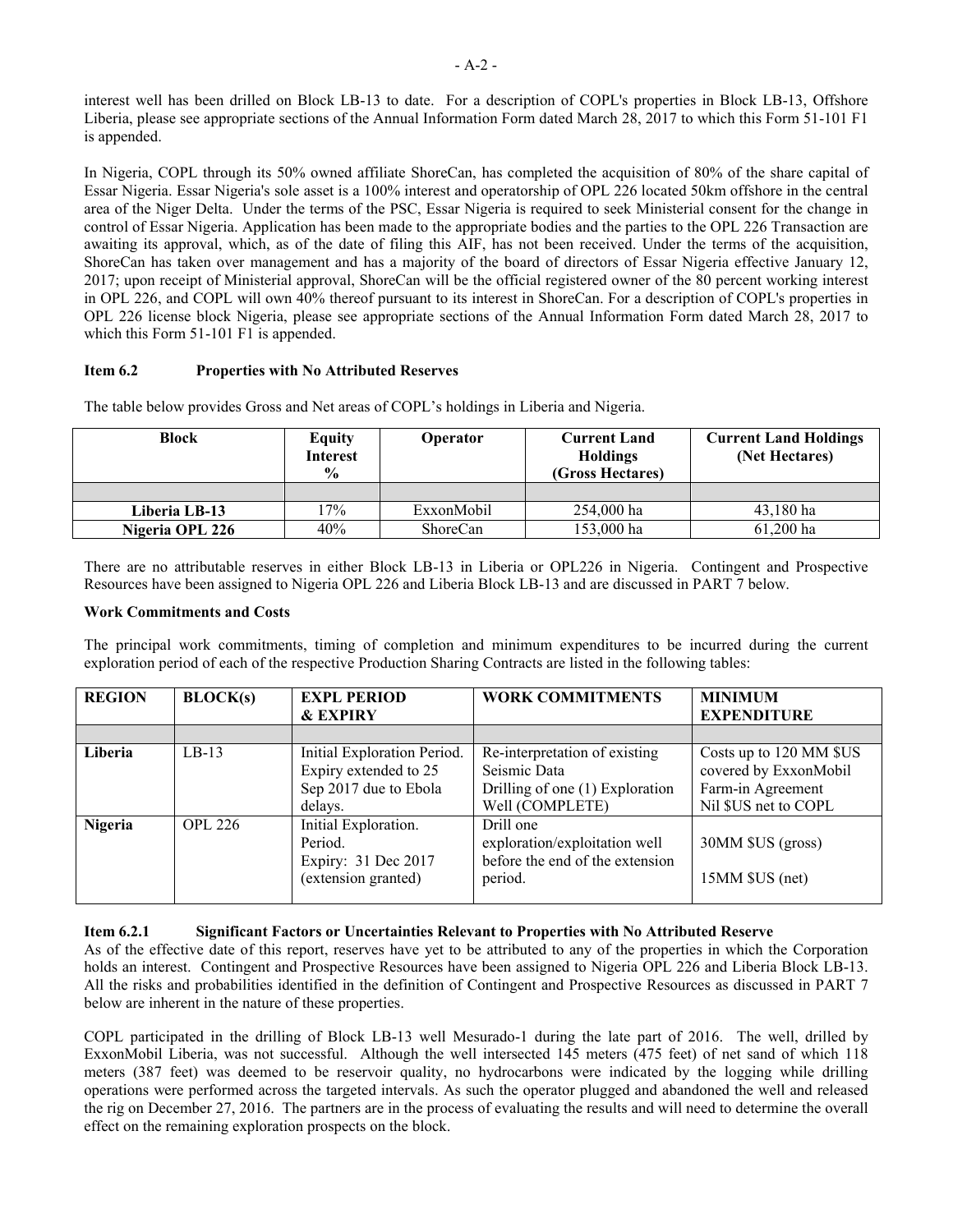The drilling of an unsuccessful well at Mesurado will have a material impact on the Prospective Resources estimates for Liberia Block LB-13 documented by DeGolyer & MacNaughton and which were disclosed in the year-end 2015 AIF under NI 51-101 F1. Until a new resource report is completed by D&M the Corporation cannot estimate how much of a change will occur, however a reasonable expectation is that the estimated volumes will be reduced in the Mesurado prospect. As there are numerous other prospects on the LB-13 block, an assessment of impact on their volumetric estimates cannot be made until the appropriate work is completed and the new resource report is issued later in 2017.

For a discussion of significant factors or uncertainties relevant to properties with no attributed reserves in respect of Nigeria license Block OPL 226, please see the appropriate sections of the Annual Information Form dated March 28, 2017 to which this Form 51-101 F1 is appended and COPL's audited consolidated comparative financial statements for the year ended December 31, 2016 and management's discussion and analysis for its most recently completed financial year, which are filed on SEDAR at [www.sedar.com.](http://www.sedar.com/)

### **Item 6.3 Forward Contracts**

COPL is not currently party to any agreements relating to the transportation or marketing of oil and gas.

### **Item 6.5 Tax Horizon**

COPL was not required to pay income taxes during 2016. Given the Corporation is in the exploration stage and does not currently have reserves, no reasonable time estimate can be made as to when the Corporation will be required to pay income taxes in the future.

For a discussion of COPL's tax status, please see COPL's audited consolidated comparative financial statements for the year ended December 31, 2016 and management's discussion and analysis for its most recently completed financial year, which are filed on SEDAR at www.sedar.com.

### **Item 6.6 Cost[s Incurred](http://www.sedar.com/)**

The net costs (in thousands of \$US) incurred by the COPL in relation to the two geographic areas in which they had interests during 2016 were as follows:

| <b>COUNTRY</b>                     | <b>LEASE</b>   | $COST$ (m $SUS$ ) <sup>1</sup> |  |  |
|------------------------------------|----------------|--------------------------------|--|--|
|                                    |                |                                |  |  |
| Liberia – Exploration Costs        | Block LB-13    | 274                            |  |  |
| <b>Nigeria – Acquisition Costs</b> | <b>OPL 226</b> | 125                            |  |  |
| <b>TOTAL</b>                       |                | 399                            |  |  |

#### **Note:**

(1) Costs related to Liberia Block LB-13 represent capitalized G&G evaluation work of COPL's personnel. All other exploration costs are covered by Exxon/Mobil by farm-in agreement.

### **Item 6.7 Exploration and Development Activities**

COPL participated in the drilling of Block LB-13 well Mesurado-1 during the late part of 2016. The well, drilled by ExxonMobil Liberia, was not successful. Although the well intersected 145 meters (475 feet) of net sand of which 118 meters (387 feet) was deemed to be reservoir quality, no hydrocarbons were indicated by the logging while drilling operations were performed across the targeted intervals. As such the operator plugged and abandoned the well and released the rig on December 27, 2016. The partners are in the process of evaluating the results and will need to determine the overall effect on the remaining exploration prospects on the block.

The drilling of an unsuccessful well at Mesurado will have a material impact on the Prospective Resources estimates for Liberia Block LB-13 documented by DeGolyer & MacNaughton and which were disclosed in the year-end 2015 AIF under NI 51-101 F1. Until a new resource report is completed by D&M the Corporation cannot estimate how much of a change will occur, however a reasonable expectation is that the estimated volumes will be reduced in the Mesurado prospect. As there are numerous other prospects on the LB-13 block, an assessment of impact on their volumetric estimates cannot be made until the appropriate work is completed and the new resource report is issued later in 2017.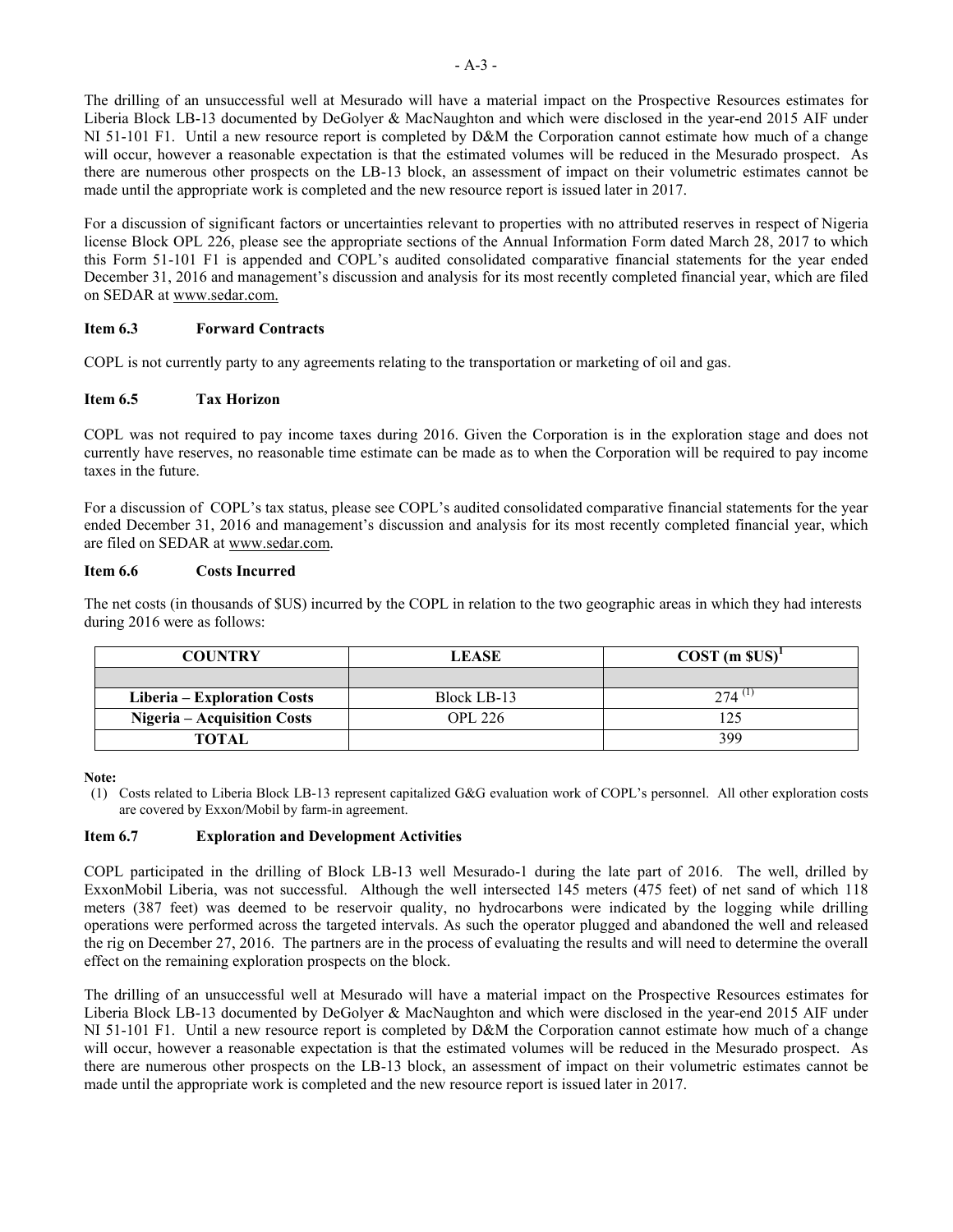In Nigeria offshore block OPL226, it is expected that COPL (through its relationship with ShoreCan) will drill a well in the 4<sup>th</sup> quarter 2017 to follow up the Noa-1 oil discovery drilled in 2001. The results of this well will determine the next exploitation or exploration steps to be taken by the Corporation.

#### **Item 6.8 Production Estimates**

Since both the Liberia and Nigeria blocks are in an early exploration/exploitation phase, COPL is unable to estimate production or future net revenue from its oil and gas activities as of December 31, 2016.

### **Item 6.9 Production History**

COPL had no oil and gas production history as of December 31, 2016.

### **PART 7 OPTIONAL DISCLOSURE OF CONTINGENT RESOURCES AND PROSPECTIVE RESOURCES DATA**

#### **Item 7.1 Contingent Resources**

Nigeria

The Corporation engaged the services of NSAI to evaluate the contingent and prospective resources of OPL 226 in the Niger Delta region. Their evaluation of the Corporation's contingent petroleum resources on OPL 226 are contained in the NSAI Report, effective December 31, 2016.

The contingent resources are those quantities of petroleum estimated, as of a given date, to be potentially recoverable from known accumulations using established technology or technology under development, but which are not considered commercially recoverable because of one or more contingencies. The contingent oil resources in the Report have been sub classified as Development Unclarified, which are resources from a discovered accumulation where evaluations are incomplete and there is ongoing activity to resolve any risks or uncertainties. The estimates of contingent oil resources in this report are for the 6100 Sand discovered in 2001 by the Noa-1 well in the Noa West Discovery. The report does not include economic analysis for these properties. Based on the known PSC terms and analogous field developments, NSAI determined that the best estimate Development Unclarified contingent oil resources would have a reasonable chance of being economically viable, but there is no certainty that it will be commercially viable to produce any portion of the contingent oil resources.

As presented in the NSAI Report, the estimations of unrisked and risked gross (100%) and company gross development Unclarified Contingent resources (based on the acquisition 40% interest) in these properties, along with Pd is as follows:

| SUMMARY OF DEVELOPMENT UNCLARIFIED CONTINGENT RESOURCES<br>OPL 226, OFFSHORE NIGERIA<br>AS OF DECEMBER 31, 2016                                                             |                                                                                                              |             |          |          |              |          |          |                              |          |          |             |          |           |
|-----------------------------------------------------------------------------------------------------------------------------------------------------------------------------|--------------------------------------------------------------------------------------------------------------|-------------|----------|----------|--------------|----------|----------|------------------------------|----------|----------|-------------|----------|-----------|
|                                                                                                                                                                             | Unrisked Contingent Light/Medium Oil Resources (Mbbl)<br>Risked Contingent Light/Medium Oil Resources (Mbbl) |             |          |          |              |          |          |                              |          |          |             |          |           |
|                                                                                                                                                                             | Gross (100%)<br>Company Gross <sup>(1)</sup>                                                                 |             |          |          | Gross (100%) |          |          | Company Gross <sup>(1)</sup> |          |          |             |          |           |
|                                                                                                                                                                             | Low                                                                                                          | <b>Best</b> | High     | Low      | <b>Best</b>  | High     | Low      | <b>Best</b>                  | High     | Low      | <b>Best</b> | High     |           |
|                                                                                                                                                                             | Estimate                                                                                                     | Estimate    | Estimate | Estimate | Estimate     | Estimate | Estimate | Estimate                     | Estimate | Estimate | Estimate    | Estimate | $P_{d}$   |
| Discovery                                                                                                                                                                   | (1C)                                                                                                         | (2C)        | (3C)     | (1C)     | (2C)         | (3C)     | (1C)     | (2C)                         | (3C)     | (1C)     | (2C)        | (3C)     | (decimal) |
| Noa West                                                                                                                                                                    | 11.497.4                                                                                                     | 16.072.9    | 20.653.3 | 4.599.0  | 6.429.2      | 8.261.3  | 3.953.8  | 5.527.3                      | 7.102.4  | 1.581.5  | 2.210.9     | 2.841.0  | 0.34      |
| (1)<br>COPL owns a 40 percent working interest in these properties, contingent upon Nigeria's Ministry of Petroleum Resources approval of the acquisition of EEPL's shares. |                                                                                                              |             |          |          |              |          |          |                              |          |          |             |          |           |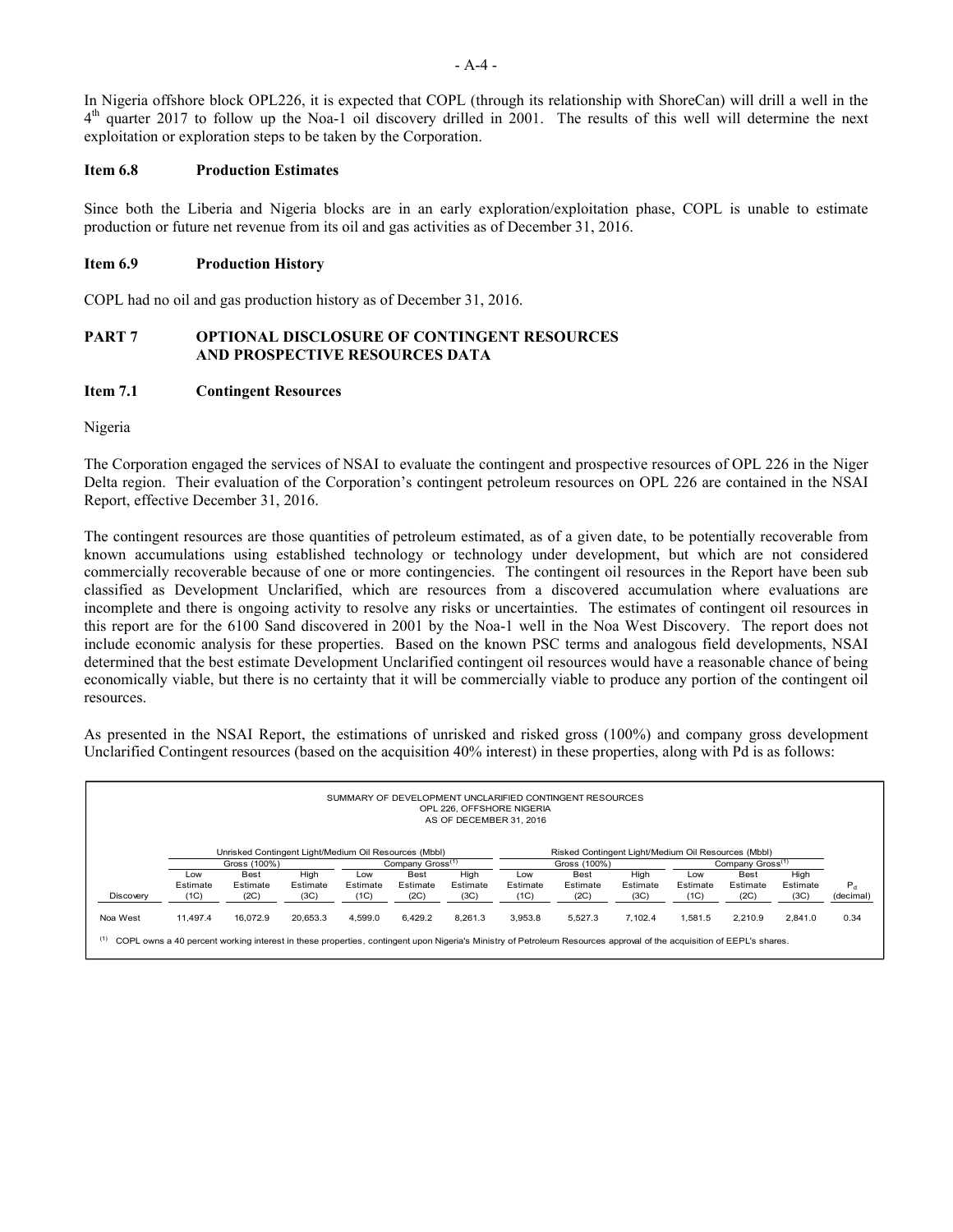| SUMMARY OF UNRISKED DEVELOPMENT NOT VIABLE CONTINGENT RESOURCES |
|-----------------------------------------------------------------|
| OPL 226, OFFSHORE NIGERIA                                       |
| AS OF DECEMBER 31, 2016                                         |

|                                                                                                                                                                                                                                                      |           |                                 | Unrisked Gross (100%) Contingent Resources |          |                   |          | Unrisked Company Gross Contingent Resources <sup>(1)</sup> |                                 |           |          |                   |          |             |
|------------------------------------------------------------------------------------------------------------------------------------------------------------------------------------------------------------------------------------------------------|-----------|---------------------------------|--------------------------------------------|----------|-------------------|----------|------------------------------------------------------------|---------------------------------|-----------|----------|-------------------|----------|-------------|
|                                                                                                                                                                                                                                                      |           | Conventional Natural Gas (MMcf) |                                            |          | Condensate (Mbbl) |          |                                                            | Conventional Natural Gas (MMcf) |           |          | Condensate (Mbbl) |          |             |
|                                                                                                                                                                                                                                                      | Low       | <b>Best</b>                     | High                                       | Low      | Best              | High     | Low                                                        | Best                            | High      | Low      | <b>Best</b>       | High     |             |
|                                                                                                                                                                                                                                                      | Estimate  | Estimate                        | Estimate                                   | Estimate | Estimate          | Estimate | Estimate                                                   | Estimate                        | Estimate  | Estimate | Estimate          | Estimate | $P_d^{(2)}$ |
| Discovery                                                                                                                                                                                                                                            | (1C)      | (2C)                            | (3C)                                       | (1C)     | (2C)              | (3C)     | (1C)                                                       | (2C)                            | (3C)      | (1C)     | (2C)              | (3C)     | (decimal)   |
|                                                                                                                                                                                                                                                      |           |                                 |                                            |          |                   |          |                                                            |                                 |           |          |                   |          |             |
| Dubagbene                                                                                                                                                                                                                                            | 6.021.1   | 9.411.5                         | 13.212.7                                   | 18.1     | 28.2              | 39.6     | 2.408.4                                                    | 3.764.6                         | 5.285.1   | 7.2      | 11.3              | 15.8     | 0.0         |
| Nduri                                                                                                                                                                                                                                                | 13.386.7  | 45.843.6                        | 126.686.8                                  | 40.2     | 137.5             | 380.1    | 5.354.7                                                    | 18.337.4                        | 50.674.7  | 16.1     | 55.0              | 152.0    | 0.0         |
| Noa West                                                                                                                                                                                                                                             | 70.907.2  | 84.379.8                        | 115,730.1                                  | 212.7    | 253.1             | 347.2    | 28.362.9                                                   | 33.751.9                        | 46.292.0  | 85.1     | 101.2             | 138.9    | 0.0         |
| Oyoma                                                                                                                                                                                                                                                | 49,240.3  | 76.185.8                        | 106,497.8                                  | 147.7    | 228.6             | 319.5    | 19,696.1                                                   | 30,474.3                        | 42,599.1  | 59.1     | 91.4              | 127.8    | 0.0         |
| Total                                                                                                                                                                                                                                                | 139.555.3 | 215.820.7                       | 362.127.4                                  | 418.7    | 647.5             | 1.086.4  | 55,822.1                                                   | 86.328.3                        | 144.851.0 | 167.5    | 259.0             | 434.6    |             |
| Totals may not add because of rounding.                                                                                                                                                                                                              |           |                                 |                                            |          |                   |          |                                                            |                                 |           |          |                   |          |             |
| (1)<br>COPL owns a 40 percent working interest in these properties, contingent upon Nigeria's Ministry of Petroleum Resources approval of the acquisition of EEPL's shares.<br>(2)<br>The $P_{d}$ is 0 because there is currently no market for gas. |           |                                 |                                            |          |                   |          |                                                            |                                 |           |          |                   |          |             |

### **Item 7.2 Prospective Resources**

Liberia

The Corporation engaged the services of D&M to evaluate the prospective resources of the exploration prospects in Block LB-13 in the Liberian Basin, Liberia. D&M's evaluation of the Corporation's prospective petroleum resources in Block LB-13 are contained in the D&M Report, effective December 31, 2015 and were disclosed in the year-ending 2015 AIF by COPL on March 28, 2016.

At the end of 2016, ExxonMobil Liberia, as operator of the LB-13 license block, completed the drilling of the Mesurado-1 exploration well on the block (rig release date of December 27, 2016). Although the well intersected 145 meters (475 feet) of net sand of which 118 meters (387 feet) was deemed to be reservoir quality, no hydrocarbons were indicated by the logging while drilling operations were performed across the targeted intervals. As such the operator plugged and abandoned the well. The partners are in the process of evaluating the results and will need to determine the overall effect on the remaining exploration prospects on the block. As such, a new resource report by D&M will be commissioned in 2017, which will document the potential prospective resources for those prospects.

### Nigeria

As part of the NSAI Report, prospective resources were estimated for a number of undrilled exploration and exploitation prospects. The prospective resources estimated in the NSAI Report and presented in this AIF are those quantities of petroleum that are potentially recoverable from accumulations yet to be discovered.

Although NSAI have identified prospective resources, there are numerous uncertainties inherent in estimating oil and gas resources, including many factors beyond the Corporation's control and no assurance can be given that the indicated level of resources will be discovered. There is uncertainty that it will be commercially viable to produce any portion of the resources. There is no certainty that any portion of the resources will be discovered. If discovered, there is no certainty that it will be commercially viable to produce any portion of the resources. The resources reported in the NSAI Report are estimates only and there is no certainty that it will be economically or technically viable to produce any portion of the reported prospective resources. In general, estimates of recoverable oil and gas resources are based upon a number of factors and assumptions made as of the date on which the resources estimates were determined, such as geological and engineering estimates which have inherent uncertainties and the assumed effects of regulation by governmental agencies and estimates of future commodity prices and operating costs, all of which may vary considerably from actual results. All such estimates are, to some degree, uncertain and classifications of resources are only attempts to define the degree of uncertainty involved. For these reasons, estimates of the recoverable oil and gas and the classification of such resources based on risk of recovery, when prepared by different engineers or by the same engineers at different times, may vary substantially.

Estimates of resources always involve uncertainty, and the degree of uncertainty can vary widely between accumulations/projects and over the life of a project. Consequently, estimates of resources should generally be quoted as a range according to the level of confidence associated with the estimates. An understanding of statistical concepts and terminology is essential to understanding the confidence associated with resources definitions and categories.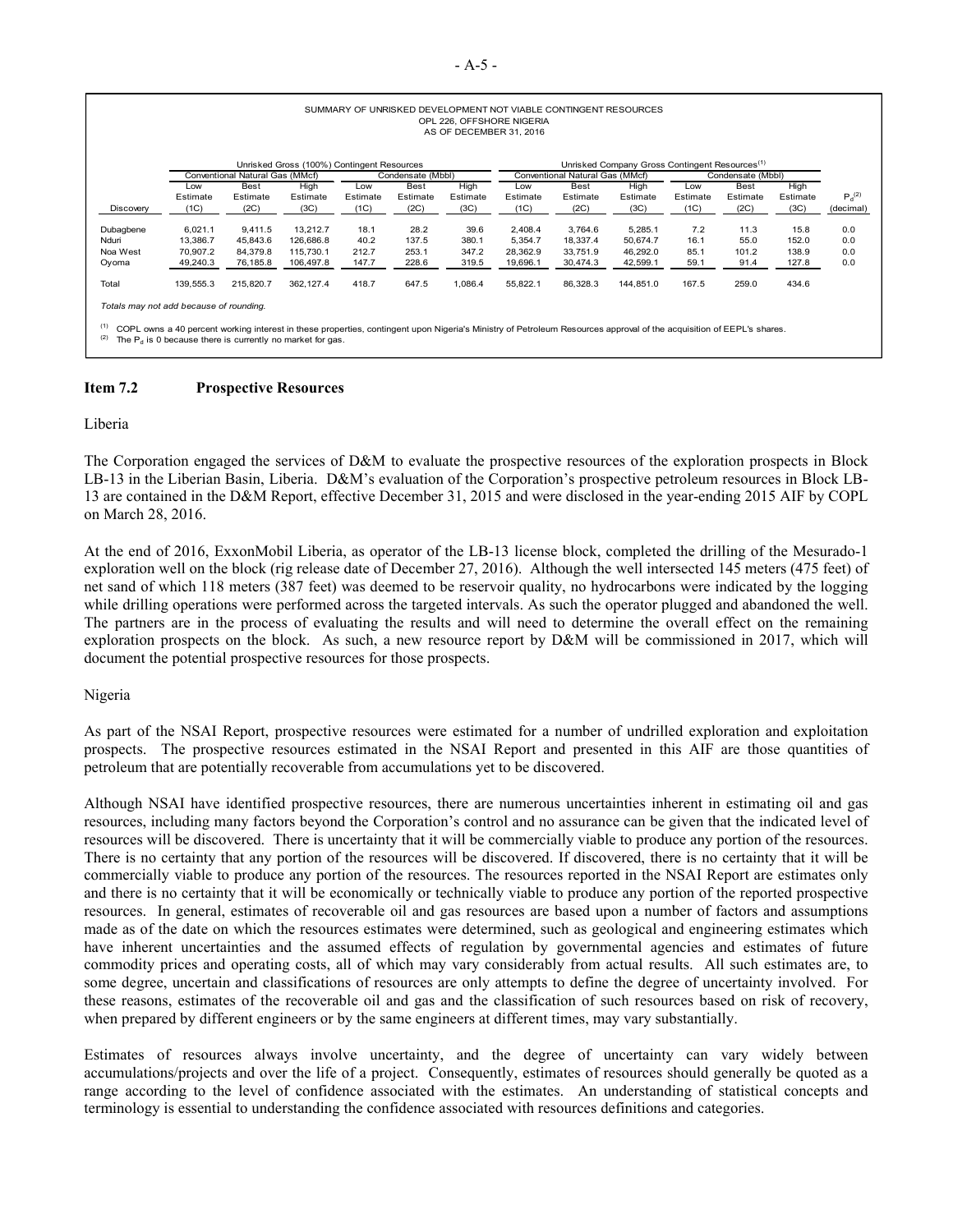The range of uncertainty of estimated recoverable volumes may be represented by either deterministic scenarios or by a probability distribution. Resources should be provided as low, best, and high estimates as follows:

Low Estimate – The low estimate is the P90 quantity. P90 means there is a 90 percent chance that an estimated quantity, such as a prospective resources volume or associated quantity, will be equaled or exceeded.

Best (Median) Estimate – The best (median) estimate is the P50 quantity. P50 means there is a 50 percent chance that an estimated quantity, such as a prospective resources volume or associated quantity, will be equaled or exceeded.

High Estimate – The high estimate is the P10 quantity. P10 means there is a 10 percent chance that an estimated quantity, such as a prospective resources volume or associated quantity, will be equaled or exceeded.

This approach to describing uncertainty may be applied to reserves, contingent resources, and prospective resources. There may be significant risk that sub-commercial and undiscovered accumulations will not achieve commercial production. However, it is useful to consider and identify the range of potentially recoverable quantities independently of such risk.

Oil and Gas Resources

In this section, the following terms have the meanings set forth below:

"Pg" means the probability of discovering reservoirs that flow petroleum at a measurable rate. Pg is estimated by quantifying the probability of each of the following individual geologic factors: trap, source, reservoir, and migration. The product of these four probabilities or chance factors is computed as Pg.

Pd" means the probability of development. Pd is defined as the probability that a given discovery will be a viable development project. It takes into account the chance that the discovery target zone will flow the predicted hydrocarbon phase(s) at a commercial rate. It also considers the chance that the target zone can be mechanically completed and appraised in a reasonable time and in compliance with the projected cost schedule. The Pd is estimated by the quantification and product of these two factors.

"prospect" means a potential accumulation that is sufficiently well defined to be a viable drilling target. For a prospect, sufficient data and analyses exist to identify and quantify the technical uncertainties, to determine reasonable ranges of geologic chance factors and engineering and petrophysical parameters, and to estimate prospective resources. In addition, a viable drilling target requires that 70 percent of the median potential production area be located within the block or license area of interest.

"prospective resources" means those quantities of petroleum estimated, as at a given date, to be potentially recoverable from undiscovered accumulations by application of future development projects. Prospective resources have both an associated chance of discovery and a chance of development.

"resources" is a general term that may refer to all or a portion of total resources.

### **Prospective Resources**

The following tables set forth summary information relating to the Corporation's oil prospective resources including the Gross and Net volumes for both unrisked and risked estimates, as evaluated in the NSAI Report.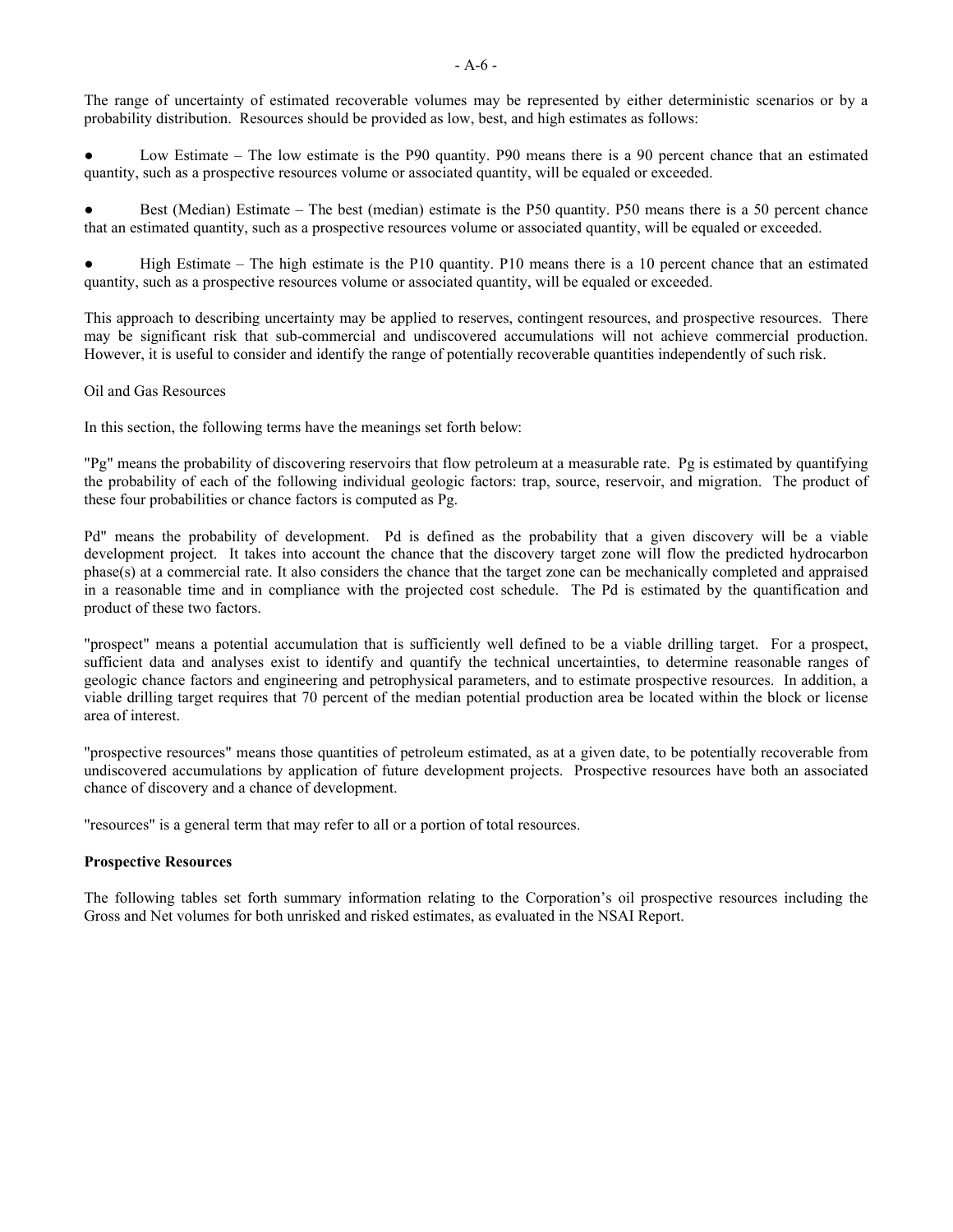#### SUMMARY OF UNRISKED GROSS (100%) PROSPECTIVE RESOURCES OPL 226, OFFSHORE NIGERIA AS OF DECEMBER 31, 2016

|                            |           | Light/Medium Oil (Mbbl) |           | Condensate (Mbbl) |             |          |             | Conventional Natural Gas (MMcf) |             |
|----------------------------|-----------|-------------------------|-----------|-------------------|-------------|----------|-------------|---------------------------------|-------------|
|                            | Low       | <b>Best</b>             | High      | Low               | <b>Best</b> | High     | Low         | <b>Best</b>                     | High        |
| Prospect                   | Estimate  | Estimate                | Estimate  | Estimate          | Estimate    | Estimate | Estimate    | Estimate                        | Estimate    |
| HJ South                   | 0.0       | 0.0                     | 0.0       | 113.2             | 197.2       | 331.8    | 53,070.6    | 80,177.2                        | 122,550.8   |
| HJ South Extension         | 36,842.3  | 61,307.0                | 98,887.5  | 50.6              | 113.0       | 250.2    | 55,825.6    | 103,088.2                       | 184,659.5   |
| <b>HJ Southwest</b>        | 0.0       | 0.0                     | 0.0       | 106.8             | 176.7       | 273.0    | 51,244.7    | 72.095.9                        | 100.065.6   |
| Nduri East                 | 3,054.5   | 5,523.8                 | 8,693.7   | 103.9             | 204.9       | 403.1    | 50,921.8    | 88,448.9                        | 158,699.3   |
| Nduri Extension A          | 0.0       | 0.0                     | 0.0       | 260.7             | 509.0       | 977.5    | 118.504.4   | 208.300.9                       | 367.784.0   |
| Nduri Extension B          | 11,033.4  | 20,603.4                | 37,148.0  | 0.0               | 0.0         | 0.0      | 9.907.4     | 18.478.0                        | 33,534.7    |
| Nduri Far East             | 10,853.5  | 19,938.6                | 34,309.0  | 308.2             | 592.3       | 1,173.7  | 146,732.6   | 260,338.8                       | 482,224.0   |
| Nduri North                | 708.8     | 1,851.9                 | 5,034.8   | 22.9              | 46.1        | 87.8     | 11,437.8    | 20,508.0                        | 38,573.5    |
| Nduri West                 | 5,183.4   | 13,428.0                | 36,980.9  | 174.2             | 317.5       | 541.6    | 84,246.7    | 139,961.1                       | 233,348.7   |
| Noa East                   | 59,692.9  | 108.096.2               | 194,494.0 | 109.4             | 190.4       | 312.3    | 104.502.0   | 176.509.9                       | 290,863.0   |
| Noa Far North              | 16.784.9  | 27,907.1                | 45,794.2  | 0.0               | 0.0         | 0.0      | 14,942.2    | 24,975.1                        | 41,549.0    |
| Noa Far Northeast          | 16,504.5  | 29,243.7                | 52,375.3  | 52.8              | 107.4       | 208.9    | 38,835.9    | 70.026.6                        | 125,341.7   |
| Noa North                  | 19,992.1  | 34,086.5                | 55.769.0  | 9.3               | 19.5        | 40.4     | 21,959.9    | 38,753.2                        | 66,488.9    |
| Noa Northeast              | 53,692.3  | 94,852.5                | 161,652.5 | 377.5             | 690.4       | 1,315.6  | 216.348.3   | 366.871.6                       | 634,895.8   |
| Noa Northern Stratigraphic | 24,615.3  | 43,922.5                | 76,554.0  | 0.0               | 0.0         | 0.0      | 21,959.9    | 39,095.9                        | 68,590.3    |
| Total                      | 258,957.6 | 460.761.2               | 807,693.0 | 1,689.3           | 3,164.3     | 5,915.8  | 1,000,439.9 | 1,707,629.2                     | 2,949,168.7 |

*Totals may not add because of rounding.* 

Note: Prospective resources are the arithmetic sum of multiple probability distributions. Totals of unrisked prospective resources beyond the prospect level are not reflective of volumes that can be expected to be recovered and are shown for convenience only. Because of the geologic and development risk associated with each prospect, meaningful totals beyond this level can be defined only by summing risked prospective resources. Such risk is often significant.

|                            |                 |                         | SUMMARY OF UNRISKED COMPANY GROSS PROSPECTIVE RESOURCES <sup>(1)</sup> | OPL 226, OFFSHORE NIGERIA<br>AS OF DECEMBER 31, 2016 |                         |                  |                 |                                 |                  |  |
|----------------------------|-----------------|-------------------------|------------------------------------------------------------------------|------------------------------------------------------|-------------------------|------------------|-----------------|---------------------------------|------------------|--|
|                            |                 | Light/Medium Oil (Mbbl) |                                                                        |                                                      | Condensate (Mbbl)       |                  |                 | Conventional Natural Gas (MMcf) |                  |  |
| Prospect                   | Low<br>Estimate | <b>Best</b><br>Estimate | High<br>Estimate                                                       | Low<br>Estimate                                      | <b>Best</b><br>Estimate | High<br>Estimate | Low<br>Estimate | <b>Best</b><br>Estimate         | High<br>Estimate |  |
| HJ South                   | 0.0             | 0.0                     | 0.0                                                                    | 45.3                                                 | 78.9                    | 132.7            | 21,228.3        | 32,070.9                        | 49,020.3         |  |
| HJ South Extension         | 14,736.9        | 24,522.8                | 39,555.0                                                               | 20.2                                                 | 45.2                    | 100.1            | 22.330.3        | 41,235.3                        | 73,863.8         |  |
| <b>HJ Southwest</b>        | 0.0             | 0.0                     | 0.0                                                                    | 42.7                                                 | 70.7                    | 109.2            | 20.497.9        | 28,838.4                        | 40.026.2         |  |
| Nduri East                 | 1,221.8         | 2,209.5                 | 3.477.5                                                                | 41.5                                                 | 81.9                    | 161.2            | 20.368.7        | 35,379.6                        | 63.479.7         |  |
| Nduri Extension A          | 0.0             | 0.0                     | 0.0                                                                    | 104.3                                                | 203.6                   | 391.0            | 47.401.7        | 83,320.4                        | 147.113.6        |  |
| Nduri Extension B          | 4,413.4         | 8,241.4                 | 14,859.2                                                               | 0.0                                                  | 0.0                     | 0.0              | 3.963.0         | 7.391.2                         | 13.413.9         |  |
| Nduri Far East             | 4,341.4         | 7.975.5                 | 13.723.6                                                               | 123.3                                                | 236.9                   | 469.5            | 58.693.1        | 104.135.5                       | 192.889.6        |  |
| Nduri North                | 283.5           | 740.8                   | 2,013.9                                                                | 9.2                                                  | 18.4                    | 35.1             | 4.575.1         | 8,203.2                         | 15.429.4         |  |
| Nduri West                 | 2,073.4         | 5,371.2                 | 14,792.4                                                               | 69.7                                                 | 127.0                   | 216.6            | 33.698.7        | 55,984.4                        | 93,339.5         |  |
| Noa East                   | 23.877.1        | 43,238.5                | 77.797.6                                                               | 43.7                                                 | 76.2                    | 124.9            | 41.800.8        | 70,604.0                        | 116.345.2        |  |
| Noa Far North              | 6.713.9         | 11.162.8                | 18.317.7                                                               | 0.0                                                  | 0.0                     | 0.0              | 5.976.9         | 9.990.0                         | 16,619.6         |  |
| Noa Far Northeast          | 6,601.8         | 11.697.5                | 20.950.1                                                               | 21.1                                                 | 42.9                    | 83.5             | 15.534.4        | 28.010.6                        | 50.136.7         |  |
| Noa North                  | 7.996.8         | 13.634.6                | 22.307.6                                                               | 3.7                                                  | 7.8                     | 16.2             | 8.783.9         | 15,501.3                        | 26,595.6         |  |
| Noa Northeast              | 21.476.9        | 37.941.0                | 64.661.0                                                               | 151.0                                                | 276.2                   | 526.2            | 86.539.3        | 146.748.6                       | 253.958.3        |  |
| Noa Northern Stratigraphic | 9.846.1         | 17,569.0                | 30,621.6                                                               | 0.0                                                  | 0.0                     | 0.0              | 8.784.0         | 15,638.4                        | 27,436.1         |  |
| Total                      | 103.583.1       | 184.304.5               | 323.077.2                                                              | 675.7                                                | 1,265.7                 | 2,366.3          | 400.176.0       | 683.051.7                       | 1,179,667.5      |  |

*Totals may not add because of rounding.* 

Note: Prospective resources are the arithmetic sum of multiple probability distributions. Totals of unrisked prospective resources beyond the prospect level are not reflective of volumes that can be expected to be recovered and are shown for convenience only. Because of the geologic and development risk associated with each prospect, meaningful totals beyond this level can be defined only by summing risked prospective resources. Such risk is often significant.

<sup>(1)</sup> COPL owns a 40 percent working interest in these properties, contingent upon Nigeria's Ministry of Petroleum Resources approval of the acquisition of EEPL's shares.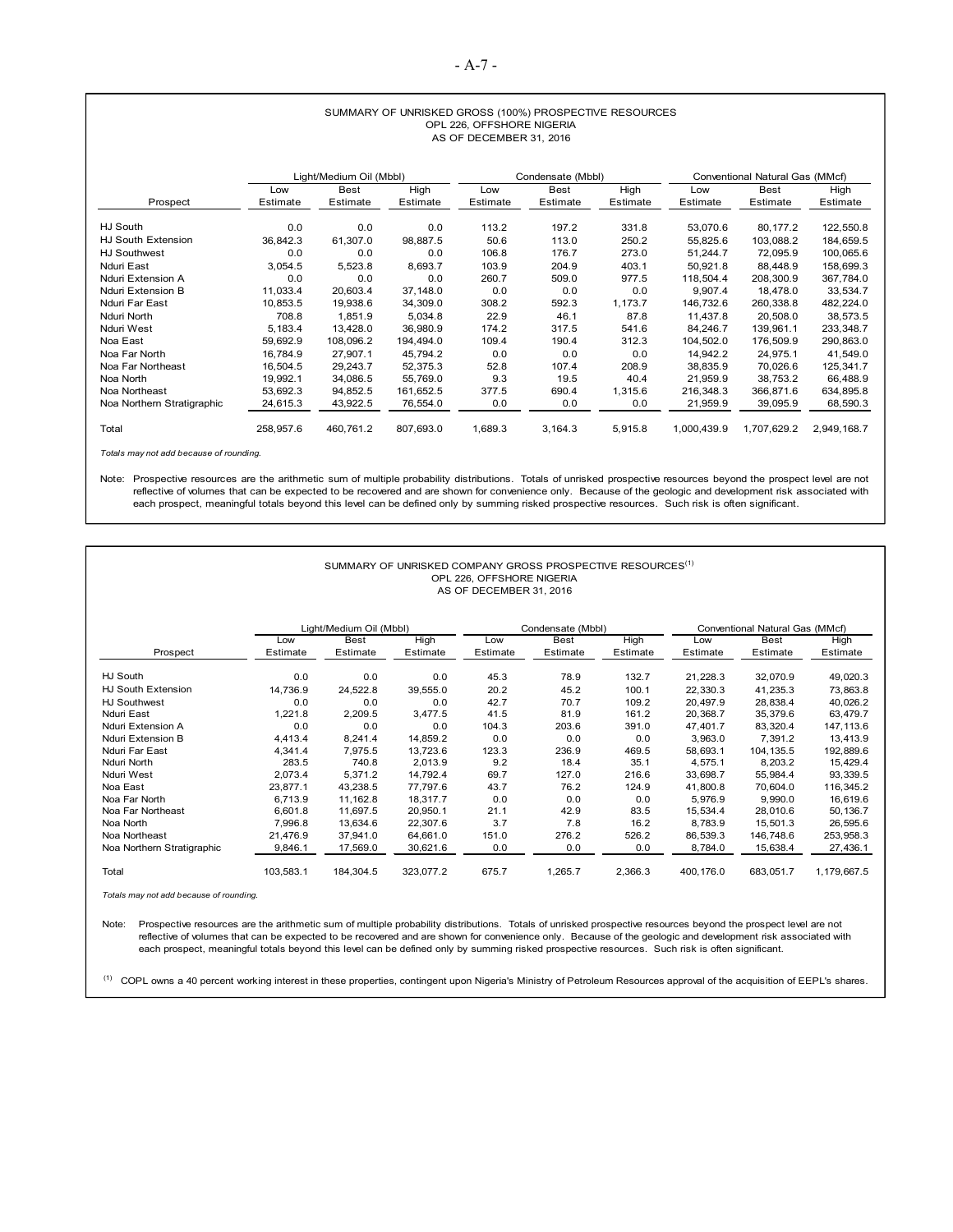#### SUMMARY OF RISKED GROSS (100%) PROSPECTIVE RESOURCES OPL 226, OFFSHORE NIGERIA AS OF DECEMBER 31, 2016

|                            | Light/Medium Oil (Mbbl) |             |          |          | Condensate <sup>(1)</sup> (Mbbl) |          | Conventional Natural Gas <sup>(1)</sup> (MMcf) |             |          |
|----------------------------|-------------------------|-------------|----------|----------|----------------------------------|----------|------------------------------------------------|-------------|----------|
|                            | Low                     | <b>Best</b> | High     | Low      | <b>Best</b>                      | High     | Low                                            | <b>Best</b> | High     |
| Prospect                   | Estimate                | Estimate    | Estimate | Estimate | Estimate                         | Estimate | Estimate                                       | Estimate    | Estimate |
| HJ South                   | 0.0                     | 0.0         | 0.0      | 0.0      | 0.0                              | 0.0      | 0.0                                            | 0.0         | 0.0      |
| <b>HJ South Extension</b>  | 3,424.0                 | 5,698.7     | 9,195.0  | 0.0      | 0.0                              | 0.0      | 0.0                                            | 0.0         | 0.0      |
| <b>HJ Southwest</b>        | 0.0                     | 0.0         | 0.0      | 0.0      | 0.0                              | 0.0      | 0.0                                            | 0.0         | 0.0      |
| Nduri East                 | 196.6                   | 355.6       | 559.7    | 0.0      | 0.0                              | 0.0      | 0.0                                            | 0.0         | 0.0      |
| Nduri Extension A          | 0.0                     | 0.0         | 0.0      | 0.0      | 0.0                              | 0.0      | 0.0                                            | 0.0         | 0.0      |
| Nduri Extension B          | 863.0                   | 1.610.6     | 2,913.8  | 0.0      | 0.0                              | 0.0      | 0.0                                            | 0.0         | 0.0      |
| Nduri Far East             | 1,026.4                 | 1,883.3     | 3,235.3  | 0.0      | 0.0                              | 0.0      | 0.0                                            | 0.0         | 0.0      |
| Nduri North                | 20.3                    | 53.0        | 144.2    | 0.0      | 0.0                              | 0.0      | 0.0                                            | 0.0         | 0.0      |
| Nduri West                 | 209.5                   | 652.4       | 2,147.2  | 0.0      | 0.0                              | 0.0      | 0.0                                            | 0.0         | 0.0      |
| Noa East                   | 8.373.3                 | 15.159.9    | 27.312.3 | 0.0      | 0.0                              | 0.0      | 0.0                                            | 0.0         | 0.0      |
| Noa Far North              | 1.644.0                 | 2.727.2     | 4.478.3  | 0.0      | 0.0                              | 0.0      | 0.0                                            | 0.0         | 0.0      |
| Noa Far Northeast          | 2.199.6                 | 3,897.4     | 6.980.3  | 0.0      | 0.0                              | 0.0      | 0.0                                            | 0.0         | 0.0      |
| Noa North                  | 1.870.7                 | 3.184.7     | 5.201.9  | 0.0      | 0.0                              | 0.0      | 0.0                                            | 0.0         | 0.0      |
| Noa Northeast              | 8.070.7                 | 14.218.4    | 24,254.0 | 0.0      | 0.0                              | 0.0      | 0.0                                            | 0.0         | 0.0      |
| Noa Northern Stratigraphic | 2,208.0                 | 3,949.1     | 6,934.7  | 0.0      | 0.0                              | 0.0      | 0.0                                            | 0.0         | 0.0      |
| Total                      | 30,106.2                | 53,390.3    | 93,356.6 | 0.0      | 0.0                              | 0.0      | 0.0                                            | 0.0         | 0.0      |

*Totals may not add because of rounding.* 

Note: Prospective resources are the arithmetic sum of multiple probability distributions. These volumes are based on estimates of unrisked prospective resources that have been risked for  $P_g$  and  $P_d$ . If a discovery is made, there is no certainty that it will be developed or, if it is developed, there is no certainty as to the timing of such development. Different prospects and reservoirs within prospects can have different  $P_g$  and  $P_d$  risks. These differences can be significant.

 $<sup>(1)</sup>$  Risked prospective conventional natural gas and condensate resources are 0 because there is currently no market for gas.</sup>

| SUMMARY OF RISKED COMPANY GROSS PROSPECTIVE RESOURCES <sup>(1)</sup><br>OPL 226, OFFSHORE NIGERIA<br>AS OF DECEMBER 31, 2016 |          |                         |          |          |                                  |          |          |                                                |          |  |
|------------------------------------------------------------------------------------------------------------------------------|----------|-------------------------|----------|----------|----------------------------------|----------|----------|------------------------------------------------|----------|--|
|                                                                                                                              |          | Light/Medium Oil (Mbbl) |          |          | Condensate <sup>(2)</sup> (Mbbl) |          |          | Conventional Natural Gas <sup>(2)</sup> (MMcf) |          |  |
|                                                                                                                              | Low      | <b>Best</b>             | High     | Low      | <b>Best</b>                      | High     | Low      | <b>Best</b>                                    | High     |  |
| Prospect                                                                                                                     | Estimate | Estimate                | Estimate | Estimate | Estimate                         | Estimate | Estimate | Estimate                                       | Estimate |  |
| HJ South                                                                                                                     | 0.0      | 0.0                     | 0.0      | 0.0      | 0.0                              | 0.0      | 0.0      | 0.0                                            | 0.0      |  |
| HJ South Extension                                                                                                           | 1.369.6  | 2.279.5                 | 3.678.0  | 0.0      | 0.0                              | 0.0      | 0.0      | 0.0                                            | 0.0      |  |
| <b>HJ Southwest</b>                                                                                                          | 0.0      | 0.0                     | 0.0      | 0.0      | 0.0                              | 0.0      | 0.0      | 0.0                                            | 0.0      |  |
| Nduri East                                                                                                                   | 78.7     | 142.2                   | 223.9    | 0.0      | 0.0                              | 0.0      | 0.0      | 0.0                                            | 0.0      |  |
| Nduri Extension A                                                                                                            | 0.0      | 0.0                     | 0.0      | 0.0      | 0.0                              | 0.0      | 0.0      | 0.0                                            | 0.0      |  |
| Nduri Extension B                                                                                                            | 345.2    | 644.2                   | 1,165.5  | 0.0      | 0.0                              | 0.0      | 0.0      | 0.0                                            | 0.0      |  |
| Nduri Far East                                                                                                               | 410.6    | 753.3                   | 1.294.1  | 0.0      | 0.0                              | 0.0      | 0.0      | 0.0                                            | 0.0      |  |
| Nduri North                                                                                                                  | 8.1      | 21.2                    | 57.7     | 0.0      | 0.0                              | 0.0      | 0.0      | 0.0                                            | 0.0      |  |
| Nduri West                                                                                                                   | 83.8     | 261.0                   | 858.9    | 0.0      | 0.0                              | 0.0      | 0.0      | 0.0                                            | 0.0      |  |
| Noa East                                                                                                                     | 3,349.3  | 6,063.9                 | 10,924.9 | 0.0      | 0.0                              | 0.0      | 0.0      | 0.0                                            | 0.0      |  |
| Noa Far North                                                                                                                | 657.6    | 1.090.9                 | 1,791.3  | 0.0      | 0.0                              | 0.0      | 0.0      | 0.0                                            | 0.0      |  |
| Noa Far Northeast                                                                                                            | 879.8    | 1.559.0                 | 2.792.1  | 0.0      | 0.0                              | 0.0      | 0.0      | 0.0                                            | 0.0      |  |
| Noa North                                                                                                                    | 748.3    | 1.273.9                 | 2,080.8  | 0.0      | 0.0                              | 0.0      | 0.0      | 0.0                                            | 0.0      |  |
| Noa Northeast                                                                                                                | 3,228.3  | 5,687.4                 | 9,701.6  | 0.0      | 0.0                              | 0.0      | 0.0      | 0.0                                            | 0.0      |  |
| Noa Northern Stratigraphic                                                                                                   | 883.2    | 1,579.6                 | 2,773.9  | 0.0      | 0.0                              | 0.0      | 0.0      | 0.0                                            | 0.0      |  |
| Total                                                                                                                        | 12,042.5 | 21.356.1                | 37.342.6 | 0.0      | 0.0                              | 0.0      | 0.0      | 0.0                                            | 0.0      |  |

*Totals may not add because of rounding.* 

Note: Prospective resources are the arithmetic sum of multiple probability distributions. These volumes are based on estimates of unrisked prospective resources that have been risked for P<sub>g</sub> and P<sub>d</sub>. If a discovery is made, there is no certainty that it will be developed or, if it is developed, there is no certainty as to the timing of such development. Different prospects and reservoirs within prospects can have different  $P_q$  and  $P_d$  risks. These differences can be significant.

 $(2)$  Risked prospective conventional natural gas and condensate resources are 0 because there is currently no market for gas. (1) COPL owns a 40 percent working interest in these properties, contingent upon Nigeria's Ministry of Petroleum Resources approval of the acquisition of EEPL's shares.

Risk factors for the OPL 226 prospects were detailed by NSAI on a reservoir level as each formation has different reservoir characteristics. The resulting risked volumes on a reservoir basis were rolled up into the Prospect tables seen previously in this section. These risk factors (Pg and Pd) are summarized in the following table: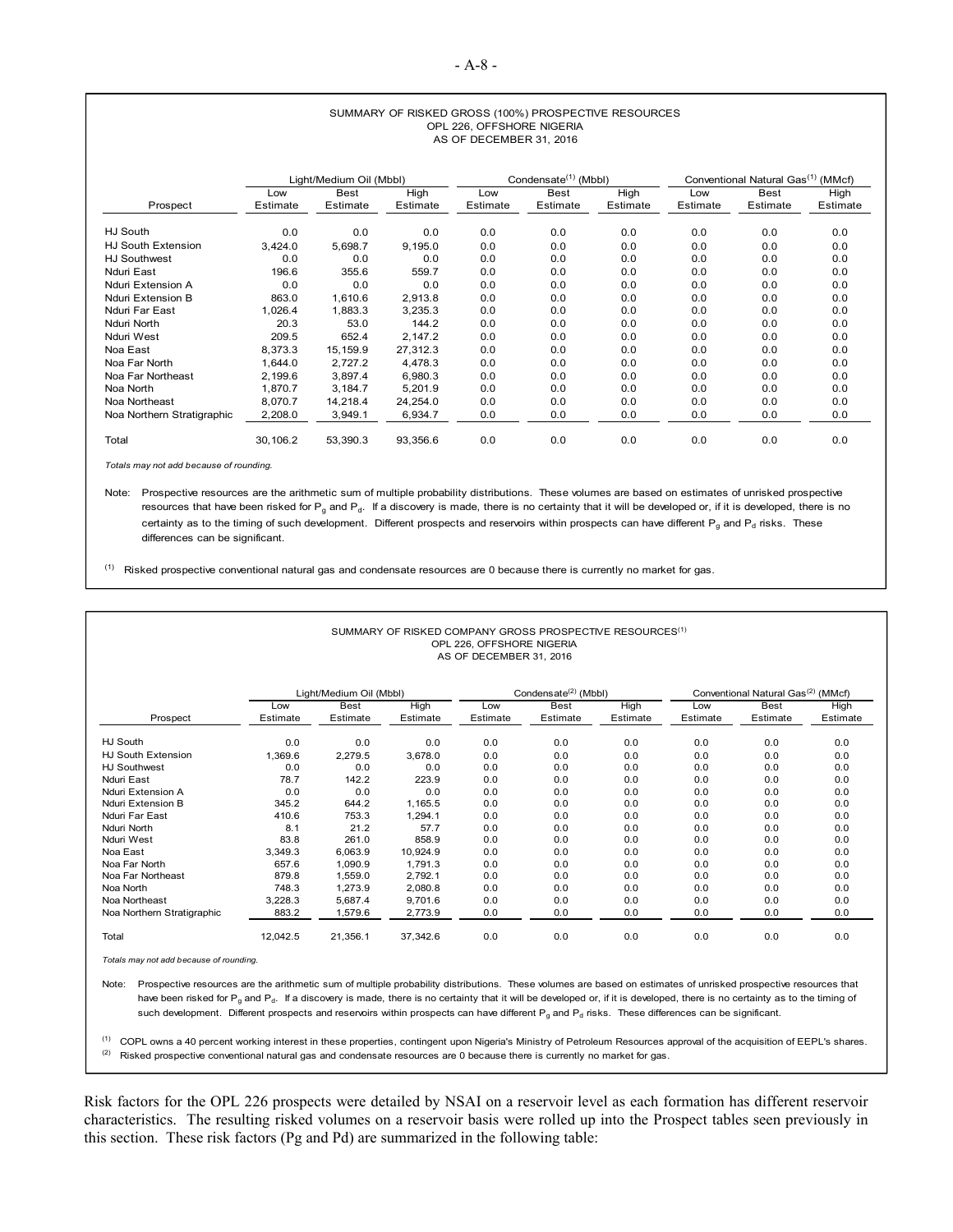#### SUMMARY OF P<sub>g</sub> AND P<sub>d</sub> PROSPECTIVE RESOURCES OPL 226, OFFSHORE NIGERIA AS OF DECEMBER 31, 2016

|                     |                                        |              | $\mathsf{P}_{\sf d}$     |                            |                                        |              | $\mathsf{P}_{\sf d}$     |
|---------------------|----------------------------------------|--------------|--------------------------|----------------------------|----------------------------------------|--------------|--------------------------|
|                     |                                        | Conventional | (decimal)                |                            |                                        | Conventional | (decimal)                |
|                     |                                        | Natural Gas/ | Light/Medium             |                            |                                        | Natural Gas/ | Light/Medium             |
| Prospect/Reservoir  | $\mathsf{P}_{\mathsf{g}}$<br>(decimal) | Condensate   | Oil                      | Prospect/Reservoir         | $\mathsf{P}_{\mathsf{g}}$<br>(decimal) | Condensate   | Oil                      |
|                     |                                        |              |                          |                            |                                        |              |                          |
| HJ South            |                                        |              |                          | Noa East                   |                                        |              |                          |
| 3600 A              | 0.29                                   | 0.00         | $\overline{a}$           | 3600                       | 0.30                                   | 0.00         |                          |
| 3600 B              | 0.29                                   | 0.00         |                          | 4900                       | 0.30                                   | 0.00         | $\overline{\phantom{a}}$ |
| 5500                | 0.29                                   | 0.00         |                          | 5500                       | 0.30                                   | 0.00         | $\sim$                   |
| 6100                | 0.29                                   | 0.00         |                          | 6100                       | 0.23                                   | 0.00         | 0.63                     |
| HJ South Extension  |                                        |              |                          | 7000                       | 0.30                                   | 0.00         | 0.53                     |
| 4900                | 0.15                                   | 0.00         | $\overline{a}$           | 8000                       | 0.21                                   | 0.00         | 0.48                     |
| 6100                | 0.18                                   | 0.00         | 0.49                     | Noa Far North              |                                        |              |                          |
| 7000                | 0.20                                   | 0.00         | 0.36                     | 7000                       | 0.24                                   | 0.00         | 0.47                     |
| 8000                | 0.23                                   | 0.00         | 0.47                     | 8000                       | 0.18                                   | 0.00         | 0.49                     |
| <b>HJ Southwest</b> |                                        |              |                          | Noa Far Northeast          |                                        |              |                          |
| 5500                | 0.32                                   | 0.00         | $\overline{a}$           | 4900                       | 0.24                                   | 0.00         | $\overline{\phantom{a}}$ |
| 6100                | 0.27                                   | 0.00         | $\overline{a}$           | 5500                       | 0.24                                   | 0.00         | $\sim$                   |
| Nduri East          |                                        |              |                          | 6100                       | 0.24                                   | 0.00         | 0.56                     |
| 3600                | 0.35                                   | 0.00         |                          | Noa North                  |                                        |              |                          |
| 5500                | 0.29                                   | 0.00         |                          | 4900                       | 0.30                                   | 0.00         | $\blacksquare$           |
| 8000                | 0.23                                   | 0.00         | 0.28                     | 5500                       | 0.30                                   | 0.00         | $\overline{a}$           |
| Nduri Extension A   |                                        |              |                          | 6100                       | 0.23                                   | 0.00         | 0.47                     |
| Above 3600          | 0.29                                   | 0.00         | $\overline{a}$           | 7000                       | 0.19                                   | 0.00         | 0.45                     |
| 3600                | 0.29                                   | 0.00         | $\overline{\phantom{a}}$ | 8000                       | 0.19                                   | 0.00         | 0.41                     |
| 5500 Gas            | 0.30                                   | 0.00         | $\overline{a}$           | Noa Northeast              |                                        |              |                          |
| Nduri Extension B   |                                        |              |                          | 3600                       | 0.23                                   | 0.00         | $\overline{\phantom{a}}$ |
| 7000                | 0.20                                   | 0.00         | 0.41                     | 4900                       | 0.23                                   | 0.00         | $\overline{\phantom{a}}$ |
| 8000                | 0.20                                   | 0.00         | 0.34                     | 5500                       | 0.23                                   | 0.00         | $\sim$                   |
| Nduri Far East      |                                        |              |                          | 6100                       | 0.25                                   | 0.00         | 0.63                     |
| 3600                | 0.29                                   | 0.00         | $\overline{a}$           | 7000                       | 0.23                                   | 0.00         | 0.53                     |
| 4900                | 0.19                                   | 0.00         | $\frac{1}{2}$            | Noa Northern Stratigraphic |                                        |              |                          |
| 5500                | 0.19                                   | 0.00         | $\overline{\phantom{a}}$ | 7000                       | 0.18                                   | 0.00         | 0.55                     |
| 6100 - 7000         | 0.25                                   | 0.00         | 0.37                     | 8000                       | 0.15                                   | 0.00         | 0.51                     |
| 8000                | 0.25                                   | 0.00         | 0.38                     |                            |                                        |              |                          |
| Nduri North         |                                        |              |                          |                            |                                        |              |                          |
| 4900                | 0.27                                   | 0.00         | $\overline{\phantom{a}}$ |                            |                                        |              |                          |
| 5500                | 0.22                                   | 0.00         | $\frac{1}{2}$            |                            |                                        |              |                          |
| 6100                | 0.27                                   | 0.00         | 0.11                     |                            |                                        |              |                          |
| Nduri West          |                                        |              |                          |                            |                                        |              |                          |
| 3600                | 0.37                                   | 0.00         | $\overline{\phantom{a}}$ |                            |                                        |              |                          |
| 4900                | 0.37                                   | 0.00         |                          |                            |                                        |              |                          |
| 5500                | 0.14                                   | 0.00         | $\blacksquare$           |                            |                                        |              |                          |
| 6100                | 0.08                                   | 0.00         | 0.36                     |                            |                                        |              |                          |
| 8000                | 0.34                                   | 0.00         | 0.25                     |                            |                                        |              |                          |
|                     |                                        |              |                          |                            |                                        |              |                          |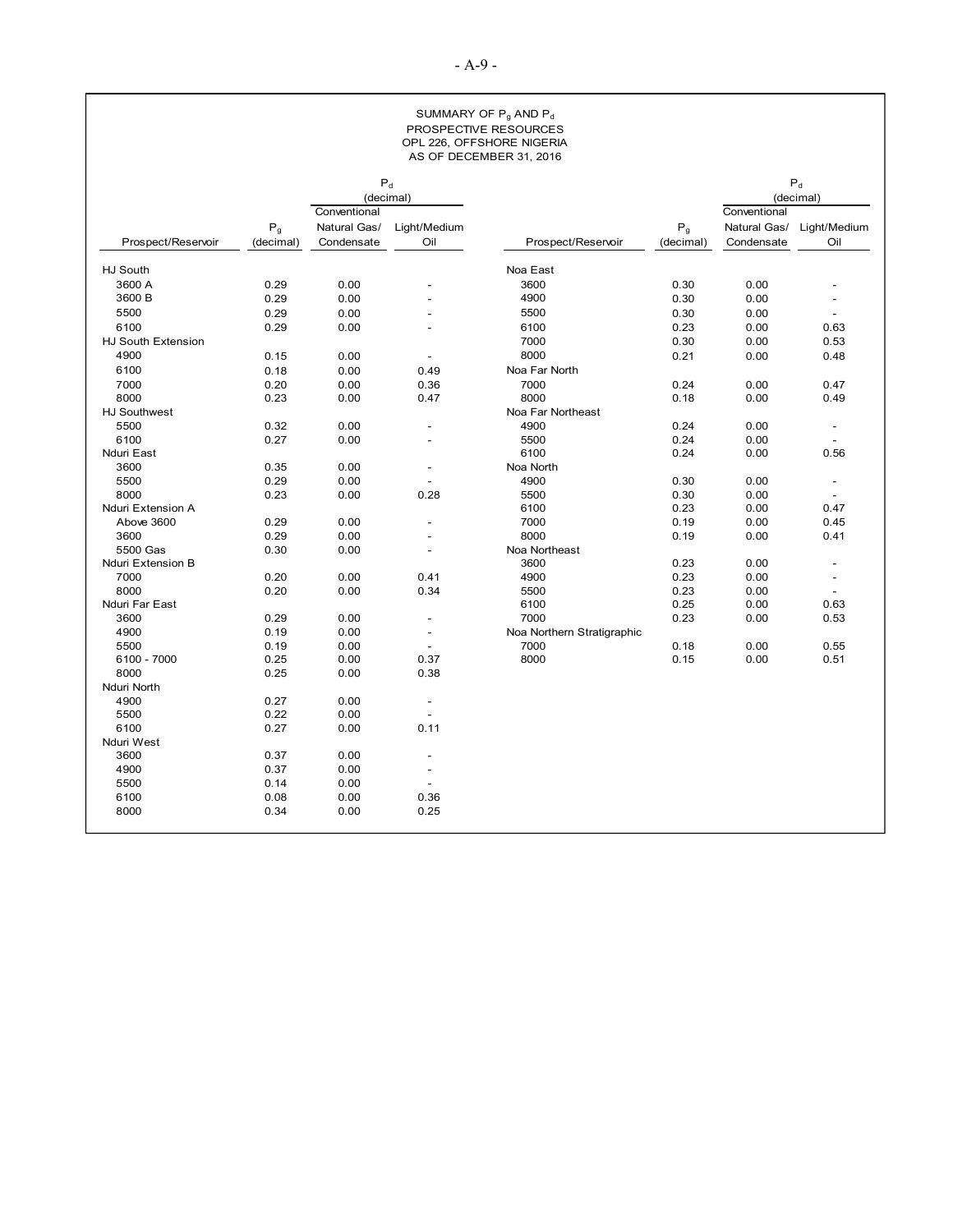### <span id="page-53-0"></span>**APPENDIX B FORM 51-101F2 REPORT ON CONTINGENT RESOURCES DATA AND PROSPECTIVE RESOURCES DATA BY INDEPENDENT QUALIFIED RESERVES EVALUATOR**

To the board of directors of Canadian Overseas Petroleum Limited (the "Company"):

- 1. We have evaluated the Company's contingent resources data and prospective resources data as at December 31, 2016. The contingent resources data and prospective resources data are risked estimates of volume of contingent resources and prospective resources and related risked net present value of future net revenue as at December 31, 2016, estimated using forecast prices and costs.
- 2. The contingent resources data and prospective resources data are the responsibility of the Company's management. Our responsibility is to express an opinion on the contingent resources data and prospective resources data based on our evaluation.
- 3. We carried out our evaluation in accordance with standards set out in the Canadian Oil and Gas Evaluation Handbook as amended from time to time (the "COGE Handbook") maintained by the Society of Petroleum Evaluation Engineers (Calgary Chapter).
- 4. Those standards require that we plan and perform an evaluation to obtain reasonable assurance as to whether the contingent resources data and prospective resources data are free of material misstatement. An evaluation also includes assessing whether the contingent resources data and prospective resources data are in accordance with principles and definitions presented in the COGE Handbook.
- 5. The following tables set forth the risked volume and risked net present value of future net revenue of contingent resources and prospective resources (before deduction of income taxes) attributed to contingent resources and prospective resources, estimated using forecast prices and costs and calculated using a discount rate of 10 percent, included in the Company's statement prepared in accordance with Form 51-101F1 and identifies the respective portions of the contingent resources data and prospective resources data that we have evaluated and reported on to the Company's management:

|                                                      |                                          |                   | Location of<br>Resources Other than<br>Reserves (Country or |               |  |
|------------------------------------------------------|------------------------------------------|-------------------|-------------------------------------------------------------|---------------|--|
|                                                      | Independent Qualified                    | Effective Date of | Foreign                                                     | Risked Volume |  |
| Classification                                       | Reserves Evaluator                       | Report            | Geographic Area)                                            | (MBOE)        |  |
| Development Unclarified<br>Contingent Resources (2C) | Netherland, Sewell &<br>Associates, Inc. | December 31, 2016 | Offshore Nigeria                                            | 2,210.9       |  |
| Development Not Viable<br>Contingent Resources (2C)  | Netherland, Sewell &<br>Associates, Inc. | December 31, 2016 | Offshore Nigeria                                            | 0.0           |  |
| Prospective Resources<br>(Best<br>Estimate)          | Netherland, Sewell &<br>Associates, Inc. | December 31, 2016 | Offshore Nigeria                                            | 21,356.1      |  |

- 6. In our opinion, the contingent resources data and prospective resources data respectively evaluated by us have, in all material respects, been determined and are in accordance with the COGE Handbook, consistently applied. We express no opinion on the contingent resources data and prospective resources data that we reviewed but did not audit or evaluate.
- 7. We have no responsibility to update our report referred to in paragraph 5 for events and circumstances occurring after the effective date of our report.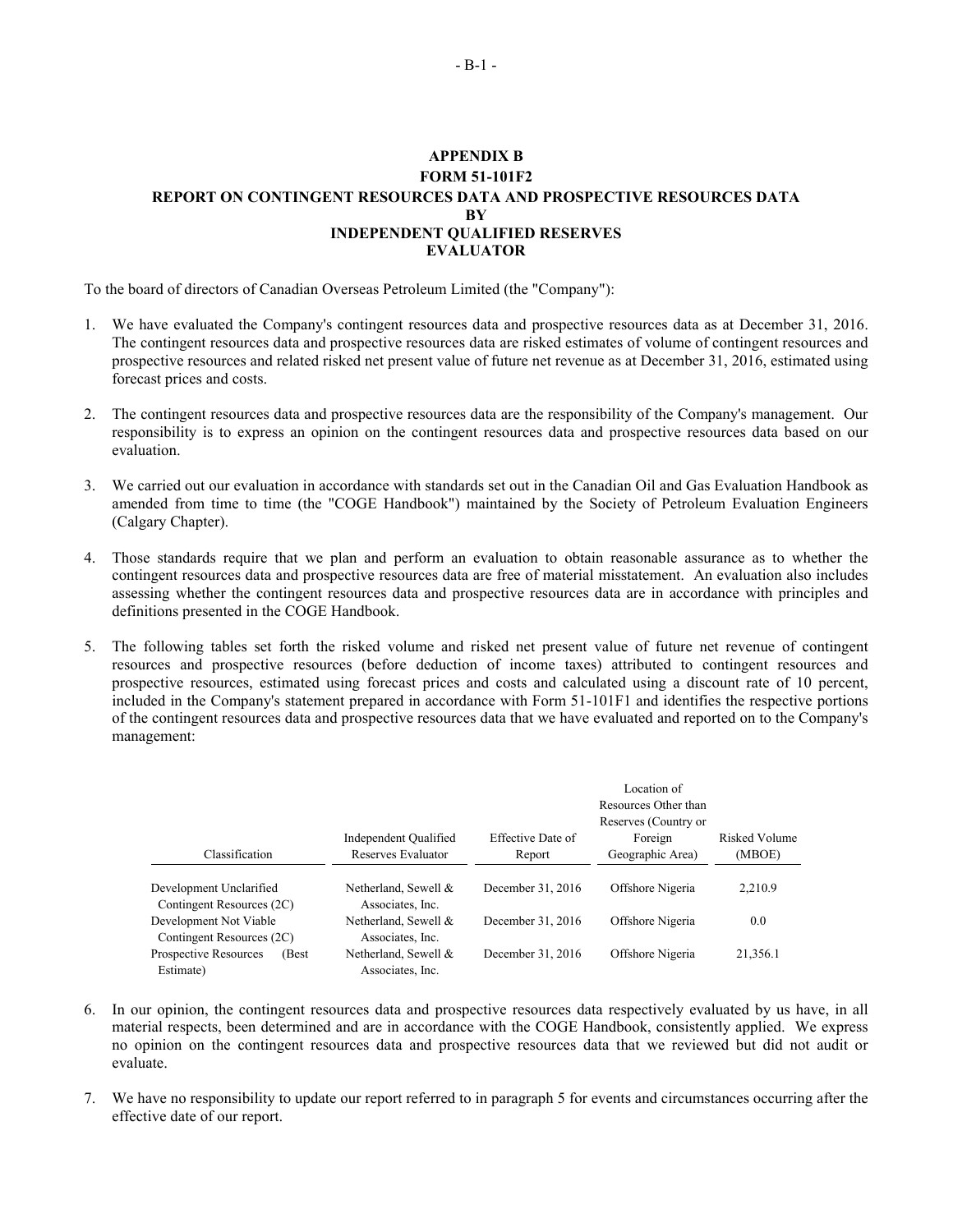8. Because the contingent resources data and prospective resources data are based on judgments regarding future events, actual results will vary and the variations may be material.

Executed as to our report referred to above:

NETHERLAND, SEWELL & ASSOCIATES, INC. Texas Registered Engineering Firm F-2699 Dallas, Texas, USA March 20, 2017

/s/ Danny D. Simmons

By:  $\Box$ 

Danny D. Simmons, P.E. President and Chief Operating Officer

JMM:DMN

Please be advised that the digital document you are viewing is provided by Netherland, Sewell & Associates, Inc. (NSAI) as a convenience to our clients. The digital document is intended to be substantively the same as the original signed document maintained by NSAI. The digital document is subject to the parameters, limitations, and conditions stated in the original document. In the event of any differences between the digital document and the original document, the original document shall control and supersede the digital document.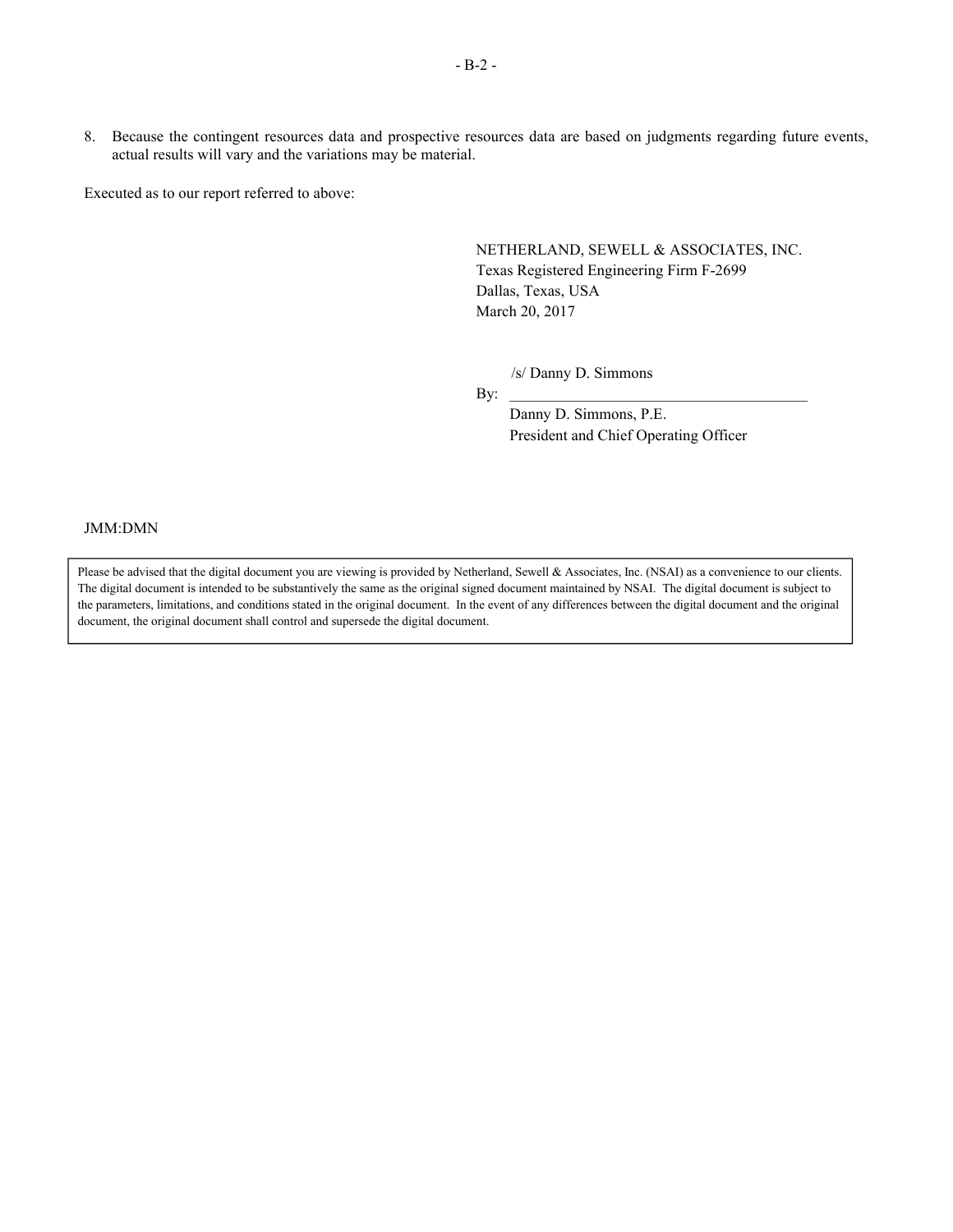### <span id="page-55-0"></span>**APPENDIX C FORM 51-101F3**

### **REPORT OF MANAGEMENT AND DIRECTORS ON RESERVES DATA AND OTHER INFORMATION**

Management of COPL are responsible for the preparation and disclosure of information with respect to the Corporation's oil and gas activities in accordance with securities regulatory requirements. This information includes reserves data and includes, if disclosed in the statement required by item 1 of section 2.1 of NI 51-101, other information such as contingent resources data and prospective resources data.

An independent qualified reserves evaluator has evaluated the Corporation's contingent resources data and prospective resources data. The report of the independent qualified reserves evaluator will be filed with securities regulatory authorities concurrently with this report.

The Reserves Committee of the board of directors of the Corporation has

- a) reviewed the Corporation's procedures for providing information to the independent qualified reserves evaluator;
- b) met with the independent qualified reserves evaluator or to determine whether any restrictions affected the ability of the independent qualified reserves evaluator to report without reservation; and
- c) reviewed the contingent resources data and prospective resources data with management and the independent qualified reserves evaluator.

The Reserves Committee of the board of directors has reviewed the Corporation's procedures for assembling and reporting other information associated with oil and gas activities and has reviewed that information with management. The board of directors has, on the recommendation of the Reserves Committee, approved

- a) the content and filing with securities regulatory authorities of Form 51-101F1 containing contingent resources data and prospective resources data and other oil and gas information;
- b) the filing of Form 51-101F2 which is the report of the independent qualified reserves evaluator on the reserves data, contingent resources data, or prospective resources data; and
- c) the content and filing of this report.

Because the contingent resources data and prospective resources data are based on judgements regarding future events, actual results will vary and the variations may be material.

(signed) "*John Cowan*" Director (Chair of Reserves Committee)

(signed) "*Harald H. Ludwig*" Director

(signed) "*Arthur Millholland*" Director and Chief Executive Officer

(signed) "*Rod Christensen*"

Vice-President, Exploration and Exploitation

March 28, 2017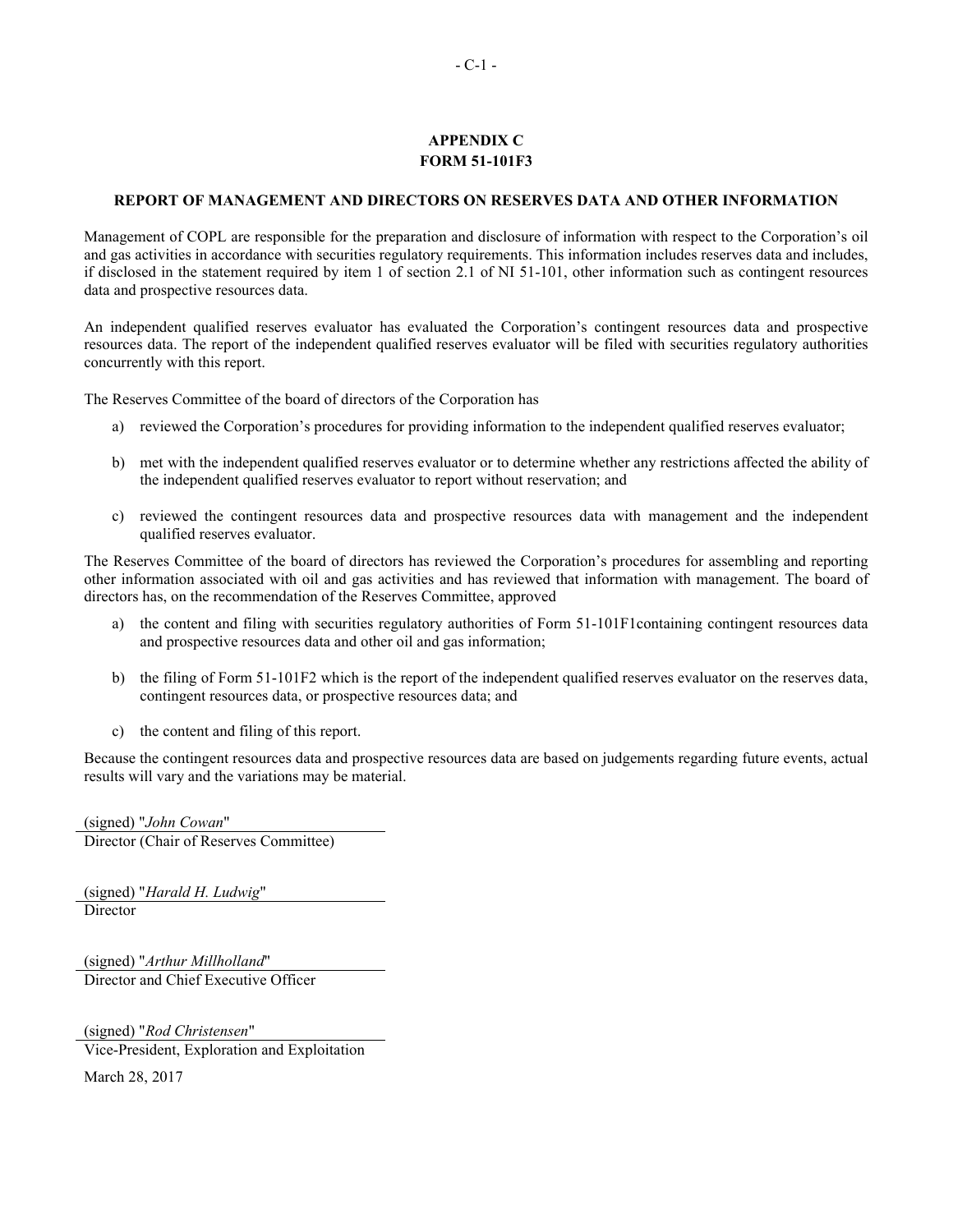## <span id="page-56-0"></span>**APPENDIX D AUDIT COMMITTEE CHARTER**

### **1. PURPOSE**

The Audit Committee (the "**Committee**") of Canadian Overseas Petroleum Limited ("**COPL**") is a committee of the Board of Directors with the responsibility under the governing legislation of COPL to review the financial statements, accounting policies and reporting procedures of COPL.

The primary function of the Committee is to assist the Board of Directors in fulfilling its oversight responsibilities by reviewing the financial reports and other financial information provided by COPL to any governmental body or the public, the systems of internal controls of COPL regarding finance, accounting and legal compliance that management and the Board have established, and the auditing, accounting and financial reporting processes of COPL generally. Consistent with this function, the Committee should encourage continuous improvement of, and should foster adherence to, the policies, procedures and practices at all levels of COPL.

The primary duties and responsibilities of the Committee are to:

- Serve as an independent and objective party to monitor the financial reporting process and the system of internal controls of COPL.
- Monitor the independence and performance of the auditor of COPL (the "**Auditor**") and the internal audit function of COPL.
- To communicate directly with the internal and external auditors and provide an open avenue of communication among the Auditor, financial and senior management and the Board of Directors.

The Committee will primarily fulfill these responsibilities by carrying out the activities set out in Section 4 of this Charter.

### **2. COMPOSITION**

- The Committee shall be comprised of three or more directors as determined by the Board of Directors. The composition of the Committee shall adhere to all applicable corporate and securities laws and all requirements of the stock exchanges on which shares of COPL are listed.
- All members of the Committee shall have a working familiarity with basic finance and accounting practices, and be "financially literate" in accordance with applicable laws and all requirements of the stock exchanges on which shares of COPL are listed or become financially literate within a reasonable period of time following his or her appointment.
- Members of the Committee shall be elected by the Board at the meeting of the Board held immediately after the annual meeting of shareholders or such other times as shall be determined by the Board and shall serve until the next such meeting or until their successors shall be duly elected and qualified.
- Any member of the Committee may be removed or replaced at any time by the Board of Directors and shall cease to be a member of the Committee as soon as such member ceases to be a director. Subject to the foregoing, each member of the Committee shall hold such office until the next annual meeting of shareholders after his or her election as a member of the Committee.
- The members of the Committee shall be entitled to receive such remuneration for acting as members of the Committee as the Board of Directors may from time to time determine.
- Any person with a past affiliation with COPL as an officer or auditor is subject to a three year "cooling-off" period, meaning they may not be a member of the Committee during that period.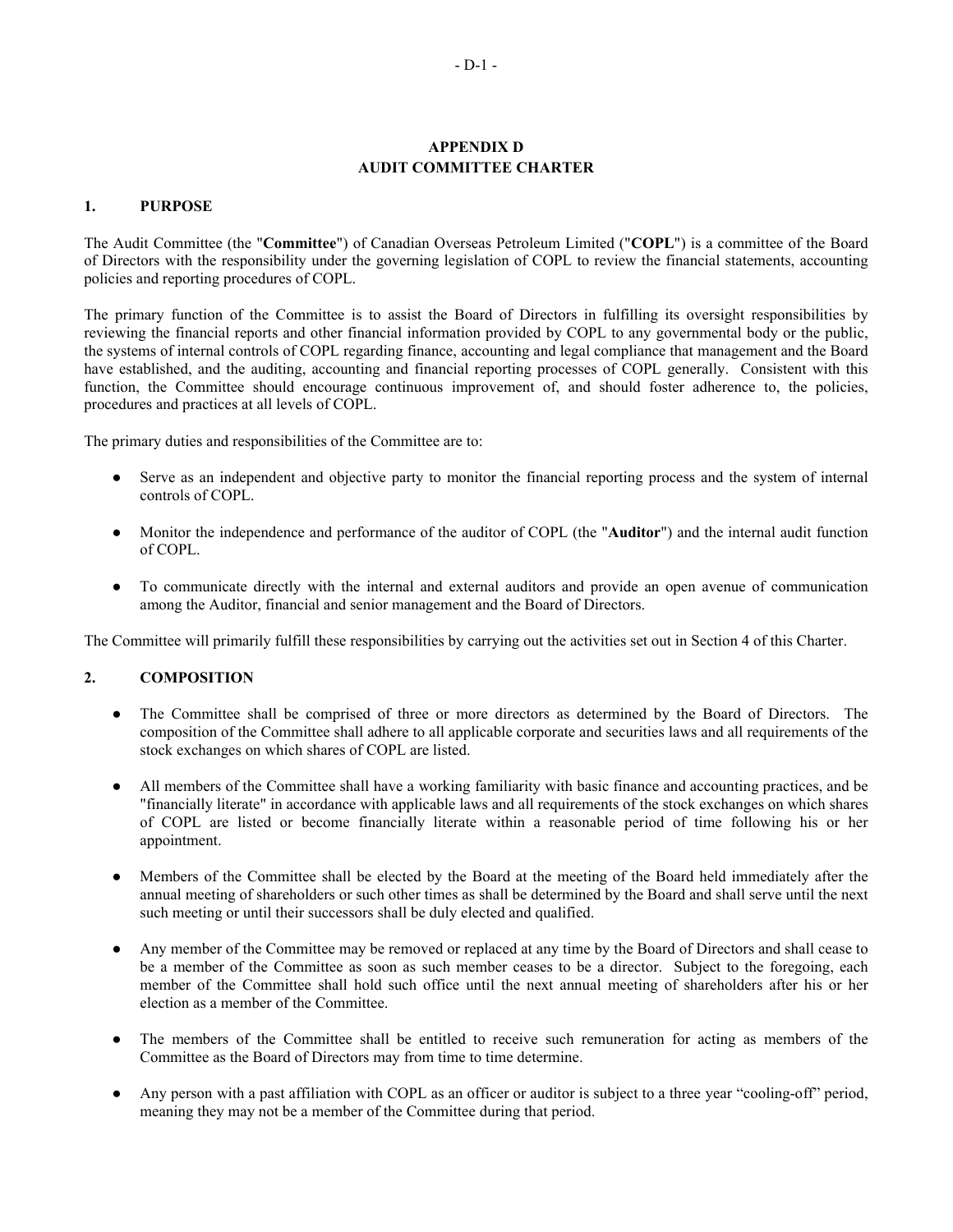- The Committee may appoint one of its members to act as Chairman of the Committee. The Chairman will appoint a secretary who will keep minutes of all meetings (the "**Secretary**"). The Secretary does not have to be a member of the Committee or a director and can be changed by written notice from the Chairman.
- No business may be transacted by the Committee except at a meeting at which a quorum of the Committee is present or by a consent resolution in writing signed by all members of the Committee. A majority of the members of the Committee shall constitute a quorum, provided that if the number of members of the Committee is an even number, one half of the number of members plus one shall constitute a quorum.
- The Committee will meet as many times as is necessary to carry out its responsibilities, but at least quarterly to review the financial statements of COPL. The Committee will meet with management and the Auditor in separate executive sessions to discuss any matters that the Committee or these parties believe should be discussed privately.
- The time at which, and the place where, the meetings of the Committee shall be held, the calling of meetings and the procedure in all respects of such meetings shall be determined by the Chairman, unless otherwise provided for in the By-Laws of COPL or otherwise determined by resolution of the Board of Directors.
- The Committee may invite to, or require the attendance at, any meeting of the Committee, such officers and employees of COPL, legal counsel or other persons as it deems necessary in order to perform its duties and responsibilities
- Subject to the provisions of the governing legislation of COPL and applicable regulations the Chairman of the Committee may exercise the powers of the Committee in between meetings of the Committee. In such event, the Chairman shall immediately report to the members of the Committee and the actions or decisions taken in the name of the Committee shall be recorded in the proceedings of the Committee.

## **4. RESPONSIBILITIES AND DUTIES**

To fulfill its responsibilities and duties the Committee shall:

### **Documents/Reports Review**

- Review and recommend for approval to the Board of Directors of COPL any revisions or updates to this Charter. This review should be done at least annually.
- Review the interim unaudited quarterly financial statements and the annual audited financial statements and accompanying MD&A, and the related press releases of COPL and report on them to the Board of Directors.
- Satisfy itself, on behalf of the Board of Directors, that the unaudited quarterly financial statements and annual audited financial statements of COPL are fairly presented both in accordance with generally accepted accounting principles and otherwise, and recommend to the Board of Directors whether the quarterly and annual financial statements should be approved.
- Satisfy itself, on behalf of the Board of Directors, that the information contained in the quarterly financial statements of COPL, annual report to shareholders and similar documentation does not contain any untrue statement of any material fact or omit to state a material fact that is required or necessary to make a statement not misleading, in light of the circumstances under which it was made.
- Review any reports or other financial information of COPL submitted to any governmental body, or the public, including any certification, report, opinion or review rendered by the Auditor.
- Review, and if deemed advisable, approve any related party transactions.
- Have the right, for the purpose of performing their duties: (i) to inspect all the books and records of COPL; (ii) to discuss such accounts and records and any matters relating to the financial position of COPL with the officers and auditors of COPL and the Auditor; (iii) to commission reports or supplemental information relating to the financial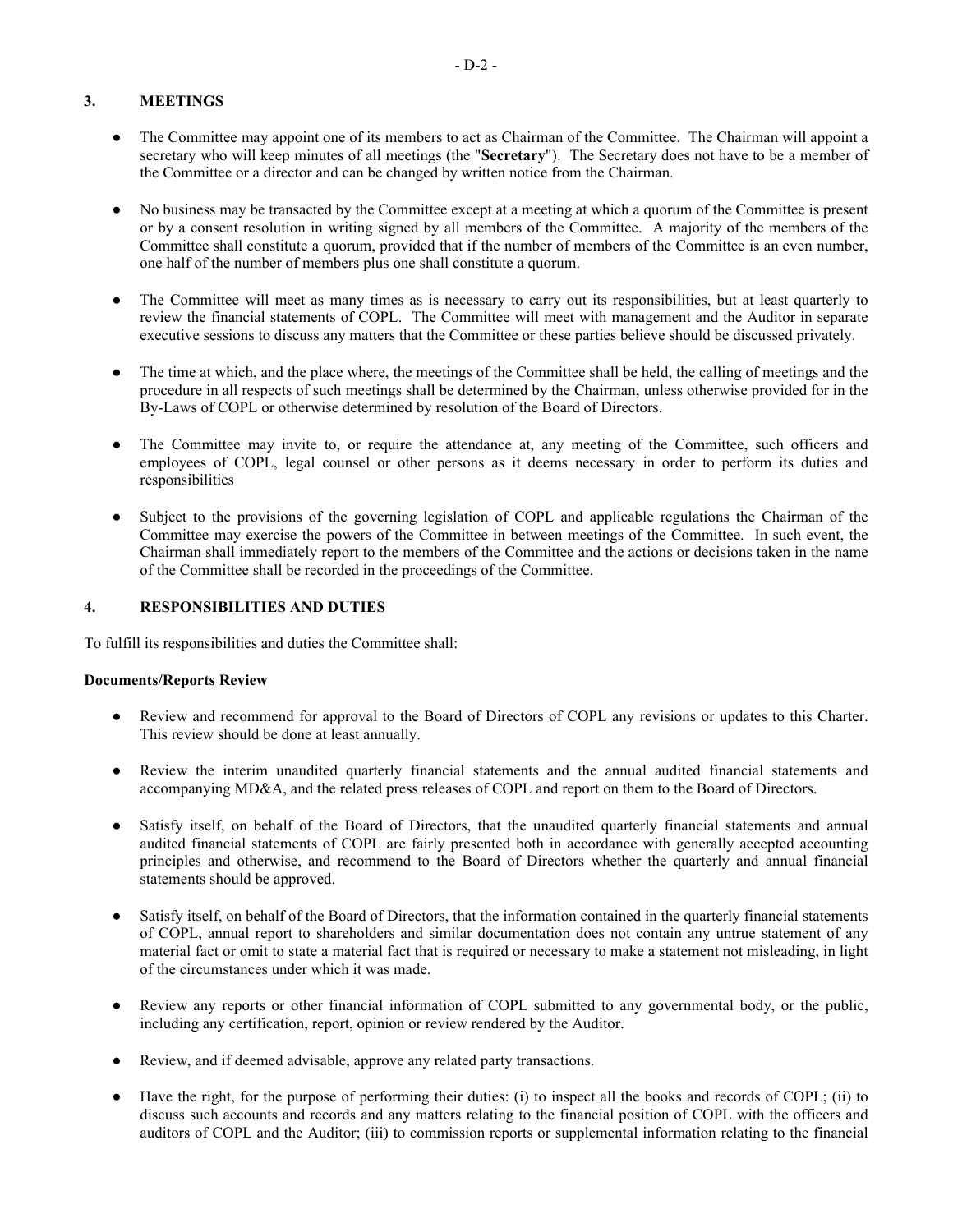information; (iv) to require the Auditor to attend any or every meeting of the Committee; and (v) to engage such independent counsel and other advisors as are necessary in the determination of the Committee.

Permit the Board of Directors to refer to the Committee such matters and questions relating to the financial position of COPL and its affiliates or the reporting related to it as the Board of Directors may from time to time see fit.

#### **Independent Auditor**

- Be directly and solely responsible for the appointment, compensation, and oversight of the work of the Auditor of COPL upon shareholder approval of the appointment, with such Auditor being ultimately accountable to the shareholders, the Board and the Committee.
- Act as the Auditor's channel of direct communication to COPL. In this regard, the Committee shall, among other things, receive all reports from the Auditor of COPL, including timely reports of:
	- (a) all critical accounting policies and practices to be used;
	- (b) all alternative treatments of financial information within generally accepted accounting principles that have been discussed with the management of COPL, ramifications of the use of such alternative disclosures and treatments, and the treatment preferred by the Auditor of COPL; and
	- (c) other material written communications between the Auditor and the management of COPL, including, but not limited to, any management letter or schedule of unadjusted differences.
- Satisfy itself, on behalf of the Board of Directors that the Auditor is "independent" of management, within the meaning given to such term in the rules and pronouncements of the applicable regulatory authorities and professional governing bodies. In furtherance of the foregoing, the Committee shall request that the Auditor at least annually provide a formal written statement delineating all relationships between the Auditor and COPL, and request information from the Auditor and management to determine the presence or absence of a conflict of interest. The Committee shall actively engage the Auditor in a dialogue with respect to any disclosed relationships or services that may impact the objectivity and independence of the Auditor. The Committee shall take, or recommend that the full Board take, appropriate action to oversee the independence of the Auditor.
- Be responsible for pre-approving all audit and non-audit services provided by the Auditor; provided, however, that the Committee shall have the authority to delegate such responsibility to one or more of its members to the extent permitted under applicable law and stock exchange rules.
- Review the performance of the Auditor and make recommendations to the Board of Directors as to whether or not to continue to engage the Auditor.
- Determine and review the remuneration of the Auditor and any independent advisors (including independent counsel) to the Committee.
- Satisfy itself, on behalf of the Board of Directors, that any matter which the Auditor wishes to bring to the attention of the Board of Directors has been addressed and that there are no "unresolved differences" with the Auditor.

### **Financial Reporting Process and Risk Management**

- Review the audit plan of the Auditor for the current year and review advice from the Auditor relating to management and internal controls and the responses of COPL to the suggestions made put forth.
- Monitor the internal accounting controls, informational gathering systems and management reporting on internal controls of COPL.
- Review with management and the Auditor the relevance and appropriateness of the accounting policies of COPL and review and approve all significant changes to such policies.
- Satisfy itself, on behalf of the Board of Directors, that COPL has implemented appropriate systems of internal control over financial reporting and the safeguarding of the assets of COPL and other "risk management" functions (including the identification of significant risks and the establishment of appropriate procedures to manage those